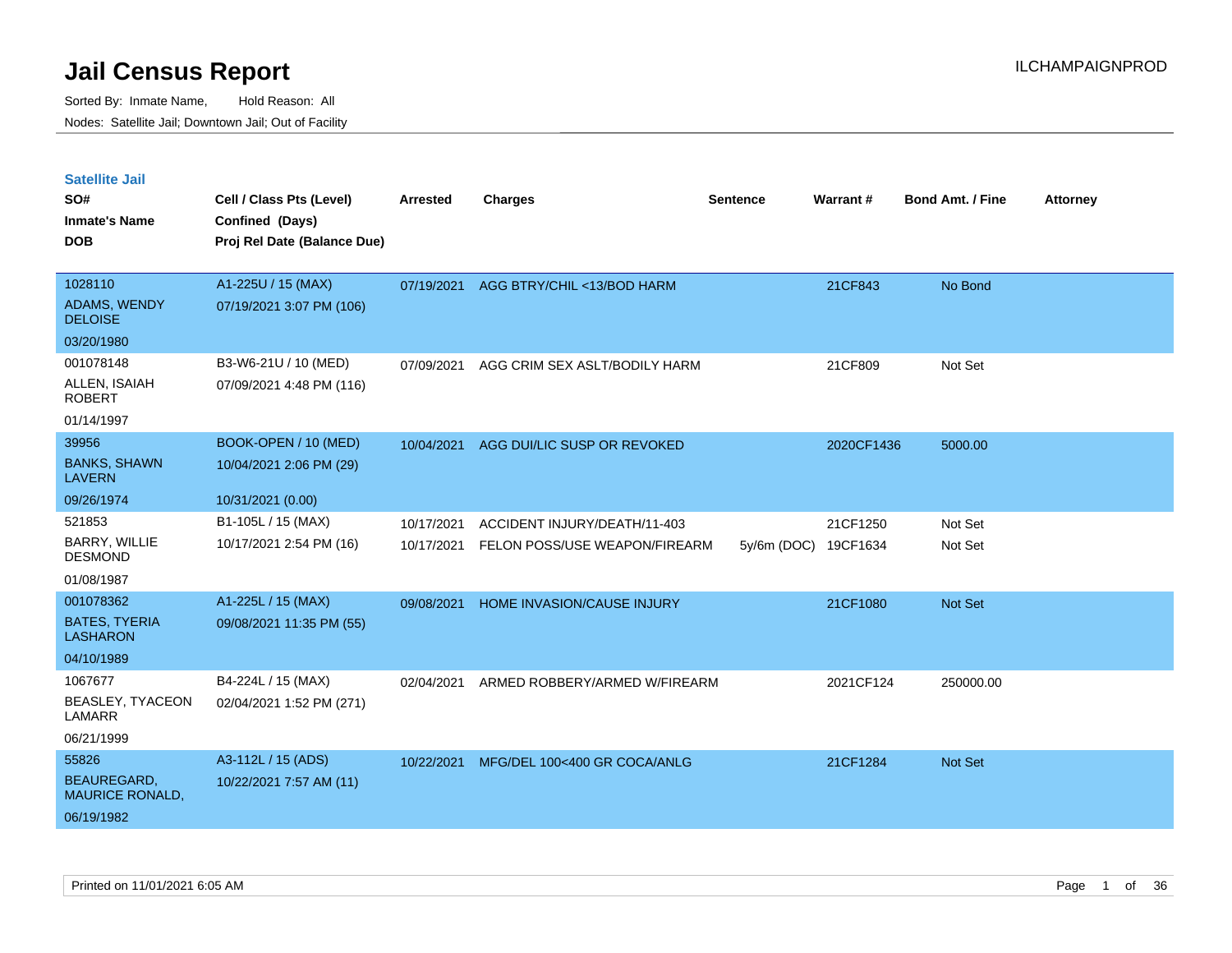| roaco. Odichile Jan, Downtown Jan, Out of Facility |                             |                 |                                           |                 |            |                         |                 |
|----------------------------------------------------|-----------------------------|-----------------|-------------------------------------------|-----------------|------------|-------------------------|-----------------|
| SO#                                                | Cell / Class Pts (Level)    | <b>Arrested</b> | <b>Charges</b>                            | <b>Sentence</b> | Warrant#   | <b>Bond Amt. / Fine</b> | <b>Attorney</b> |
| <b>Inmate's Name</b>                               | Confined (Days)             |                 |                                           |                 |            |                         |                 |
| <b>DOB</b>                                         | Proj Rel Date (Balance Due) |                 |                                           |                 |            |                         |                 |
|                                                    |                             |                 |                                           |                 |            |                         |                 |
| 969121                                             | B2-DR / 25 (SPH)            | 07/19/2021      | HOME INVASION/CAUSE INJURY                |                 | 21CF840    | <b>Not Set</b>          |                 |
| <b>BECKLEY, ANTHONY</b><br><b>PATRICK</b>          | 07/19/2021 11:10 PM (106)   |                 |                                           |                 |            |                         |                 |
| 06/30/1989                                         |                             |                 |                                           |                 |            |                         |                 |
| 001078535                                          | A4-201L / 15 (ADS)          | 10/26/2021      | <b>CRIM SEX ASSAULT/FORCE</b>             |                 | 21CF1305   | Not Set                 |                 |
| BERRY, DAVID ISAAC                                 | 10/26/2021 10:52 AM (7)     |                 |                                           |                 |            |                         |                 |
|                                                    |                             |                 |                                           |                 |            |                         |                 |
| 09/23/2000                                         |                             |                 |                                           |                 |            |                         |                 |
| 1057334                                            | A3-217L / 15 (ADS)          | 10/27/2021      | MURDER/INTENT TO KILL/INJURE              |                 |            | No Bond                 |                 |
| <b>BEVERLY, DAVID</b><br><b>BENJAMIN</b>           | 10/27/2021 1:42 PM (6)      |                 |                                           |                 |            |                         |                 |
| 03/31/1987                                         |                             |                 |                                           |                 |            |                         |                 |
| 1006532                                            | BOOKH-7                     | 10/30/2021      | <b>DISREG TRAFFIC CONTROL LIGHT</b>       |                 | 2021TRAWOW | Not Set                 |                 |
| BOWEN, ALEXANDER                                   | 10/30/2021 2:38 AM (3)      | 10/30/2021      | DRVG UNDER INFLU OF ALCOHOL               |                 | 2021DTAWOW | Not Set                 |                 |
| <b>REINHART</b>                                    |                             | 10/30/2021      | DRVG UNDER INFLU/BAC 0.08                 |                 | 2021DTAWOW | Not Set                 |                 |
| 06/29/1991                                         |                             | 10/30/2021      | TRANSP/CARRY ALC LIQ/DRIVER               |                 | 2021TRAWOW | Not Set                 |                 |
|                                                    |                             | 10/30/2021      | DRIVING ON REVOKED LICENSE                |                 | 2021TRAWOW | Not Set                 |                 |
|                                                    |                             | 10/30/2021      | AGG DUI/LIC SUSP OR REVOKED               |                 | 2021CFAWOW | No Bond                 |                 |
|                                                    |                             | 10/30/2021      | AGG DUI/3/BAC 0.16+                       |                 | 2021CFAWOW | Not Set                 |                 |
| 955653                                             | BOOKH-7                     | 10/29/2021      | DRIVING RVK/SUSP DUI/SSS 4-9              |                 | 2020CF1117 | 10000.00                |                 |
| <b>BRITT, ISAIAH</b>                               | 10/29/2021 3:12 PM (4)      | 10/29/2021      | <b>FUGITIVE FROM JUSTICE</b>              |                 | 2021CFAWOW | <b>Not Set</b>          |                 |
| <b>ANTONIO</b>                                     |                             |                 |                                           |                 |            |                         |                 |
| 05/30/1987                                         |                             |                 |                                           |                 |            |                         |                 |
| 51247                                              | B1-202U / 10 (MED)          | 04/15/2021      | FELON POSS/USE WEAPON/FIREARM             |                 | 21CF411    | Not Set                 |                 |
| <b>BROWN, DANTE</b><br><b>MAURICE</b>              | 04/15/2021 6:24 PM (201)    |                 |                                           |                 |            |                         |                 |
| 04/19/1979                                         |                             |                 |                                           |                 |            |                         |                 |
| 995432                                             | <b>BOOKH-1 / 10 (ADS)</b>   | 10/22/2021      | <b>RESIST/OBSTRUCTING A PEACE OFFICEF</b> |                 | 21CM489    | <b>Not Set</b>          |                 |
| <b>BROWN, JAVON</b><br><b>SHANTEZ</b>              | 10/22/2021 2:36 AM (11)     | 10/22/2021      | POSSESS DRUG PARAPHERNALIA                |                 | 20CM650    | 10000.00                |                 |
| 10/14/1991                                         |                             |                 |                                           |                 |            |                         |                 |
|                                                    |                             |                 |                                           |                 |            |                         |                 |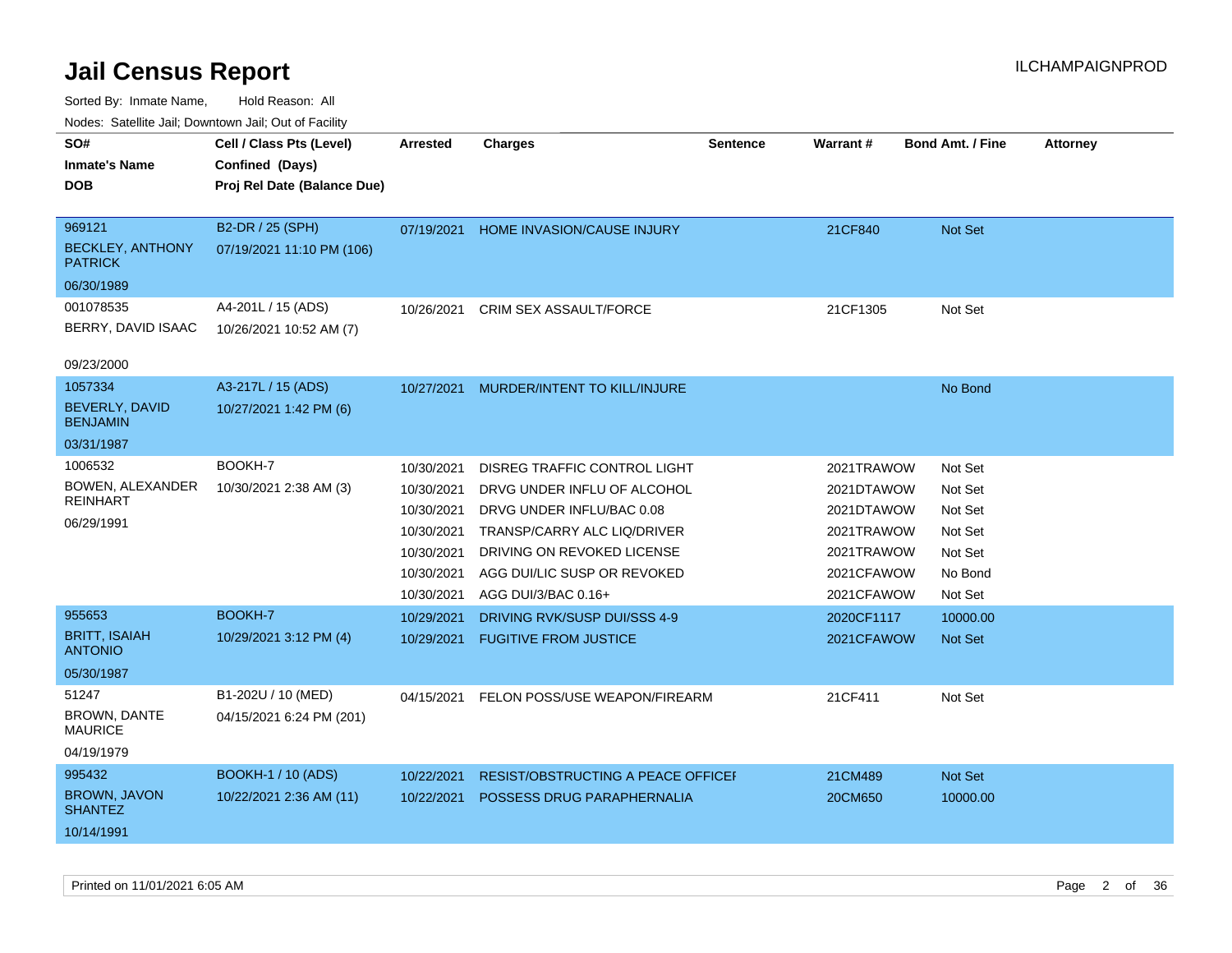| rougs. Calcing Jan, Downtown Jan, Out of Facility           |                             |                 |                                           |                 |            |                         |                 |
|-------------------------------------------------------------|-----------------------------|-----------------|-------------------------------------------|-----------------|------------|-------------------------|-----------------|
| SO#                                                         | Cell / Class Pts (Level)    | <b>Arrested</b> | <b>Charges</b>                            | <b>Sentence</b> | Warrant#   | <b>Bond Amt. / Fine</b> | <b>Attorney</b> |
| <b>Inmate's Name</b>                                        | Confined (Days)             |                 |                                           |                 |            |                         |                 |
| <b>DOB</b>                                                  | Proj Rel Date (Balance Due) |                 |                                           |                 |            |                         |                 |
|                                                             |                             |                 |                                           |                 |            |                         |                 |
| 1035923                                                     | B3-W4-13U / 10 (MED)        |                 | 08/23/2021 POSS STOLEN VEHICLE > \$25,000 |                 | 21CF1029   | Not Set                 |                 |
| <b>BROWN, KYRELL</b><br><b>NAJUAN</b>                       | 08/23/2021 9:46 AM (71)     |                 |                                           |                 |            |                         |                 |
| 06/14/1993                                                  |                             |                 |                                           |                 |            |                         |                 |
| 001078537                                                   | A4-202L / 10 (ADS)          | 10/26/2021      | RETAIL THEFT/SHOP CART/>\$300             |                 | 21CF1303   | Not Set                 |                 |
| BRUMFIELD, MICHAEL 10/26/2021 3:33 PM (7)<br><b>ANTHONY</b> |                             | 10/29/2021      | <b>BURGLARY</b>                           |                 | 2021CFAWOW | Not Set                 |                 |
| 02/07/1973                                                  |                             |                 |                                           |                 |            |                         |                 |
| 1071534                                                     | B2-T2-08L / 10 (SPH)        | 09/18/2020      | AGG BATTERY/DISCHARGE FIREARM             |                 | 20CF1049   | Not Set                 |                 |
| BRYANT, KETONE<br><b>LEVELL</b>                             | 09/18/2020 1:19 PM (410)    |                 |                                           |                 |            |                         |                 |
| 04/07/2000                                                  |                             |                 |                                           |                 |            |                         |                 |
| 61904                                                       | A4-204L / 15 (ADS)          | 10/23/2021      | <b>ROBBERY</b>                            |                 | 21CF1287   | Not Set                 |                 |
| <b>BURNETT, TIMOTHY</b><br>LYNN                             | 10/23/2021 5:43 PM (10)     |                 |                                           |                 |            |                         |                 |
| 09/09/1983                                                  |                             |                 |                                           |                 |            |                         |                 |
| 39474                                                       | B1-101U / 10 (ADS)          | 07/06/2021      | MFG/DEL 15<100 GR HEROIN/ANLG             |                 | 21CF792    | <b>Not Set</b>          |                 |
| CAMPBELL, AARON<br><b>JACOB</b>                             | 07/06/2021 11:56 PM (119)   |                 |                                           |                 |            |                         |                 |
| 07/18/1974                                                  |                             |                 |                                           |                 |            |                         |                 |
| 45896                                                       | B2-T3-09U / 10 (SPH)        | 10/12/2021      | <b>CRIM SEXUAL ABUSE/CONSENT</b>          | 10 <sub>y</sub> |            | No Bond                 |                 |
| CARTER, MICHAEL<br>DAVID                                    | 10/12/2021 6:26 PM (21)     |                 |                                           |                 |            |                         |                 |
| 07/11/1977                                                  |                             |                 |                                           |                 |            |                         |                 |
| 960551                                                      | B4-225L / 10 (MED)          | 08/26/2021      | DOMESTIC BATTERY/HARM/VIO O/P             |                 | 21CF1035   | 100000.00               |                 |
| <b>COFFIN, KYLE LAIR</b>                                    | 08/26/2021 4:43 AM (68)     | 08/26/2021      | POSS HYPO/SYRINGE/NEEDLES/1ST             |                 | 2021 CM116 | 1000.00                 |                 |
| 09/21/1988                                                  |                             |                 |                                           |                 |            |                         |                 |
| 001078393                                                   | B4-121L / 10 (MED)          | 09/16/2021      | THREAT SCHOOL BLDG/PERSN                  |                 | 2021CF1106 | 500000.00               |                 |
| COLLIER, PEREZE<br>MARCEL                                   | 09/16/2021 4:51 PM (47)     |                 |                                           |                 |            |                         |                 |
| 08/27/2003                                                  |                             |                 |                                           |                 |            |                         |                 |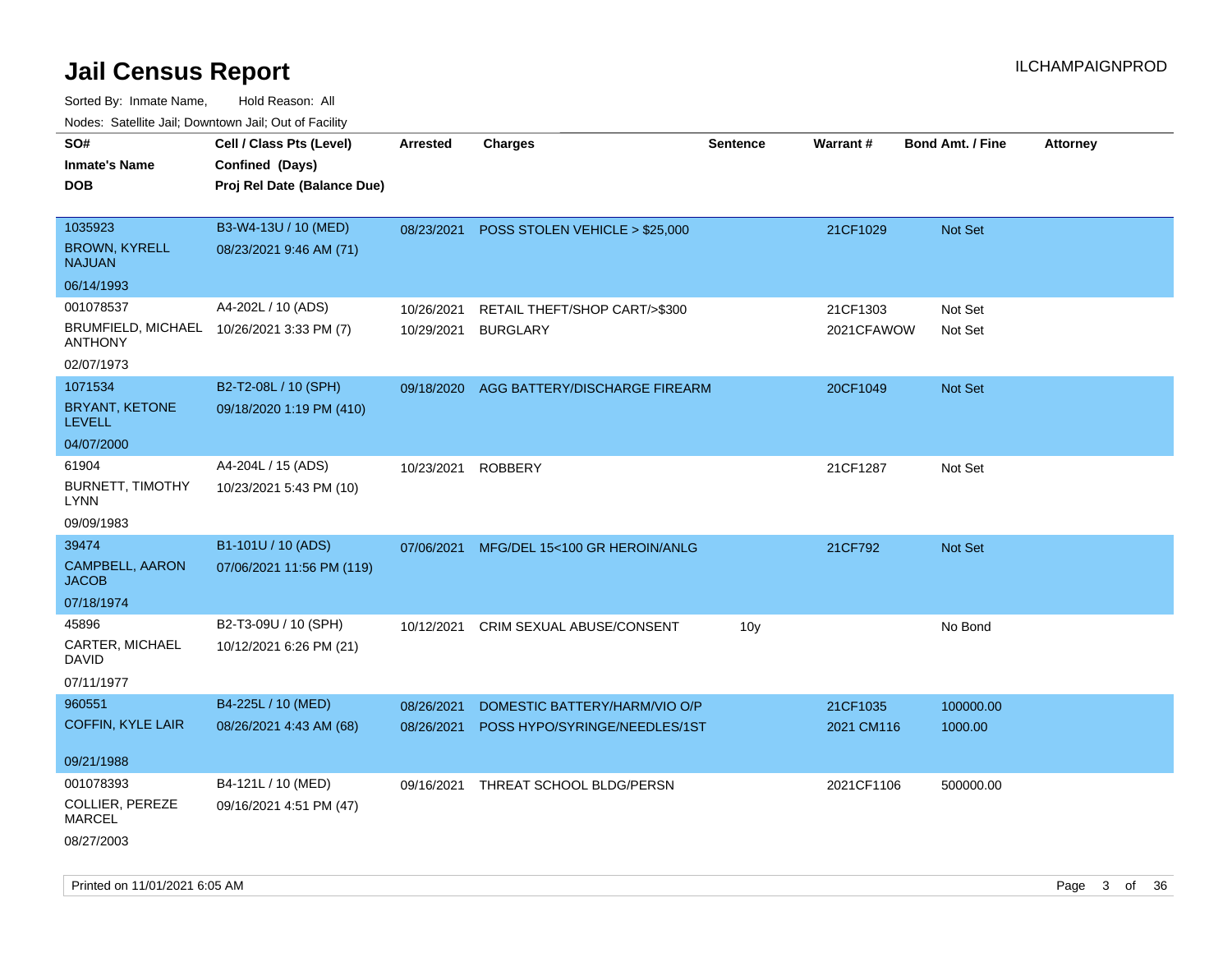| SO#                                  | Cell / Class Pts (Level)                    | <b>Arrested</b>    | <b>Charges</b>                          | <b>Sentence</b> | Warrant#   | <b>Bond Amt. / Fine</b> | <b>Attorney</b> |
|--------------------------------------|---------------------------------------------|--------------------|-----------------------------------------|-----------------|------------|-------------------------|-----------------|
| <b>Inmate's Name</b>                 | Confined (Days)                             |                    |                                         |                 |            |                         |                 |
| <b>DOB</b>                           | Proj Rel Date (Balance Due)                 |                    |                                         |                 |            |                         |                 |
|                                      |                                             |                    |                                         |                 |            |                         |                 |
| 34805                                | B4-226L / 15 (MAX)                          | 10/01/2021         | <b>DOMESTIC BATTERY</b>                 |                 | 21CF1183   | <b>Not Set</b>          |                 |
|                                      | CONERLY, KIN JOSEPH 10/01/2021 1:53 AM (32) | 10/01/2021         | ARMED HABITUAL CRIMINAL                 |                 | 21CF1184   | Not Set                 |                 |
|                                      |                                             | 10/06/2021         | POSS STOLEN VEHICLE > \$25,000          |                 | 19CF1786   | Not Set                 |                 |
| 11/16/1971                           |                                             |                    |                                         |                 |            |                         |                 |
| 1074319                              | A3-117L / 15 (ADS)                          | 10/12/2021         | AGGRAVATED CRUELTY TO ANIMALS           |                 | 21CF1238   | Not Set                 |                 |
| CRAIG, DAVUCCI<br><b>DAVION</b>      | 10/12/2021 11:36 AM (21)                    | 10/14/2021         | MURDER                                  |                 | 21CF1239   | Not Set                 |                 |
| 08/02/2001                           |                                             |                    |                                         |                 |            |                         |                 |
| 001077549                            | B2-T3-10L / 10 (SPH)                        | 12/22/2020         | <b>PRED CRIM SEX ASLT/VICTIM &lt;13</b> |                 | 2020CF1469 | Not Set                 |                 |
| CRISTOBAL-MATEO,<br><b>CRISTOBAL</b> | 12/22/2020 1:17 PM (315)                    |                    |                                         |                 |            |                         |                 |
| 12/02/1988                           |                                             |                    |                                         |                 |            |                         |                 |
| 34111                                | BOOKH-7                                     | 10/29/2021         | OBSTRUCT JUST/DESTROY EVIDENCE          |                 | 2018CF1243 | 50000.00                |                 |
| CROSSLAND, KEVIN<br><b>SHAWN</b>     | 10/29/2021 10:15 PM (4)                     |                    |                                         |                 |            |                         |                 |
| 10/02/1967                           |                                             |                    |                                         |                 |            |                         |                 |
| 001077536                            | B2-T1-03U / 10 (SPH)                        | 12/20/2020 ROBBERY |                                         |                 | 20CF1446   | Not Set                 |                 |
| DAVIS, ARTRE LAVAE                   | 12/20/2020 1:38 PM (317)                    |                    |                                         |                 |            |                         |                 |
|                                      |                                             |                    |                                         |                 |            |                         |                 |
| 06/26/2002                           |                                             |                    |                                         |                 |            |                         |                 |
| 1023587                              | B1-203U / 15 (MAX)                          | 09/24/2021         | MFG/DEL CANNABIS/2.5-10 GRAMS           |                 | 21CF1155   | Not Set                 |                 |
| DAVIS, MARTIN<br><b>DENNIS</b>       | 09/24/2021 9:38 PM (39)                     |                    | 09/24/2021 ARMED HABITUAL CRIMINAL      |                 | 2021-CF681 | 500000.00               |                 |
| 12/02/1994                           |                                             |                    |                                         |                 |            |                         |                 |
| 001077634                            | A2-223L / 5 (ADS)                           | 09/23/2021         | OBSTRUCT JUST/DESTROY EVIDENCE          |                 | 21CF887    | 25000.00                |                 |
| DAVIS, TAMIKA                        | 09/23/2021 12:30 AM (40)                    |                    |                                         |                 |            |                         |                 |
| 03/11/1974                           |                                             |                    |                                         |                 |            |                         |                 |
| 001078538                            | BOOKH-6 / 10 (ADS)                          | 10/26/2021         | CRIM SEX ASSAULT/FORCE                  |                 | 21CF1301   | Not Set                 |                 |
| DAWKINS, LEN                         | 10/26/2021 8:18 PM (7)                      |                    |                                         |                 |            |                         |                 |
| 03/23/1987                           |                                             |                    |                                         |                 |            |                         |                 |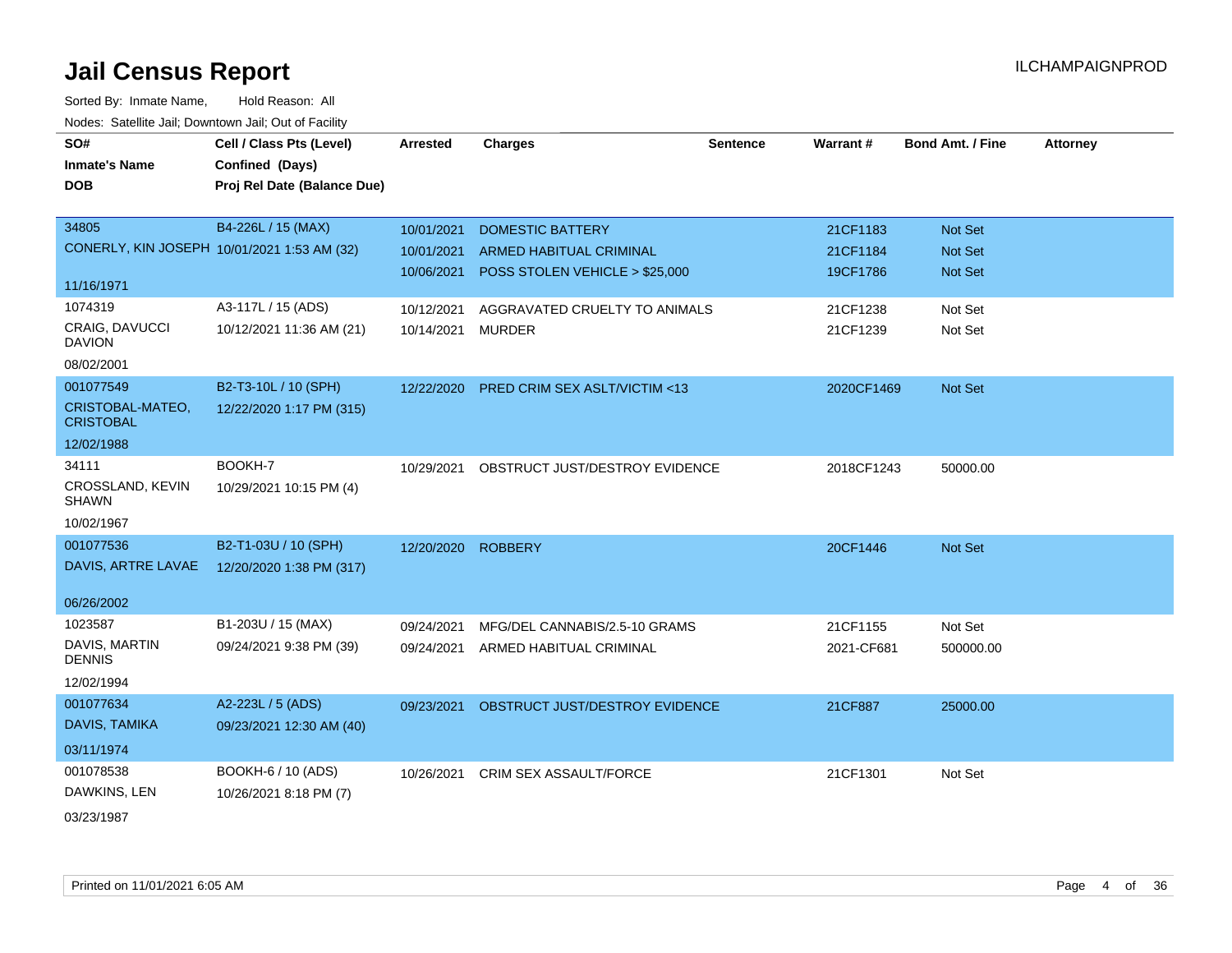| SO#                           | Cell / Class Pts (Level)    | <b>Arrested</b> | <b>Charges</b>                        | <b>Sentence</b> | Warrant#   | <b>Bond Amt. / Fine</b> | <b>Attorney</b> |
|-------------------------------|-----------------------------|-----------------|---------------------------------------|-----------------|------------|-------------------------|-----------------|
| <b>Inmate's Name</b>          | Confined (Days)             |                 |                                       |                 |            |                         |                 |
| <b>DOB</b>                    | Proj Rel Date (Balance Due) |                 |                                       |                 |            |                         |                 |
|                               |                             |                 |                                       |                 |            |                         |                 |
| 56972                         | B4-227U / 10 (MED)          | 08/30/2021      | POSS STOLEN VEHICLE > \$25,000        |                 | 21CF1044   | Not Set                 |                 |
| DAY, DANIEL JOSEPH            | 08/30/2021 3:07 PM (64)     | 09/04/2021      | <b>BURGLARY</b>                       |                 | 21CF1054   | <b>Not Set</b>          |                 |
| 10/16/1982                    |                             |                 |                                       |                 |            |                         |                 |
| 64070                         | B3-W8-32L / 10 (MED)        | 10/07/2021      | <b>RESIDENTIAL BURGLARY</b>           |                 | 21CF001176 | 25000.00                |                 |
| DECKER, ANTHONY V             | 10/07/2021 9:14 AM (26)     |                 |                                       |                 |            |                         |                 |
|                               |                             |                 |                                       |                 |            |                         |                 |
| 11/27/1982                    |                             |                 |                                       |                 |            |                         |                 |
| 989143                        | B3-W2-06L / 10 (MED)        | 09/27/2021      | <b>STALKING/CAUSE PERSON DISTRESS</b> |                 | 21CF1149   | 50000.00                |                 |
| DIAL, CLAYTON COLE            | 09/27/2021 4:12 PM (36)     | 09/27/2021      | <b>VIOLATE ORDER PROTECTION</b>       |                 | 21CM440    | 25000.00                |                 |
|                               |                             | 09/27/2021      | POSSESSION OF METH<5 GRAMS            |                 | 20CF1030   | 9430.00                 |                 |
| 07/28/1991                    |                             |                 |                                       |                 |            |                         |                 |
| 001077846                     | A1-224L / 5 (ADS)           | 04/12/2021      | BATTERY/MAKES PHYSICAL CONTACT        |                 | 21CM142    | Not Set                 |                 |
| DONAHUE, JEANICE              | 04/12/2021 9:50 AM (204)    | 08/19/2021      | <b>CRIMINAL TRESPASS TO LAND</b>      |                 | 2019CM378  | 5000.00                 |                 |
| LUELLA                        |                             | 08/19/2021      | CRIM DAMAGE TO PROPERTY <\$500        |                 | 2020CM299  | 1500.00                 |                 |
| 07/03/1993                    |                             | 08/19/2021      | <b>CRIMINAL TRESPASS TO LAND</b>      |                 | 2020CM297  | 1500.00                 |                 |
|                               |                             | 08/19/2021      | <b>RETAIL THEFT</b>                   |                 | 2020CM455  | 1500.00                 |                 |
| 1061304                       | B1-207U / 15 (MAX)          | 10/11/2021      | <b>ARMED HABITUAL CRIMINAL</b>        |                 | 21CF1226   | No Bond                 |                 |
| <b>DORRIS, KEMION</b>         | 10/11/2021 7:30 PM (22)     | 10/11/2021      | <b>ARMED HABITUAL CRIMINAL</b>        |                 | 21CF1227   | No Bond                 |                 |
| <b>DAETOCE</b>                |                             | 10/11/2021      | <b>HOME INVASION/FIREARM</b>          |                 | 21CF1228   | No Bond                 |                 |
| 11/19/1997                    |                             |                 |                                       |                 |            |                         |                 |
| 25659                         | B4-125L / 15 (MAX)          | 06/15/2021      | <b>RESIDENTIAL BURGLARY</b>           |                 | 2020CF1218 | 50000.00                |                 |
| DORRIS, LORENZO               | 06/15/2021 6:17 AM (140)    | 06/15/2021      | <b>BURGLARY</b>                       |                 | 21CF689    | Not Set                 |                 |
| 07/19/1966                    |                             |                 |                                       |                 |            |                         |                 |
| 527379                        | A3-217U / 15 (ADS)          | 10/25/2021      | <b>ARMED HABITUAL CRIMINAL</b>        |                 | 21CF1297   | <b>Not Set</b>          |                 |
| DRAKE, MARCELL<br><b>DEON</b> | 10/25/2021 5:05 PM (8)      | 10/27/2021      | AGG DOMESTIC BATTERY/STRANGLE         |                 | 21CF1245   | Not Set                 |                 |
| 04/20/1987                    |                             |                 |                                       |                 |            |                         |                 |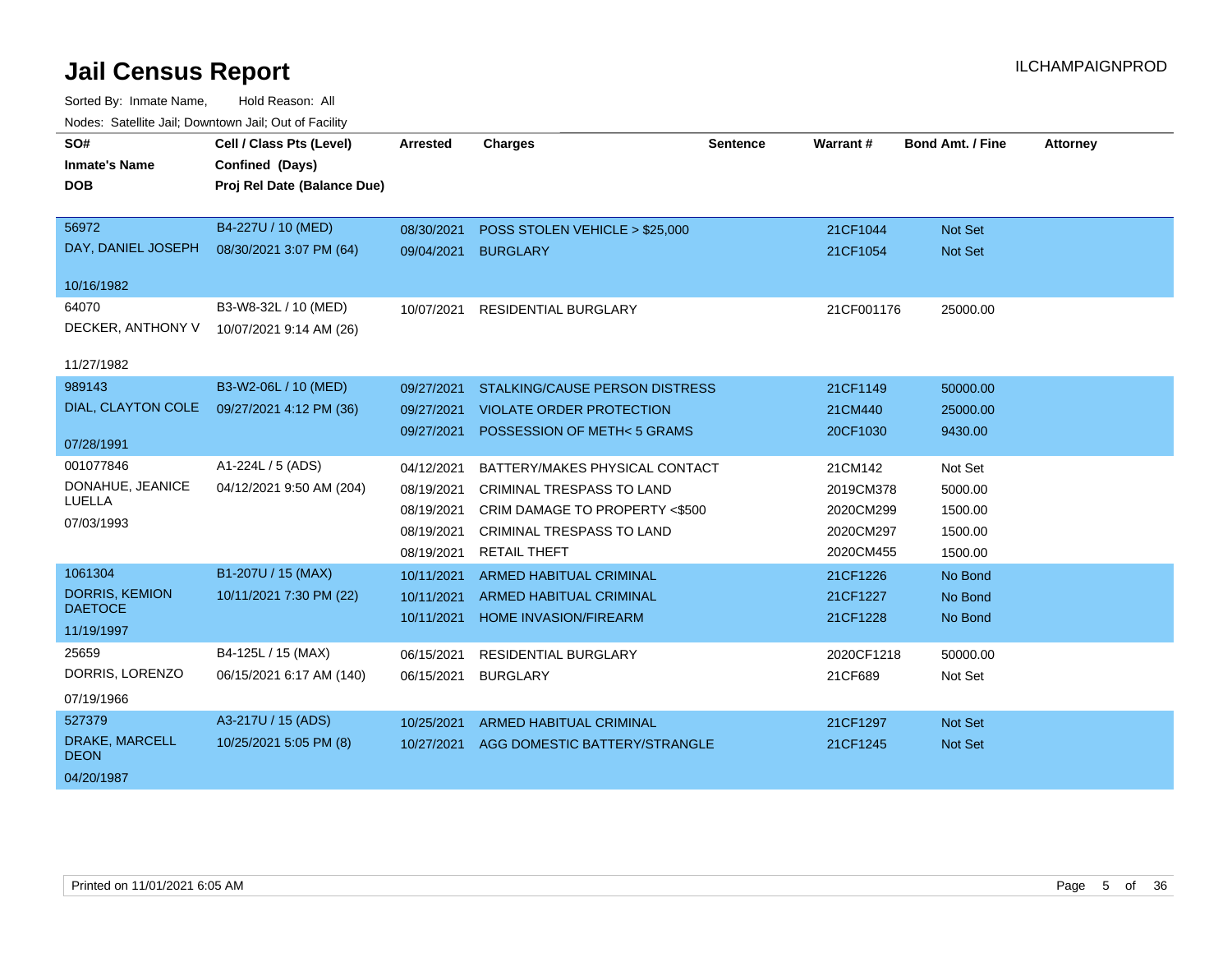Sorted By: Inmate Name, Hold Reason: All Nodes: Satellite Jail; Downtown Jail; Out of Facility

| SO#<br><b>Inmate's Name</b><br><b>DOB</b> | Cell / Class Pts (Level)<br>Confined (Days)<br>Proj Rel Date (Balance Due) | <b>Arrested</b> | <b>Charges</b>                 | <b>Sentence</b> | Warrant#    | Bond Amt. / Fine | <b>Attorney</b> |
|-------------------------------------------|----------------------------------------------------------------------------|-----------------|--------------------------------|-----------------|-------------|------------------|-----------------|
| 001078550                                 | <b>BOOKH-7 / 10 (MED)</b>                                                  | 11/01/2021      | AGGRAVATED DOMESTIC BATTERY    |                 | 2021CFAWOW  | Not Set          |                 |
| DROLLINGER, CALEB<br><b>SCOTT</b>         | 11/01/2021 12:50 AM (1)                                                    | 11/01/2021      | <b>DOMESTIC BATTERY</b>        |                 | 2021CMAWOW  | <b>Not Set</b>   |                 |
| 02/10/1992                                |                                                                            |                 |                                |                 |             |                  |                 |
| 55465                                     | A3-216L / 5 (ADS)                                                          | 10/25/2021      | DRIVING ON REVOKED LICENSE     |                 | 21CF119     | No Bond          |                 |
| ELMORE, TONY PAUL                         | 10/25/2021 3:56 PM (8)                                                     |                 |                                |                 |             |                  |                 |
| 10/25/1966                                | 11/17/2021 (0.00)                                                          |                 |                                |                 |             |                  |                 |
| 001078546                                 | BOOKF-2 / 10 (MED)                                                         | 10/31/2021      | <b>DOMESTIC BATTERY</b>        |                 | 2021CMAWOW  | Not Set          |                 |
| <b>EVANS, AYONIE A</b>                    | 10/31/2021 8:41 PM (2)                                                     | 10/31/2021      | BATTERY/MAKES PHYSICAL CONTACT |                 | 2021CMAWOW  | <b>Not Set</b>   |                 |
| 11/06/2001                                |                                                                            |                 |                                |                 |             |                  |                 |
| 45194                                     | B1-107L / 10 (MED)                                                         | 10/20/2021      | DOMESTIC BATTERY/OTHER PRIOR   |                 | 21CF1265    | Not Set          |                 |
| FALLS, ANDREW                             | 10/20/2021 12:59 AM (13)                                                   |                 |                                |                 |             |                  |                 |
| 08/15/1976                                |                                                                            |                 |                                |                 |             |                  |                 |
| 527081                                    | B3-W6-24L / 10 (MED)                                                       | 09/06/2021      | ARSON/REAL/PERSONAL PROP>\$150 |                 | 2021 CF 797 | 25000.00         |                 |
| <b>FERGUSON,</b><br><b>CHRISTOPHER</b>    | 09/06/2021 1:18 PM (57)                                                    |                 |                                |                 |             |                  |                 |
| 12/21/1981                                |                                                                            |                 |                                |                 |             |                  |                 |
| 524764                                    | B3-W2-08L / 5 (MIN)                                                        | 09/18/2021      | METH DELIVERY/15<100 GRAMS     |                 | 21CF627     | 50000.00         |                 |
| <b>FISCUS, ROBERT</b><br><b>LOWELL</b>    | 09/18/2021 10:50 AM (45)                                                   |                 |                                |                 |             |                  |                 |
| 02/17/1986                                |                                                                            |                 |                                |                 |             |                  |                 |
| 997549                                    | B1-106L / 10 (MED)                                                         | 10/12/2021      | FELON POSS/USE WEAPON/FIREARM  | 3y (DOC)        | 19CF1089    | Not Set          |                 |
| <b>FLOWERS, FENTON</b><br><b>ARNEZ</b>    | 10/12/2021 2:25 PM (21)                                                    |                 |                                |                 |             |                  |                 |
| 12/14/1991                                |                                                                            |                 |                                |                 |             |                  |                 |
| 518395                                    | B2-T3-12L / 15 (SPH)                                                       | 07/07/2020      | <b>CRIMINAL SEXUAL ASSAULT</b> |                 | 2020-CF735  | 250000.00        |                 |
|                                           | FRANDLE, MARK RYAN 07/07/2020 3:42 PM (483)                                |                 |                                |                 |             |                  |                 |

09/10/1985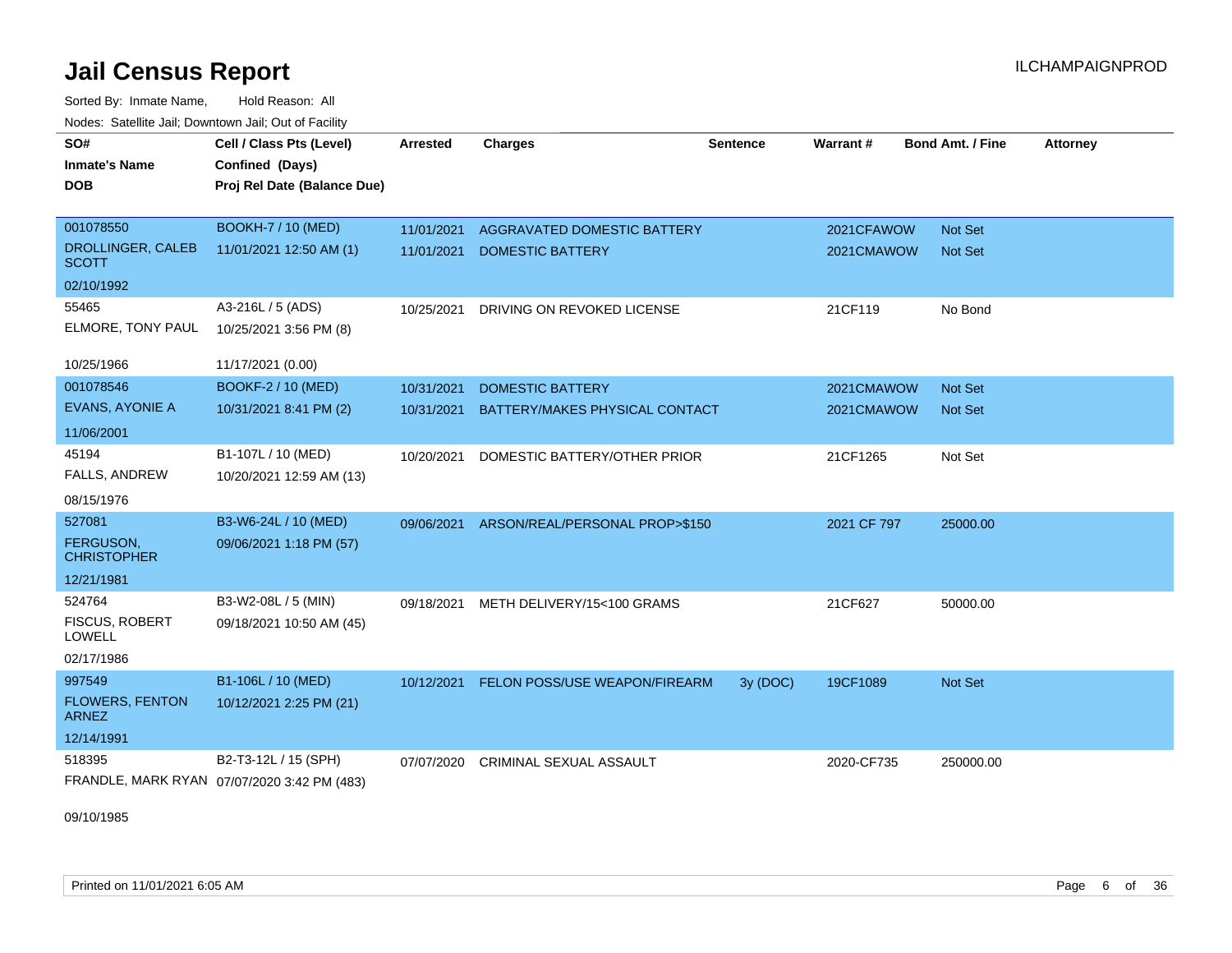| SO#                                   | Cell / Class Pts (Level)                     | Arrested   | <b>Charges</b>                     | <b>Sentence</b> | Warrant#   | <b>Bond Amt. / Fine</b> | <b>Attorney</b> |
|---------------------------------------|----------------------------------------------|------------|------------------------------------|-----------------|------------|-------------------------|-----------------|
| <b>Inmate's Name</b>                  | Confined (Days)                              |            |                                    |                 |            |                         |                 |
| <b>DOB</b>                            | Proj Rel Date (Balance Due)                  |            |                                    |                 |            |                         |                 |
|                                       |                                              |            |                                    |                 |            |                         |                 |
| 001077934                             | A1-125U / 10 (MED)                           | 08/22/2021 | <b>DOMESTIC BATTERY</b>            |                 | 21 CM 172  | 10000.00                |                 |
| <b>FREED, LOGAN</b><br><b>SUZANNE</b> | 08/22/2021 11:45 PM (72)                     | 08/22/2021 | AGG DUI/ACCIDENT/DEATH             |                 | 21CF1024   | Not Set                 |                 |
| 08/18/1996                            |                                              |            |                                    |                 |            |                         |                 |
| 001078290                             | A1-124L / 10 (ADS)                           | 08/19/2021 | MACHINE GUN/AUTO WEAPON/VEH        |                 | 21CF1012   | Not Set                 |                 |
| FREEMAN, ANGEL<br><b>JANILA KAY</b>   | 08/19/2021 1:26 AM (75)                      |            |                                    |                 |            |                         |                 |
| 12/25/1995                            |                                              |            |                                    |                 |            |                         |                 |
| 001078450                             | A3-114L / 10 (ADS)                           | 10/26/2021 | <b>BURGLARY W/O CAUSING DAMAGE</b> |                 | 21CF1307   | Not Set                 |                 |
| GAMBLE, HAKEEM<br><b>DARION</b>       | 10/26/2021 1:01 PM (7)                       |            | 10/26/2021 AGGRAVATED BATTERY      |                 | 21CF1306   | Not Set                 |                 |
| 12/17/1999                            |                                              |            |                                    |                 |            |                         |                 |
| 1013012                               | B4-222L / 15 (MAX)                           | 07/08/2021 | ATTEMPT (FIRST DEGREE MURDER)      |                 | 2021CF790  | 1000000.00              |                 |
|                                       | GARY, XAVIER LAMAR  07/08/2021 9:24 AM (117) | 07/08/2021 | FELON POSS/USE FIREARM PRIOR       |                 | 2020CF650  | 25000.00                |                 |
|                                       |                                              | 07/08/2021 | FELON POSS/USE FIREARM PRIOR       |                 | 21CF798    | Not Set                 |                 |
| 12/14/1991                            |                                              |            |                                    |                 |            |                         |                 |
| 1049735                               | BOOKH-7                                      | 11/01/2021 | AGG DUI/LIC SUSP OR REVOKED        |                 | 2021CFAWOW | Not Set                 |                 |
| GRAHAM-BAILEY.                        | 11/01/2021 4:29 AM (1)                       | 11/01/2021 | AGG DUI/3                          |                 | 2021CFAWOW | Not Set                 |                 |
| <b>ROBESON CHARLES</b>                |                                              | 11/01/2021 | DRVG UNDER INFLU OF ALCOHOL        |                 | 2021DTAWOW | <b>Not Set</b>          |                 |
| 03/15/1983                            |                                              | 11/01/2021 | DRIVING 11-14 MPH ABOVE LIMIT      |                 | 2021TRAWOW | <b>Not Set</b>          |                 |
|                                       |                                              | 11/01/2021 | <b>IMPROPER TRAFFIC LANE USAGE</b> |                 | 2021TRAWOW | Not Set                 |                 |
|                                       |                                              | 11/01/2021 | <b>UNLICENSED</b>                  |                 | 2021TRAWOW | Not Set                 |                 |
| 56342                                 | A3-111U / 10 (ADS)                           | 10/21/2021 | ARMED HABITUAL CRIMINAL            |                 | 21CF1279   | Not Set                 |                 |
| <b>GRIFFIN, NATHAN</b>                | 10/21/2021 4:20 PM (12)                      | 10/21/2021 | THEFT CONTROL INTENT <\$500        |                 | 17CF1451   | 10000.00                |                 |
| <b>EUGENE</b>                         |                                              | 10/21/2021 | DRIVING ON REVOKED LICENSE         |                 | 20TR1979   | 3000.00                 |                 |
| 02/24/1969                            |                                              |            |                                    |                 |            |                         |                 |
| 1041176                               | B4-223U / 15 (MAX)                           | 10/05/2021 | PAROLE REVOCATION                  |                 |            | Not Set                 |                 |
| HART, DAVEON<br><b>LATTEEF</b>        | 10/05/2021 10:35 AM (28)                     | 10/06/2021 | AGGRAVATED DOMESTIC BATTERY        |                 |            | Not Set                 |                 |
| 03/15/1996                            |                                              |            |                                    |                 |            |                         |                 |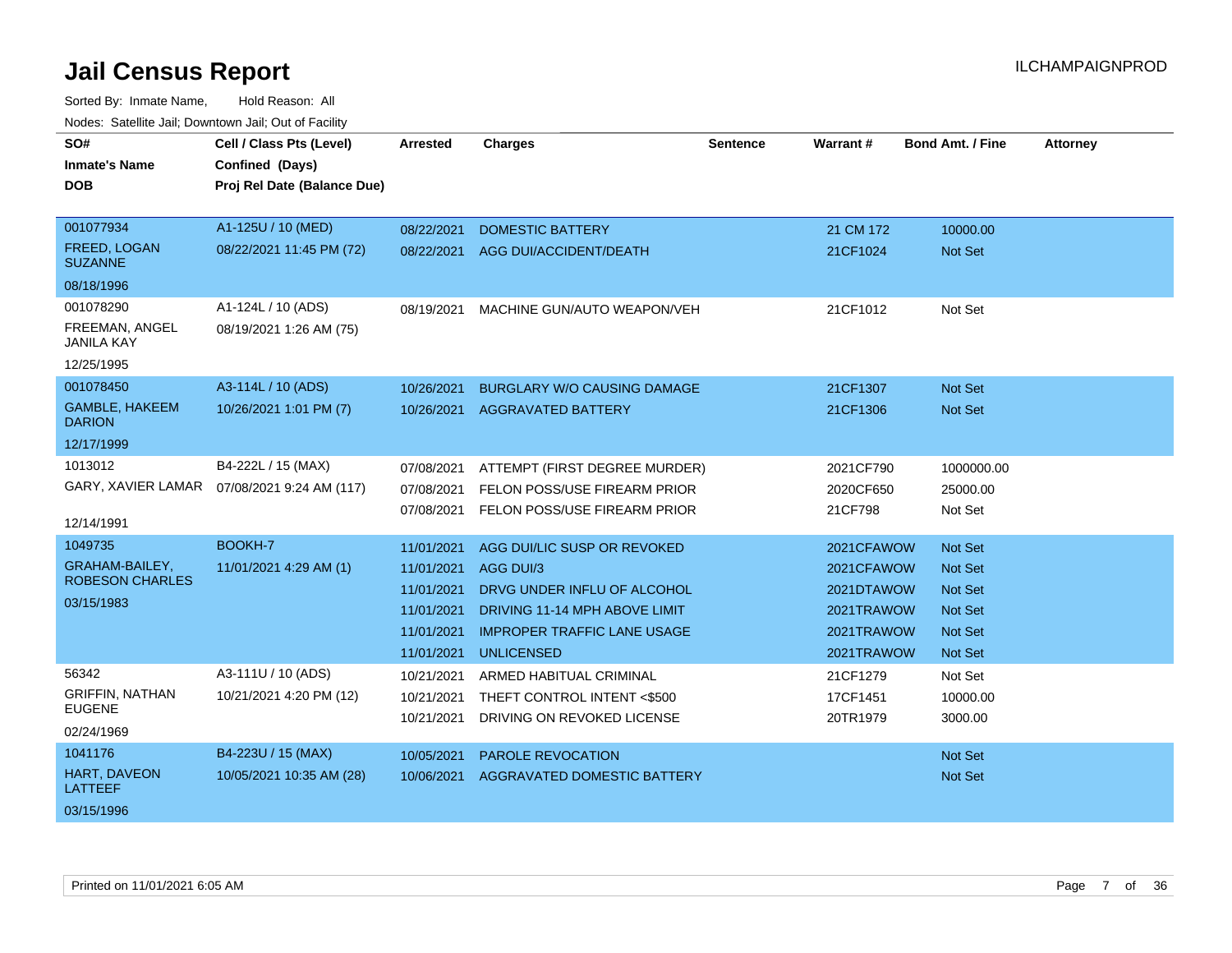| SO#<br><b>Inmate's Name</b><br><b>DOB</b>               | Cell / Class Pts (Level)<br>Confined (Days)<br>Proj Rel Date (Balance Due) | Arrested                               | <b>Charges</b>                                                   | <b>Sentence</b> | <b>Warrant#</b>                        | <b>Bond Amt. / Fine</b>                            | <b>Attorney</b> |
|---------------------------------------------------------|----------------------------------------------------------------------------|----------------------------------------|------------------------------------------------------------------|-----------------|----------------------------------------|----------------------------------------------------|-----------------|
| 44686<br>HARTMAN, JEREMY<br><b>WAYNE</b>                | BOOKH-7<br>10/31/2021 6:54 PM (2)                                          | 10/31/2021<br>10/31/2021<br>10/31/2021 | <b>THEFT</b><br>POSSESS BURGLARY TOOLS<br>THEFT/STOLEN/<\$500    |                 | 2021CFAWOW<br>2021CFAWOW<br>2021CFAWOW | <b>Not Set</b><br><b>Not Set</b><br><b>Not Set</b> |                 |
| 05/06/1977                                              |                                                                            |                                        |                                                                  |                 |                                        |                                                    |                 |
| 544770<br>HAYES, DEVON<br><b>JERMAINE</b><br>11/07/1987 | B4-122L / 10 (MED)<br>08/14/2021 2:56 AM (80)                              | 08/14/2021<br>08/14/2021               | AGG DOMESTIC BATTERY/STRANGLE<br>AGGRAVATED DOMESTIC BATTERY     |                 | 2021CF514<br>21CF977                   | 25000.00<br>No Bond                                |                 |
| 965829                                                  | BOOKH-4 / 10 (ADS)                                                         | 09/09/2021                             | HRSMT/NO CONVERSATION/KILL                                       |                 | 2021CF1072                             | 25000.00                                           |                 |
| <b>HEINZ, ANDREW</b><br><b>MICHAEL</b>                  | 09/09/2021 5:21 PM (54)                                                    | 09/13/2021                             | <b>PROBATION VIOLATION</b>                                       |                 | 21CF7                                  | <b>Not Set</b>                                     |                 |
| 07/01/1987                                              |                                                                            |                                        |                                                                  |                 |                                        |                                                    |                 |
| 28016<br>HENRY, CRAIG<br><b>ANDREW</b>                  | B3-W4-14L / 10 (MED)<br>08/30/2021 3:34 PM (64)                            | 08/30/2021                             | DOM BTRY/CONTACT/4+ PRECONV                                      |                 | 21CF904                                | 50000.00                                           |                 |
| 12/04/1962                                              |                                                                            |                                        |                                                                  |                 |                                        |                                                    |                 |
| 001078488<br>HERNANDEZ-LOPEZ,<br><b>ERNESTO</b>         | B2-T4-15U / 15 (SPH)<br>10/14/2021 3:15 PM (19)                            | 10/14/2021<br>10/14/2021               | PRED CRIM SEX ASLT/VICTIM <13<br><b>FUGITIVE FROM JUSTICE</b>    |                 | 21CF1232<br>21CF1246                   | 500000.00<br>Not Set                               |                 |
| 11/28/1975                                              |                                                                            |                                        |                                                                  |                 |                                        |                                                    |                 |
| 1041135<br>HILL, DEONANCE<br><b>JAMES</b><br>04/28/1992 | B1-107U / 15 (MAX)<br>10/19/2021 5:46 PM (14)                              | 10/19/2021                             | ARMED VIOLENCE/CATEGORY I                                        |                 | 21CF1266                               | No Bond                                            |                 |
| 975293                                                  | B2-T4-14L / 10 (SPH)                                                       | 07/21/2021                             | <b>STALKING</b>                                                  |                 | 2021CF863                              | <b>Not Set</b>                                     |                 |
| <b>HILL, JACOB MILES</b>                                | 07/21/2021 8:43 PM (104)                                                   | 07/21/2021<br>07/25/2021               | VIO ORDER/PRIOR VIO OF ORDER<br><b>PAROLE REVOCATION</b>         |                 | 21CF914<br>CH2104646                   | No Bond<br><b>Not Set</b>                          |                 |
| 02/06/1988                                              |                                                                            | 08/18/2021<br>09/09/2021               | <b>HARASS WITNESS/FAMILY MBR/REP</b><br>AGG STALKING/BODILY HARM |                 | 21CF992<br>21CF1073                    | <b>Not Set</b><br><b>Not Set</b>                   |                 |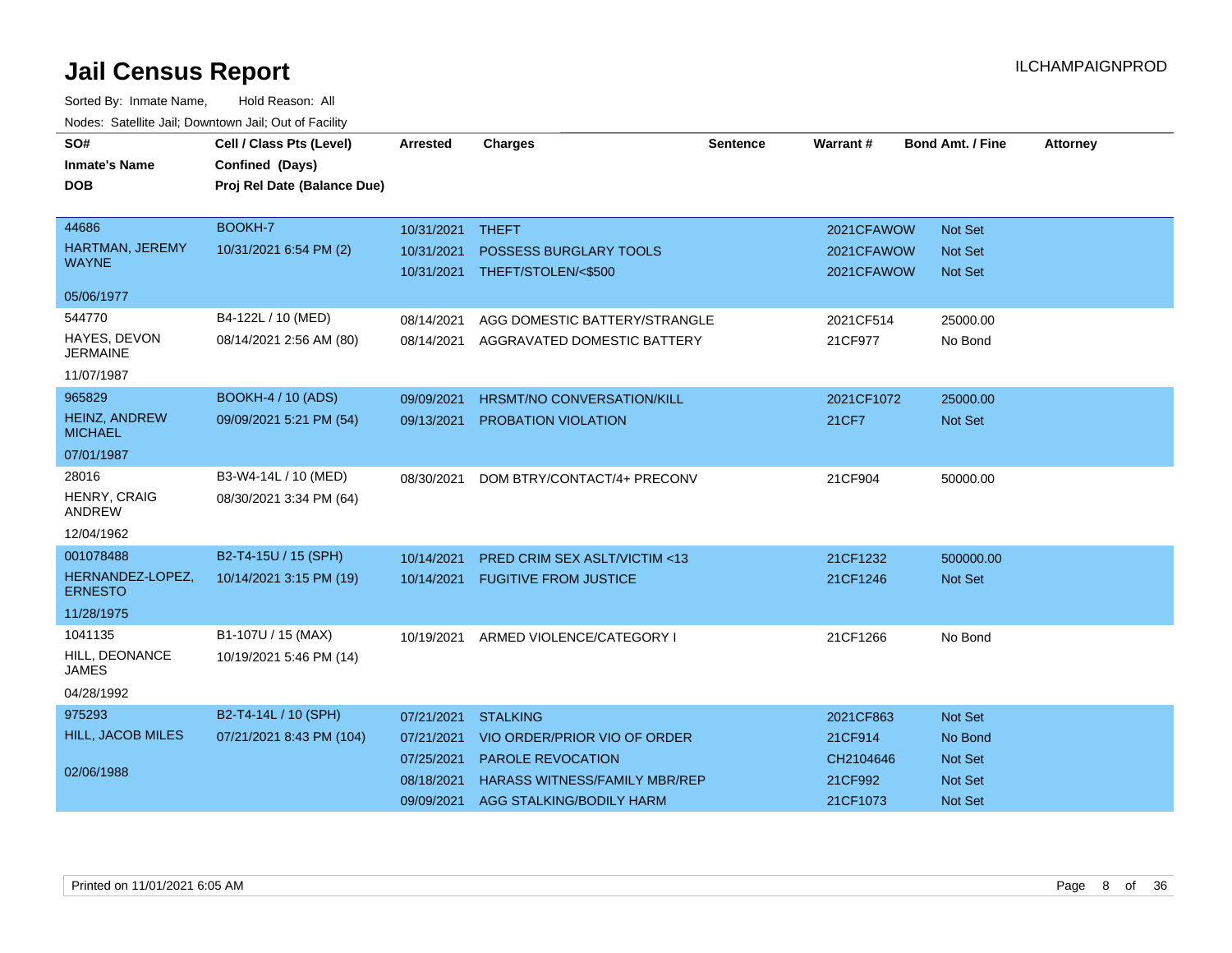| SO#                                        | Cell / Class Pts (Level)    | Arrested   | <b>Charges</b>                            | Sentence | <b>Warrant#</b> | <b>Bond Amt. / Fine</b> | <b>Attorney</b> |
|--------------------------------------------|-----------------------------|------------|-------------------------------------------|----------|-----------------|-------------------------|-----------------|
| <b>Inmate's Name</b>                       | Confined (Days)             |            |                                           |          |                 |                         |                 |
| DOB                                        | Proj Rel Date (Balance Due) |            |                                           |          |                 |                         |                 |
|                                            |                             |            |                                           |          |                 |                         |                 |
| 48471                                      | B1-207L / 15 (MAX)          | 08/08/2021 | AGG BATTERY/DISCHARGE FIREARM             |          | 21CF946         | <b>Not Set</b>          |                 |
| <b>HILL, RAMESH</b><br><b>JERMAINE</b>     | 08/08/2021 4:45 AM (86)     |            |                                           |          |                 |                         |                 |
| 12/11/1978                                 |                             |            |                                           |          |                 |                         |                 |
| 980939                                     | A4-103L / 10 (ADS)          | 10/12/2021 | <b>BURGLARY/MV</b>                        |          | 21CF1229        | Not Set                 |                 |
| HILL, XAVIER<br>LENSHAUN                   | 10/12/2021 12:18 PM (21)    |            |                                           |          |                 |                         |                 |
| 06/18/1988                                 |                             |            |                                           |          |                 |                         |                 |
| 49618                                      | A4-202U / 5 (ADS)           | 10/26/2021 | AGG FLEEING POLICE/21 MPH OVER            |          | 21CF1300        | No Bond                 |                 |
| HITES, STEVEN<br><b>WAYNE</b>              | 10/26/2021 7:42 AM (7)      |            |                                           |          |                 |                         |                 |
| 12/31/1979                                 |                             |            |                                           |          |                 |                         |                 |
| 1045186                                    | B4-121U / 15 (MAX)          | 08/16/2021 | ARMED VIOLENCE/CATEGORY I                 |          | 21CF934         | 1000000.00              |                 |
| HOLBROOK, JOHNNIE                          | 08/16/2021 11:07 AM (78)    | 08/16/2021 | FELON POSS/USE WEAPON/FIREARM             |          | 19CF968         | Not Set                 |                 |
| <b>MATHIS</b>                              |                             | 08/16/2021 | AGG FLEEING POLICE/21 MPH OVER            |          | 21CF988         | Not Set                 |                 |
| 07/19/1996                                 |                             | 08/16/2021 | FELON POSS/USE WEAPON/FIREARM             |          | 21CF989         | Not Set                 |                 |
| 001078417                                  | <b>BOOKH-5</b>              | 10/30/2021 | VIO STALK NO CONTACT ORDER                |          | 2021CMAWOW      | 100.00                  |                 |
| HOLT, TIMOTHY ALLEN 10/30/2021 4:45 PM (3) |                             | 10/30/2021 | <b>RESIST/OBSTRUCTING A PEACE OFFICEF</b> |          |                 | <b>Not Set</b>          |                 |
|                                            |                             |            |                                           |          |                 |                         |                 |
| 02/18/1967                                 |                             |            |                                           |          |                 |                         |                 |
| 1061996                                    | BOOKF-2                     | 10/30/2021 | FORGERY/ISSUE/DELIVER DOCUMENT            |          | 2021CFAWOW      | No Bond                 |                 |
| HUBBARD, REBEKIAH<br><b>DIONA</b>          | 10/30/2021 1:37 PM (3)      | 10/30/2021 | DRVG UNDER INFLUENCE OF DRUG              |          | 2021DT71        | 7500.00                 |                 |
|                                            |                             | 10/30/2021 | CRIM DAMAGE TO PROPERTY <\$500            |          | 2021CM156       | 7500.00                 |                 |
| 04/08/1998                                 |                             | 10/30/2021 | RETAIL THEFT/DISP MERCH/<\$300            |          | 2018CF1302      | 20000.00                |                 |
|                                            |                             | 10/31/2021 | USE FORGED CR/DEBIT CARD/<\$300           |          | 2020CF670       | No Bond                 |                 |
| 38993                                      | B4-127L / 15 (MAX)          | 02/13/2021 | ATTEMPT (FIRST DEGREE MURDER)             |          | 21CF181         | Not Set                 |                 |
| <b>JACKSON, LAMONT</b><br><b>JEREMIE</b>   | 02/13/2021 7:45 AM (262)    |            |                                           |          |                 |                         |                 |
| 07/31/1973                                 |                             |            |                                           |          |                 |                         |                 |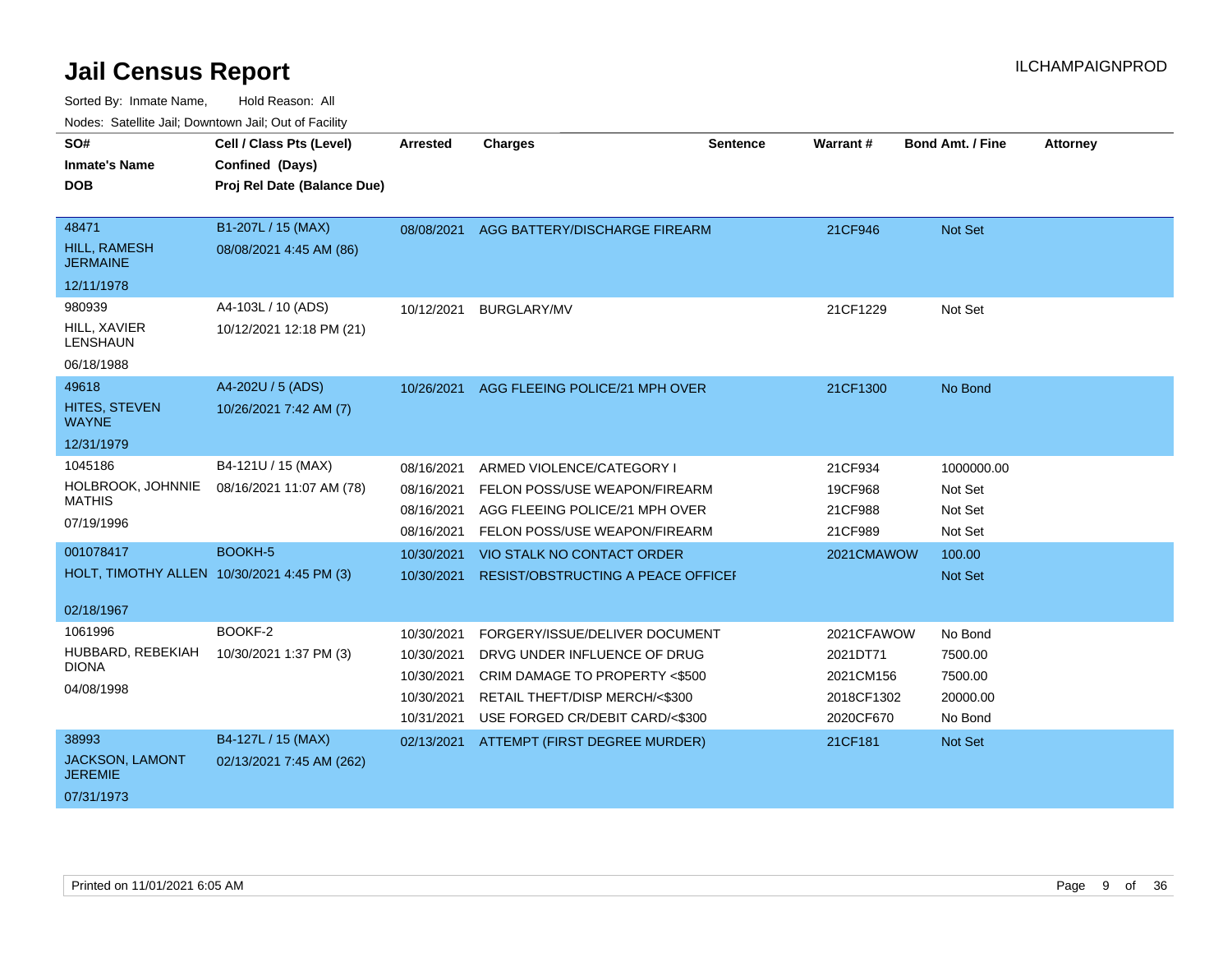Sorted By: Inmate Name, Hold Reason: All

Nodes: Satellite Jail; Downtown Jail; Out of Facility

| roaco. Catolino dall, Downtown dall, Out of Fability |                                            |                 |                                          |                 |           |                         |                 |
|------------------------------------------------------|--------------------------------------------|-----------------|------------------------------------------|-----------------|-----------|-------------------------|-----------------|
| SO#                                                  | Cell / Class Pts (Level)                   | <b>Arrested</b> | <b>Charges</b>                           | <b>Sentence</b> | Warrant#  | <b>Bond Amt. / Fine</b> | <b>Attorney</b> |
| <b>Inmate's Name</b>                                 | Confined (Days)                            |                 |                                          |                 |           |                         |                 |
| <b>DOB</b>                                           | Proj Rel Date (Balance Due)                |                 |                                          |                 |           |                         |                 |
|                                                      |                                            |                 |                                          |                 |           |                         |                 |
| 532426                                               | A1-126L / 10 (ADS)                         |                 | 05/16/2021 AGGRAVATED BATTERY/NURSE      |                 | 2021CF344 | 5000.00                 |                 |
| <b>JACKSON, NATASHA</b><br><b>RENETTA</b>            | 05/16/2021 12:24 AM (170)                  |                 |                                          |                 |           |                         |                 |
| 01/02/1987                                           |                                            |                 |                                          |                 |           |                         |                 |
| 001077487                                            | B3-W8-30L / 10 (MED)                       | 12/03/2020      | FELON POSS/USE WEAPON/FIREARM            |                 | 20CF1377  | Not Set                 |                 |
| JACKSON, TERREL<br>DANDRE                            | 12/03/2020 10:18 AM (334)                  |                 |                                          |                 |           |                         |                 |
| 08/11/1990                                           |                                            |                 |                                          |                 |           |                         |                 |
| 001077864                                            | B1-103L / 15 (MAX)                         | 04/18/2021      | FELON POSS/USE WEAPON/FIREARM            |                 | 21CF428   | Not Set                 |                 |
| D                                                    | JAMERSON, ANTHONY 04/18/2021 7:21 PM (198) |                 |                                          |                 |           |                         |                 |
| 01/26/1990                                           |                                            |                 |                                          |                 |           |                         |                 |
| 001077437                                            | B1-205U / 10 (MED)                         | 08/23/2021      | DOM BTRY/CONTACT/1-2 PRECONV             |                 | 21CF1025  | Not Set                 |                 |
| JOHNSON, ANTONIO<br>LASHAUN                          | 08/23/2021 7:48 PM (71)                    |                 |                                          |                 |           |                         |                 |
| 01/06/1980                                           |                                            |                 |                                          |                 |           |                         |                 |
| 1007508                                              | B4-222U / 10 (MED)                         | 09/28/2021      | FELON POSS/USE FIREARM PRIOR             |                 | 2021CF200 | 50000.00                |                 |
| JOHNSON, KAWAME<br><b>TERRENCEIM</b>                 | 09/28/2021 1:55 PM (35)                    |                 |                                          |                 |           |                         |                 |
| 06/08/1990                                           |                                            |                 |                                          |                 |           |                         |                 |
| 1071536                                              | B1-206U / 15 (MAX)                         |                 | 06/17/2021 ATTEMPT (FIRST DEGREE MURDER) |                 | 21CF702   | Not Set                 |                 |
| JOHNSON, ZACHERY<br>EDWARD                           | 06/17/2021 2:00 AM (138)                   |                 |                                          |                 |           |                         |                 |
| 10/30/1987                                           |                                            |                 |                                          |                 |           |                         |                 |
| 1017120                                              | <b>BOOKF-1</b>                             | 10/29/2021      | BATTERY/CAUSE BODILY HARM                |                 | 21CM498   | Not Set                 |                 |
| JONES, JOSHUA LYNN 10/29/2021 3:15 AM (4)            |                                            |                 |                                          |                 |           |                         |                 |
|                                                      |                                            |                 |                                          |                 |           |                         |                 |
| 05/16/1993                                           |                                            |                 |                                          |                 |           |                         |                 |
| 001077784                                            | A3-214L / 10 (ADS)                         | 10/21/2021      | DELIVERY OF OR POSSESSION OF W/INT       |                 | 21CF1278  | Not Set                 |                 |
| JONES, KEEFER<br><b>LAMONT</b>                       | 10/21/2021 10:30 AM (12)                   |                 |                                          |                 |           |                         |                 |
| 07/26/1970                                           |                                            |                 |                                          |                 |           |                         |                 |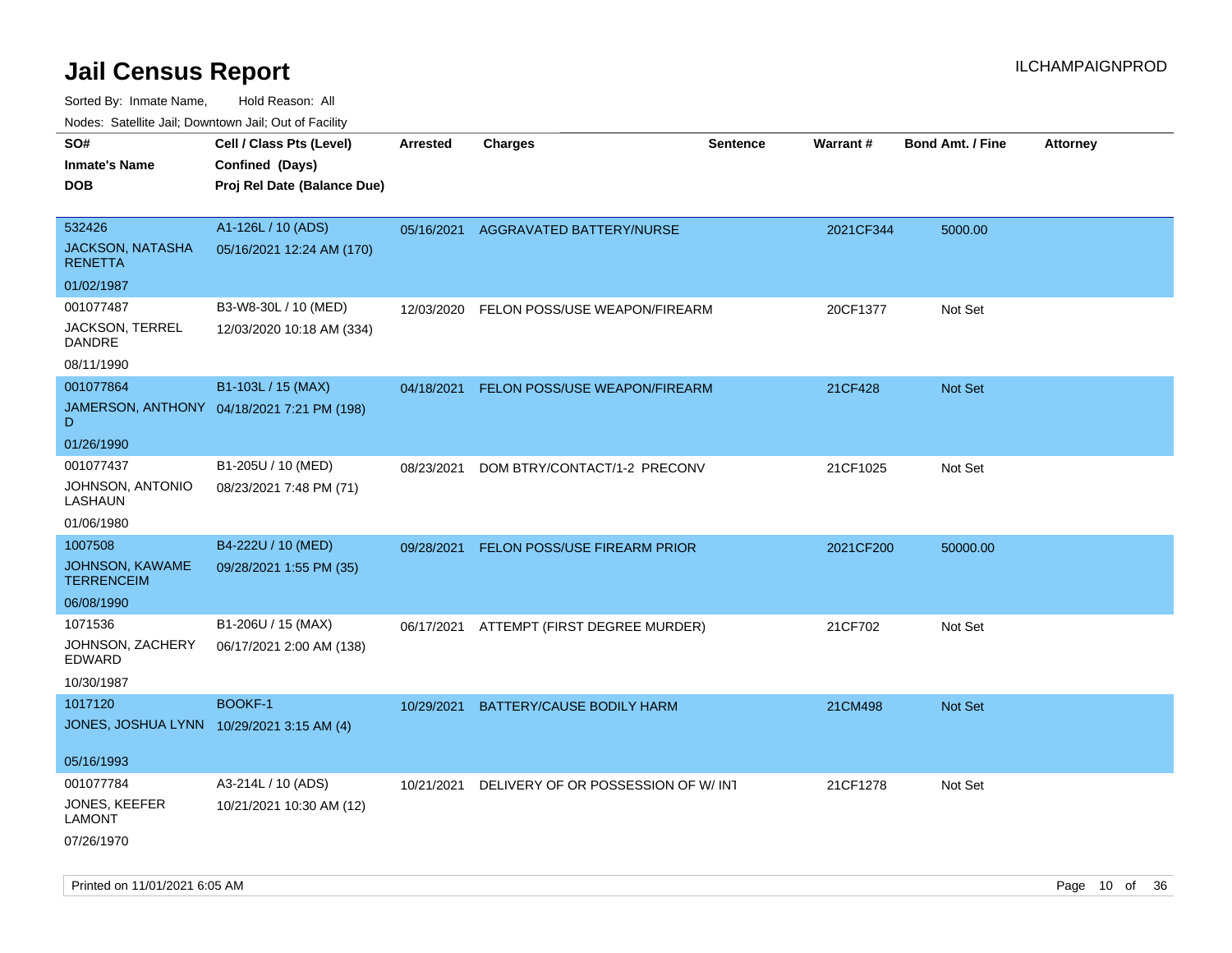| SO#                            | Cell / Class Pts (Level)                   | <b>Arrested</b> | <b>Charges</b>                           | <b>Sentence</b> | Warrant#     | <b>Bond Amt. / Fine</b> | <b>Attorney</b> |
|--------------------------------|--------------------------------------------|-----------------|------------------------------------------|-----------------|--------------|-------------------------|-----------------|
| <b>Inmate's Name</b>           | Confined (Days)                            |                 |                                          |                 |              |                         |                 |
| <b>DOB</b>                     | Proj Rel Date (Balance Due)                |                 |                                          |                 |              |                         |                 |
|                                |                                            |                 |                                          |                 |              |                         |                 |
| 506244                         | B1-204L / 15 (MAX)                         |                 | 07/15/2021 ARMED ROBBERY/ARMED W/FIREARM |                 | 2021CF791    | 250000.00               |                 |
| JOSLIN, JASON LEE              | 07/15/2021 4:38 AM (110)                   |                 |                                          |                 |              |                         |                 |
|                                |                                            |                 |                                          |                 |              |                         |                 |
| 12/22/1985                     |                                            |                 |                                          |                 |              |                         |                 |
| 49797                          | B1-106U / 10 (MED)                         | 10/12/2021      | POSSESSING A CONTROLLED SUBSTAN(4y (DOC) |                 | 21CF365      | No Bond                 |                 |
| <b>KELLY, WARREN</b>           | 10/12/2021 2:59 PM (21)                    |                 |                                          |                 |              |                         |                 |
| <b>DYTRALE</b>                 |                                            |                 |                                          |                 |              |                         |                 |
| 10/23/1979                     |                                            |                 |                                          |                 |              |                         |                 |
| 001078401                      | A4-101L / 10 (ADS)                         | 09/19/2021      | UNLAWFUL VEHICULAR INVASION              |                 | 21CF1134     | Not Set                 |                 |
| <b>KNIGHT, ERIC</b>            | 09/19/2021 7:32 PM (44)                    | 09/19/2021      | HRSMT/THREATEN PERSON/KILL               |                 | 2021CF561    | 50000.00                |                 |
| 07/11/1991                     |                                            | 09/21/2021      | <b>BURGLARY</b>                          |                 | 21CF1139     | Not Set                 |                 |
| 1070011                        | B4-124U / 15 (MAX)                         | 08/03/2021      | AGG DISCH FIREARM/1ST AID PERS           |                 | 21CF929      | Not Set                 |                 |
| LAWS, WILLIAM                  | 08/03/2021 3:53 PM (91)                    |                 |                                          |                 |              |                         |                 |
| ZARAK, Third                   |                                            |                 |                                          |                 |              |                         |                 |
| 07/06/1999                     |                                            |                 |                                          |                 |              |                         |                 |
| 001078470                      | B4-221U / 15 (MAX)                         |                 | 10/10/2021 MURDER/INTENT TO KILL/INJURE  |                 | 21CF1221     | Not Set                 |                 |
| LEE, AMAHRION                  | 10/10/2021 1:23 PM (23)                    |                 |                                          |                 |              |                         |                 |
| <b>JA'MERE</b>                 |                                            |                 |                                          |                 |              |                         |                 |
| 11/05/2002                     |                                            |                 |                                          |                 |              |                         |                 |
| 548089                         | B1-204U / 15 (MAX)                         | 12/04/2020      | ATTEMPT (FIRST DEGREE MURDER)            |                 | 20CF1378     | Not Set                 |                 |
| LEWIS, LAWRENCE<br>PAUL, Third | 12/04/2020 4:42 AM (333)                   | 12/04/2020      | METH DELIVERY/100<400 GRAMS              |                 | 20CF1481     | Not Set                 |                 |
| 02/08/1993                     |                                            | 12/04/2020      | AGG DOMESTIC BATTERY/STRANGLE            |                 | 18CF1507     | 10000.00                |                 |
| 001077524                      | B2-T4-13U / 10 (SPH)                       |                 |                                          |                 |              |                         |                 |
| LEWIS, TREVOR                  | 12/14/2020 5:16 PM (323)                   | 12/14/2020      | <b>RESIDENTIAL ARSON</b>                 |                 | 2020-CF-1388 | 150000.00               |                 |
| <b>DANIEL</b>                  |                                            | 12/14/2020      | AGG BATTERY/PUBLIC PLACE                 |                 | 2020-CF-1231 | 50000.00                |                 |
| 06/03/2002                     |                                            | 12/14/2020      | AGG BATTERY/PEACE OFFICER                |                 | 2020-CF-1211 | 10000.00                |                 |
|                                |                                            | 12/14/2020      | AGG BATTERY/JUDGE/EMT                    |                 | 2020-CF-1212 | 10000.00                |                 |
| 001078440                      | A1-124U / 10 (MED)                         | 10/01/2021      | AGGRAVATED DOMESTIC BATTERY              |                 | 21CF1180     | Not Set                 |                 |
| <b>MONIQUE</b>                 | MAGEE, ANAYSHA KAY 10/01/2021 7:19 AM (32) |                 |                                          |                 |              |                         |                 |
| 08/12/1994                     |                                            |                 |                                          |                 |              |                         |                 |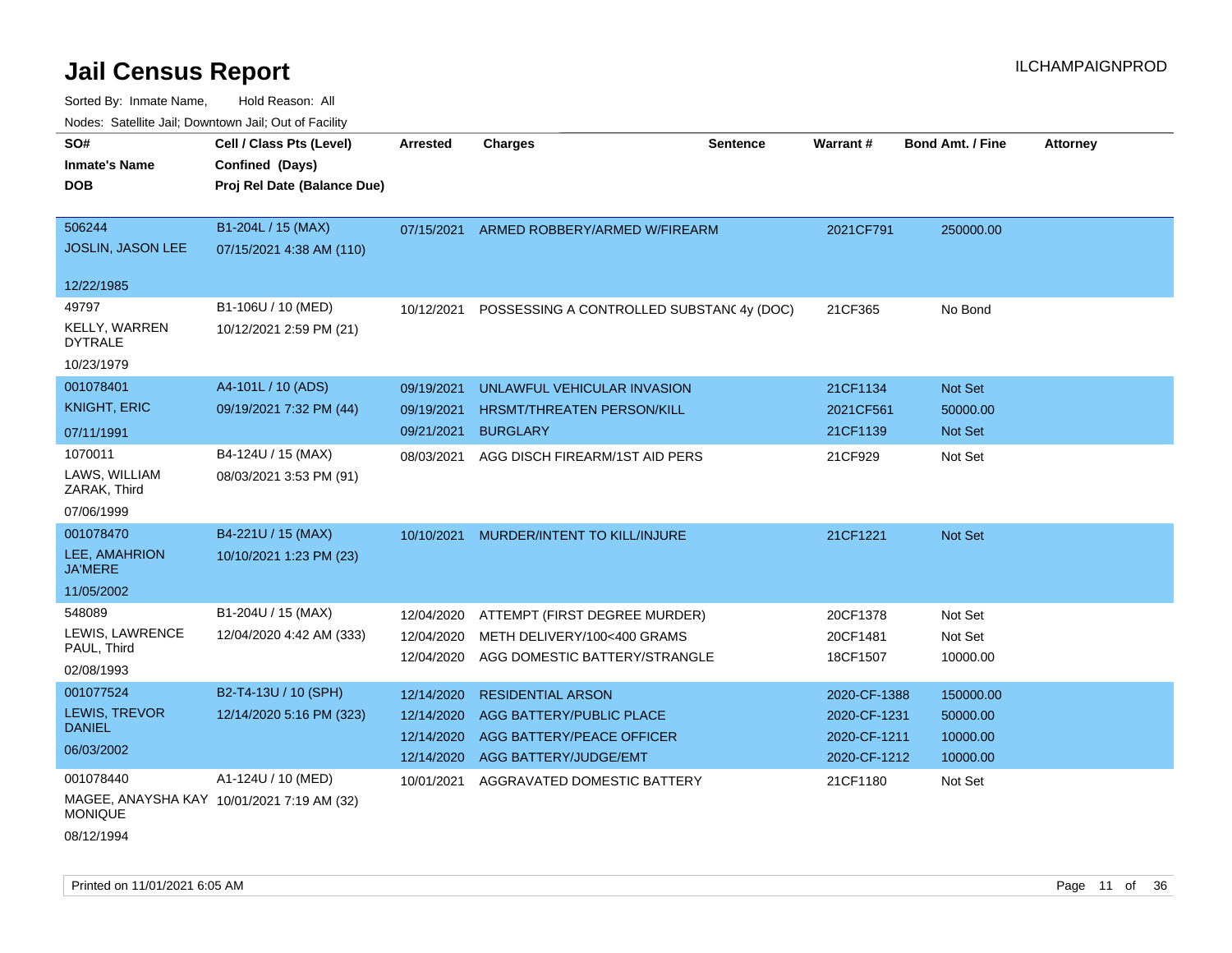Sorted By: Inmate Name, Hold Reason: All Nodes: Satellite Jail; Downtown Jail; Out of Facility

| SO#                                                  | Cell / Class Pts (Level)    | <b>Arrested</b> | <b>Charges</b>                           | <b>Sentence</b> | <b>Warrant#</b> | <b>Bond Amt. / Fine</b> | <b>Attorney</b> |
|------------------------------------------------------|-----------------------------|-----------------|------------------------------------------|-----------------|-----------------|-------------------------|-----------------|
| <b>Inmate's Name</b>                                 | Confined (Days)             |                 |                                          |                 |                 |                         |                 |
| <b>DOB</b>                                           | Proj Rel Date (Balance Due) |                 |                                          |                 |                 |                         |                 |
|                                                      |                             |                 |                                          |                 |                 |                         |                 |
| 001077938                                            | <b>BOOKH-2 / 15 (ADS)</b>   | 05/10/2021      | AGG KIDNAPING DISCH FIR/HARM             |                 | 21CF532         | Not Set                 |                 |
| MCGAHA,                                              | 05/10/2021 7:02 PM (176)    | 05/11/2021      | <b>MURDER</b>                            |                 | 2021-CF-215     | No Bond                 |                 |
| <b>CHRISTOPHER D</b>                                 |                             | 05/27/2021      | ESCAPE FROM DEPT OF CORRECTION           |                 | 21CF600         | Not Set                 |                 |
| 07/27/1991                                           |                             |                 |                                          |                 |                 |                         |                 |
| 39106                                                | B2-T2-07U / 10 (SPH)        | 10/12/2021      | DOMESTIC BATTERY/OTHER PRIOR             |                 | 21CF1217        | Not Set                 |                 |
| MOORE, ANDREW LEE, 10/12/2021 1:02 AM (21)<br>Junior |                             |                 |                                          |                 |                 |                         |                 |
| 04/12/1973                                           |                             |                 |                                          |                 |                 |                         |                 |
| 1076384                                              | A2-120L                     | 10/28/2021      | RETAIL THEFT/DISP MERCH/<\$300           |                 | 21CM149         | 12500.00                |                 |
| MURPHY, AZIA CIMONE 10/29/2021 12:49 AM (4)          |                             |                 |                                          |                 |                 |                         |                 |
| 09/23/1995                                           |                             |                 |                                          |                 |                 |                         |                 |
| 001078517                                            | A3-214U / 15 (ADS)          |                 | 10/19/2021 ATTEMPT (FIRST DEGREE MURDER) |                 | 21CF1267        | Not Set                 |                 |
| NELSON, RORY<br><b>DEMOND</b>                        | 10/19/2021 3:55 AM (14)     |                 |                                          |                 |                 |                         |                 |
| 08/14/1984                                           |                             |                 |                                          |                 |                 |                         |                 |
| 1073913                                              | BOOKF-2                     | 10/29/2021      | <b>WARRANT OUT OF COUNTY</b>             |                 | 290CT2021       | 1500.00                 |                 |
| <b>OSBORNE, NICHOLE</b><br><b>MARIE</b>              | 10/29/2021 9:06 PM (4)      |                 |                                          |                 |                 |                         |                 |
| 06/22/1979                                           |                             |                 |                                          |                 |                 |                         |                 |
| 526895                                               | A1-226L / 5 (ADS)           | 09/27/2021      | <b>RETAIL THEFT</b>                      | 1y              | 2016 CF 717     | No Bond                 |                 |
| <b>OWENS, ANDREA</b><br><b>MICHELLE</b>              | 09/27/2021 11:50 AM (36)    |                 |                                          |                 |                 |                         |                 |
| 02/01/1988                                           |                             |                 |                                          |                 |                 |                         |                 |
| 001077516                                            | A3-111L / 15 (ADS)          | 10/25/2021      | FELON POSS/USE WEAPON/FIREARM            | 5y (DOC)        | 2021CF769       | No Bond                 |                 |
| PAGET, GREGORY<br><b>LAMAR</b>                       | 10/25/2021 12:47 PM (8)     |                 |                                          |                 |                 |                         |                 |
| 05/27/1986                                           |                             |                 |                                          |                 |                 |                         |                 |
| 1022441                                              | A3-115L / 10 (MED)          | 10/27/2021      | AGG BATTERY/PEACE OFFICER                |                 | 2021 CF 12      | No Bond                 |                 |
| PICKENS, DONTRELL<br><b>DEMAR</b>                    | 10/27/2021 1:39 PM (6)      | 10/27/2021      | AGG BATTERY/PEACE OFFICER                |                 | 2020 CF 1488    | No Bond                 |                 |
| 12/10/1993                                           |                             |                 |                                          |                 |                 |                         |                 |

Printed on 11/01/2021 6:05 AM **Page 12** of 36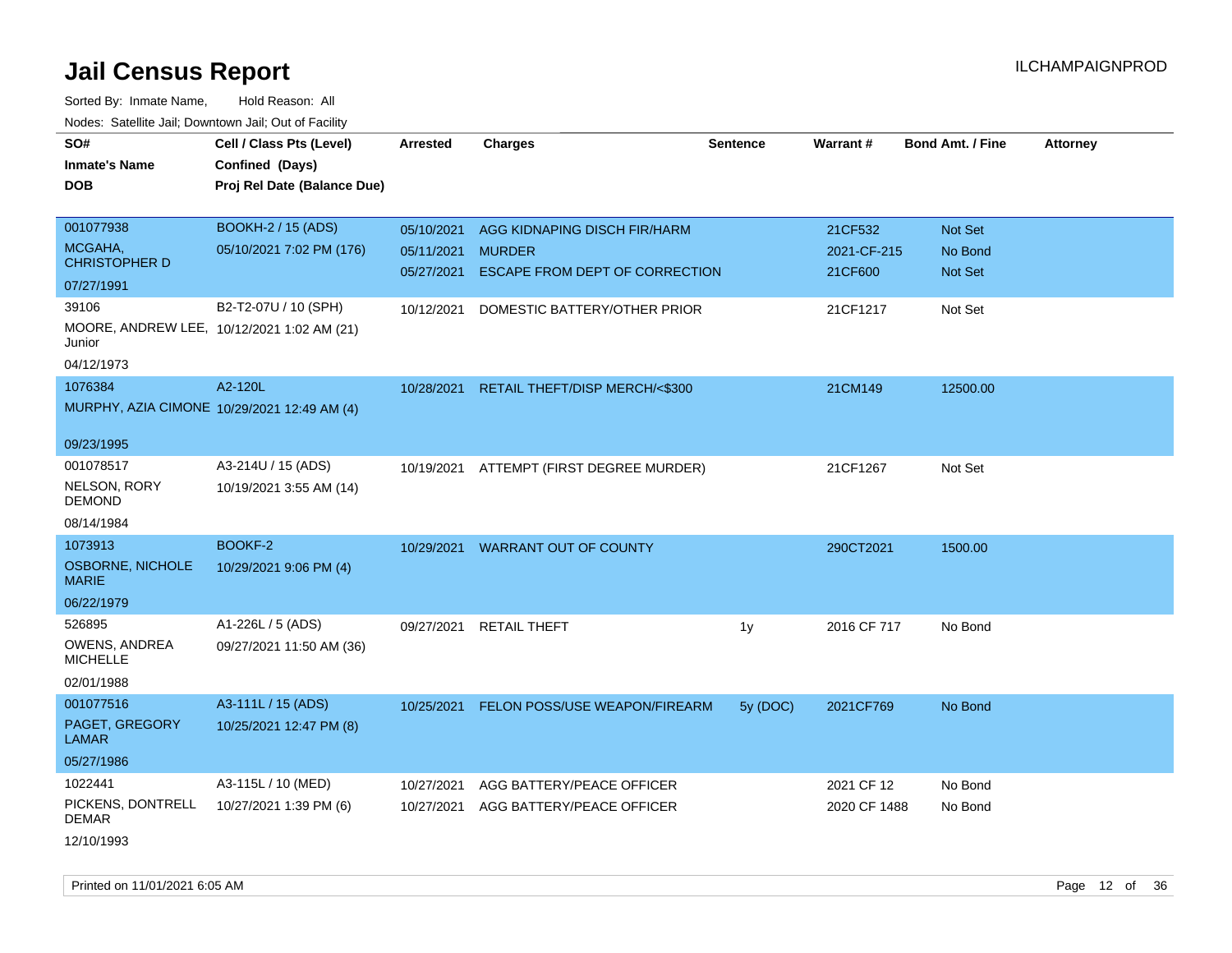| SO#<br><b>Inmate's Name</b>                                 | Cell / Class Pts (Level)<br>Confined (Days)        | <b>Arrested</b>                        | <b>Charges</b>                                                                  | <b>Sentence</b> | <b>Warrant#</b>                   | <b>Bond Amt. / Fine</b>        | <b>Attorney</b> |
|-------------------------------------------------------------|----------------------------------------------------|----------------------------------------|---------------------------------------------------------------------------------|-----------------|-----------------------------------|--------------------------------|-----------------|
| DOB                                                         | Proj Rel Date (Balance Due)                        |                                        |                                                                                 |                 |                                   |                                |                 |
| 999352<br>PIRLOT, JUSTIN LEE                                | B3-W7-28L / 10 (MED)<br>09/09/2021 11:28 AM (54)   | 09/09/2021<br>10/23/2021               | <b>VIOLATE OP/OTHER PRIOR</b><br><b>FALSE REPORT OF OFFENSE</b>                 |                 | 21CF1092<br>2019CF836             | Not Set<br>5000.00             |                 |
| 11/08/1982                                                  |                                                    |                                        |                                                                                 |                 |                                   |                                |                 |
| 001077908<br>POWELL, CRYSTAL<br>DIANE<br>09/08/1985         | <b>BOOKF-2 / 5 (MIN)</b><br>10/31/2021 8:44 AM (2) | 10/31/2021                             | VIOLATE ORDER PROTECTION                                                        |                 | 2021CMAWOW                        | Not Set                        |                 |
| 001078548<br>POWERS, DUSTIN<br><b>ANDREW</b><br>09/27/1990  | <b>BOOKH-3/5 (MIN)</b><br>10/31/2021 11:28 PM (2)  | 10/31/2021                             | <b>DOMESTIC BATTERY</b>                                                         |                 | 2021-CM-AWOW Not Set              |                                |                 |
| 001078547<br>PRICE, RICKEY<br>04/11/1980                    | BOOKH-7<br>10/31/2021 9:15 PM (2)                  | 10/31/2021                             | <b>DOMESTIC BATTERY</b>                                                         |                 | 2021CMAWOW                        | Not Set                        |                 |
| 1069524<br>RAY DAVIS, KAMARI<br><b>DAYVON</b><br>03/30/2000 | B4-221L / 15 (MAX)<br>08/09/2021 2:44 AM (85)      | 08/08/2021                             | MFG/DEL CANNABIS/30-500 GRAMS                                                   |                 | 21CF953                           | <b>Not Set</b>                 |                 |
| 1053270<br>RICHARDSON, WILLIE<br>LEE<br>07/20/1994          | B4-122U<br>08/11/2021 3:07 AM (83)                 | 08/11/2021                             | ARM VIOLENCE/CATEGORY III/2ND                                                   | 8y (DOC)        | 21CF957                           | Not Set                        |                 |
| 1006507<br>RODGERS, DYLAN<br><b>ROBERT</b><br>12/12/1991    | A4-205L / 10 (ADS)<br>10/21/2021 12:34 AM (12)     | 10/21/2021<br>10/21/2021<br>10/21/2021 | AGG ASLT/USE DDLY WEAPON<br>DOMESTIC BATTERY/OTHER PRIOR<br>PROBATION VIOLATION |                 | 21CM123<br>21CF1269<br>2019CF1220 | 1000.00<br>Not Set<br>10000.00 |                 |
| 979485<br>RODRIGUEZ, JOSHUA<br>ANTHONY<br>04/06/1990        | B2-T4-16L / 15 (ADS)<br>03/12/2021 1:57 PM (235)   | 03/12/2021                             | PRED CRIM SEX ASLT/VICTIM <13                                                   |                 | 21CF282                           | Not Set                        |                 |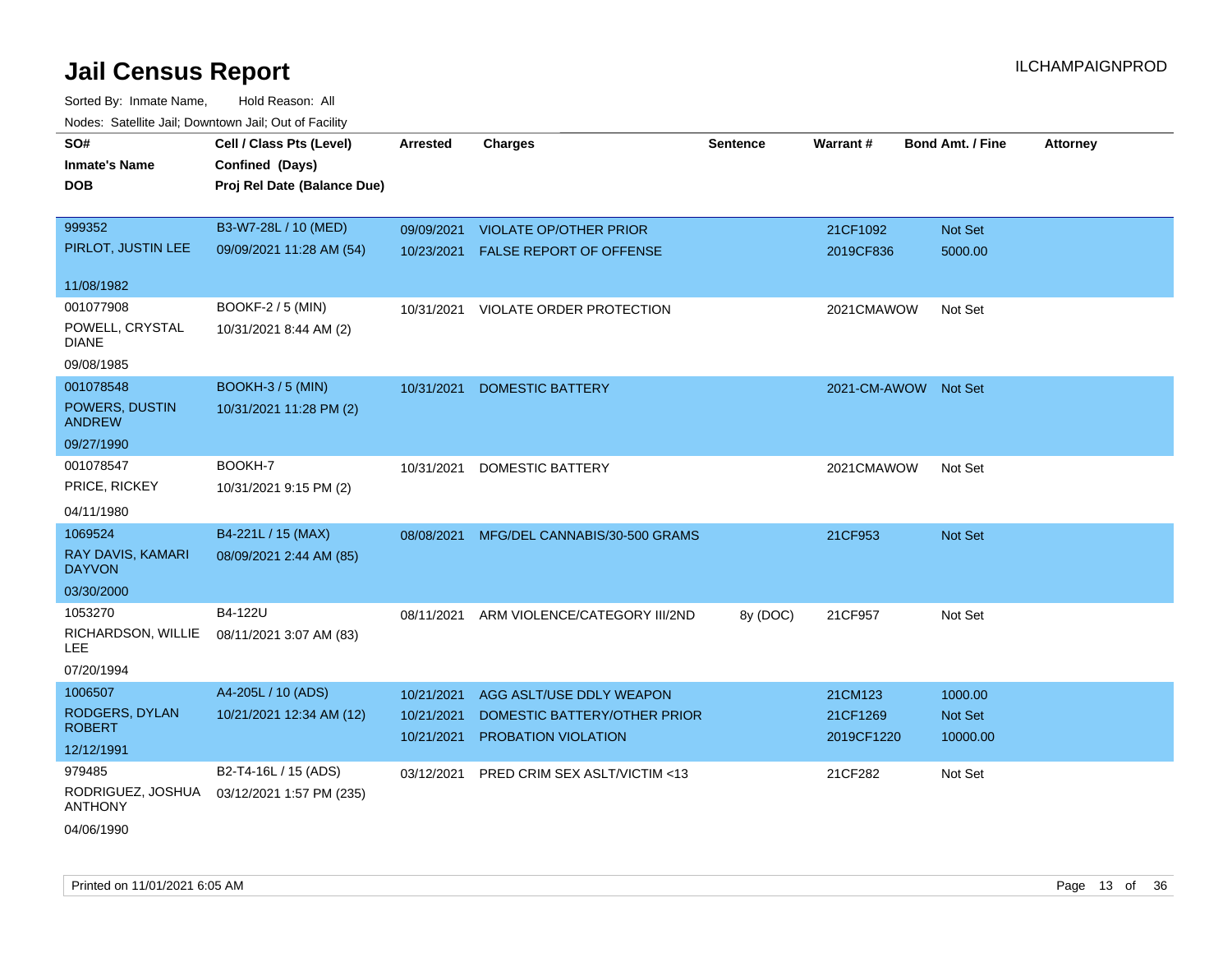| SO#                                            | Cell / Class Pts (Level)                     | <b>Arrested</b> | <b>Charges</b>                              | <b>Sentence</b> | <b>Warrant#</b> | <b>Bond Amt. / Fine</b> | <b>Attorney</b> |
|------------------------------------------------|----------------------------------------------|-----------------|---------------------------------------------|-----------------|-----------------|-------------------------|-----------------|
| <b>Inmate's Name</b>                           | Confined (Days)                              |                 |                                             |                 |                 |                         |                 |
| <b>DOB</b>                                     | Proj Rel Date (Balance Due)                  |                 |                                             |                 |                 |                         |                 |
|                                                |                                              |                 |                                             |                 |                 |                         |                 |
| 1075587                                        | B4-225U / 15 (MAX)                           | 10/18/2021      | AGG UNLAWFUL USE WEAPON/PERSON 2y/0m/0d (DO |                 |                 | No Bond                 |                 |
| <b>ROSS, JAMARQUIS</b><br><b>ANTHONY TYREE</b> | 10/18/2021 9:46 AM (15)                      |                 |                                             |                 |                 |                         |                 |
| 05/03/2000                                     |                                              |                 |                                             |                 |                 |                         |                 |
| 1071161                                        | B4-124L / 15 (MAX)                           | 08/18/2021      | DELIVERY OF OR POSSESSION OF W/INT          |                 | 21CF1008        | No Bond                 |                 |
| SANDERS, MARKELL<br>LAMAR                      | 08/18/2021 6:18 PM (76)                      | 08/19/2021      | PAROLE REVOCATION                           |                 | CH2105176       | No Bond                 |                 |
| 02/02/2000                                     |                                              |                 |                                             |                 |                 |                         |                 |
| 1047469                                        | B3-W7-26L / 10 (MED)                         | 07/03/2021      | CRIMINAL SEX ASSAULT/CONSENT                |                 | 21CF773         | Not Set                 |                 |
| <b>ALLEN</b>                                   | SCHINDLER, RICHARD 07/03/2021 10:25 PM (122) |                 |                                             |                 |                 |                         |                 |
| 10/16/1979                                     |                                              |                 |                                             |                 |                 |                         |                 |
| 001078441                                      | BOOKF-3 / 15 (ADS)                           | 10/01/2021      | ARMED HABITUAL CRIMINAL                     |                 | 21CF1182        | Not Set                 |                 |
| SINGLETON, CORRIE<br><b>DERRELL</b>            | 10/01/2021 12:36 PM (32)                     |                 |                                             |                 |                 |                         |                 |
| 05/07/1983                                     |                                              |                 |                                             |                 |                 |                         |                 |
| 1034452                                        | A4-106L / 10 (MED)                           | 09/24/2021      | MFG/DEL 1<15 GR HEROIN/ANALOG               | 4y (DOC)        | 20CF001071      | 500000.00               |                 |
| SMITH, CHERNENKO<br><b>CONSTANTINE</b>         | 09/24/2021 11:57 AM (39)                     |                 |                                             |                 |                 |                         |                 |
| 08/17/1985                                     |                                              |                 |                                             |                 |                 |                         |                 |
| 001078347                                      | A1-125L / 5 (MIN)                            | 09/04/2021      | CHILD ABDUCTN/CONCEAL/DETAIN                |                 | 21CF942         | 500000.00               |                 |
| SMITH, CRYSTAL<br><b>MARGARET</b>              | 09/04/2021 3:34 PM (59)                      |                 |                                             |                 |                 |                         |                 |
| 10/15/1992                                     |                                              |                 |                                             |                 |                 |                         |                 |
| 001078115                                      | B4-224U / 15 (MAX)                           | 07/01/2021      | ARMED VIOLENCE/CATEGORY I                   |                 | 21CF772         | <b>Not Set</b>          |                 |
| <b>SMITH, JAMES</b><br><b>NASHAUN, Junior</b>  | 07/01/2021 2:44 PM (124)                     | 07/30/2021      | DRIVING ON SUSPENDED LICENSE                |                 | 21TR5804        | 1500.00                 |                 |
| 09/18/2000                                     |                                              |                 |                                             |                 |                 |                         |                 |
| 001078549                                      | <b>BOOKF-2 / 5 (MIN)</b>                     | 10/31/2021      | <b>DOMESTIC BATTERY</b>                     |                 | 2021CMAWOW      | Not Set                 |                 |
| SMITH, PATRECE<br>LASHAWNTA                    | 10/31/2021 11:48 PM (2)                      |                 |                                             |                 |                 |                         |                 |
| 06/16/1990                                     |                                              |                 |                                             |                 |                 |                         |                 |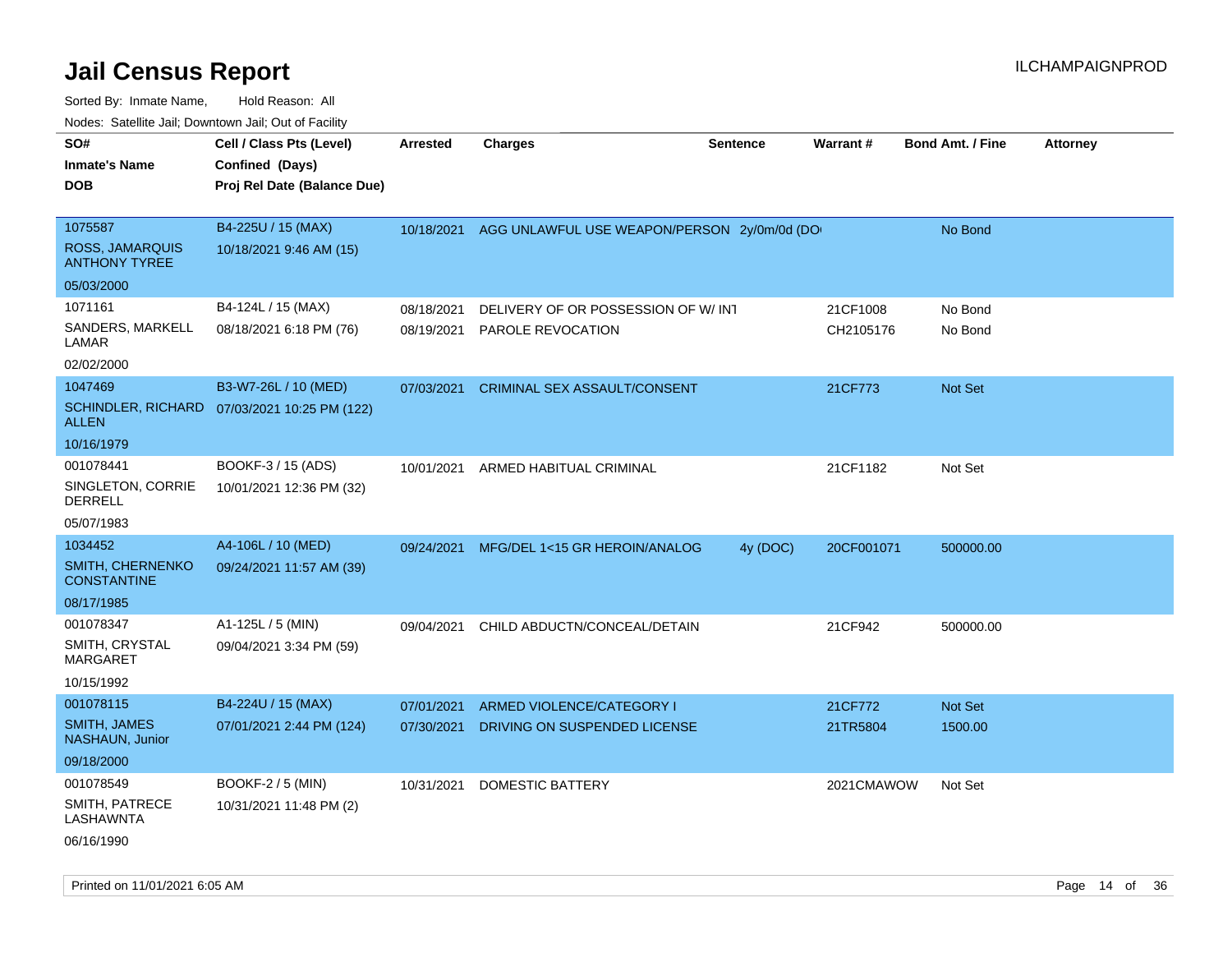| Noucs. Oatchite Jail, Downtown Jail, Out of Facility |                                             |                 |                                 |                 |           |                         |                 |
|------------------------------------------------------|---------------------------------------------|-----------------|---------------------------------|-----------------|-----------|-------------------------|-----------------|
| SO#                                                  | Cell / Class Pts (Level)                    | <b>Arrested</b> | <b>Charges</b>                  | <b>Sentence</b> | Warrant#  | <b>Bond Amt. / Fine</b> | <b>Attorney</b> |
| <b>Inmate's Name</b>                                 | Confined (Days)                             |                 |                                 |                 |           |                         |                 |
| DOB                                                  | Proj Rel Date (Balance Due)                 |                 |                                 |                 |           |                         |                 |
|                                                      |                                             |                 |                                 |                 |           |                         |                 |
| 55331                                                | B4-126L / 15 (MAX)                          | 07/31/2021      | ARMED HABITUAL CRIMINAL         |                 | 21CF900   | Not Set                 |                 |
| <b>SMITH, TARRIO</b><br><b>TERRELLE</b>              | 07/31/2021 2:22 AM (94)                     |                 |                                 |                 |           |                         |                 |
| 04/25/1982                                           |                                             |                 |                                 |                 |           |                         |                 |
| 1034702                                              | A4-207L / 10 (ADS)                          | 10/22/2021      | AGG DOMESTIC BATTERY/STRANGLE   |                 | 21CF1123  | 50000.00                |                 |
|                                                      | SOULE, AUSTIN TYLER 10/22/2021 6:49 AM (11) |                 |                                 |                 |           |                         |                 |
|                                                      |                                             |                 |                                 |                 |           |                         |                 |
| 03/18/1995                                           |                                             |                 |                                 |                 |           |                         |                 |
| 1025740                                              | B1-104U / 10 (MED)                          | 03/19/2021      | AGG DOMESTIC BATTERY/STRANGLE   | 4y/0m/0d (DO    |           | Not Set                 |                 |
| STANFORD,<br><b>TERRANCE NAWOUN</b>                  | 03/20/2021 12:48 AM (227)                   |                 |                                 |                 |           |                         |                 |
| 12/06/1992                                           |                                             |                 |                                 |                 |           |                         |                 |
| 38305                                                | B2-T2-06L / 10 (SPH)                        | 03/18/2020      | CRIMINAL SEXUAL ABUSE           |                 | 20CF-343  | 500000.00               |                 |
| STOVER, JOSH<br><b>ANDREW</b>                        | 03/18/2020 10:24 AM (594)                   |                 |                                 |                 |           |                         |                 |
| 08/18/1973                                           |                                             |                 |                                 |                 |           |                         |                 |
| 001078436                                            | B2-T1-04L / 10 (SPH)                        | 09/30/2021      | CRIMINAL SEX ASSAULT/CONSENT    |                 | 20CF255   | 150000.00               |                 |
| STRONG, CORTEZ                                       | 09/30/2021 2:47 PM (33)                     |                 |                                 |                 |           |                         |                 |
| 04/13/1996                                           |                                             |                 |                                 |                 |           |                         |                 |
| 1035647                                              | BOOKH-8 / 10 (MED)                          | 10/29/2021      | CRIM DMG TO PROP \$500-10K      |                 | 2021CF983 | 10000.00                |                 |
| SUMO, DAVID KLON                                     | 10/29/2021 6:36 PM (4)                      | 10/29/2021      | CRIM DMG/GOVT PROP/>\$500-\$10K |                 | 21CF984   | 10000.00                |                 |
| 06/23/1975                                           |                                             |                 |                                 |                 |           |                         |                 |
| 1066794                                              | B3-W2-07U / 5 (MIN)                         | 09/07/2021      | <b>VIOLATE OP/OTHER PRIOR</b>   |                 | 21CF1061  | Not Set                 |                 |
| <b>TAYLOR, STANLEY</b><br><b>JAMES</b>               | 09/07/2021 7:01 AM (56)                     |                 |                                 |                 |           |                         |                 |
| 01/05/1994                                           |                                             |                 |                                 |                 |           |                         |                 |
| 001078471                                            | B4-227L / 10 (MED)                          | 10/11/2021      | AGG UUW/VEHICLE/<21             |                 | 21CF1210  | 100.00                  |                 |
| THATCH, OMARION<br><b>DIAMONTE</b>                   | 10/11/2021 1:26 AM (22)                     |                 |                                 |                 |           |                         |                 |
| 09/05/2003                                           |                                             |                 |                                 |                 |           |                         |                 |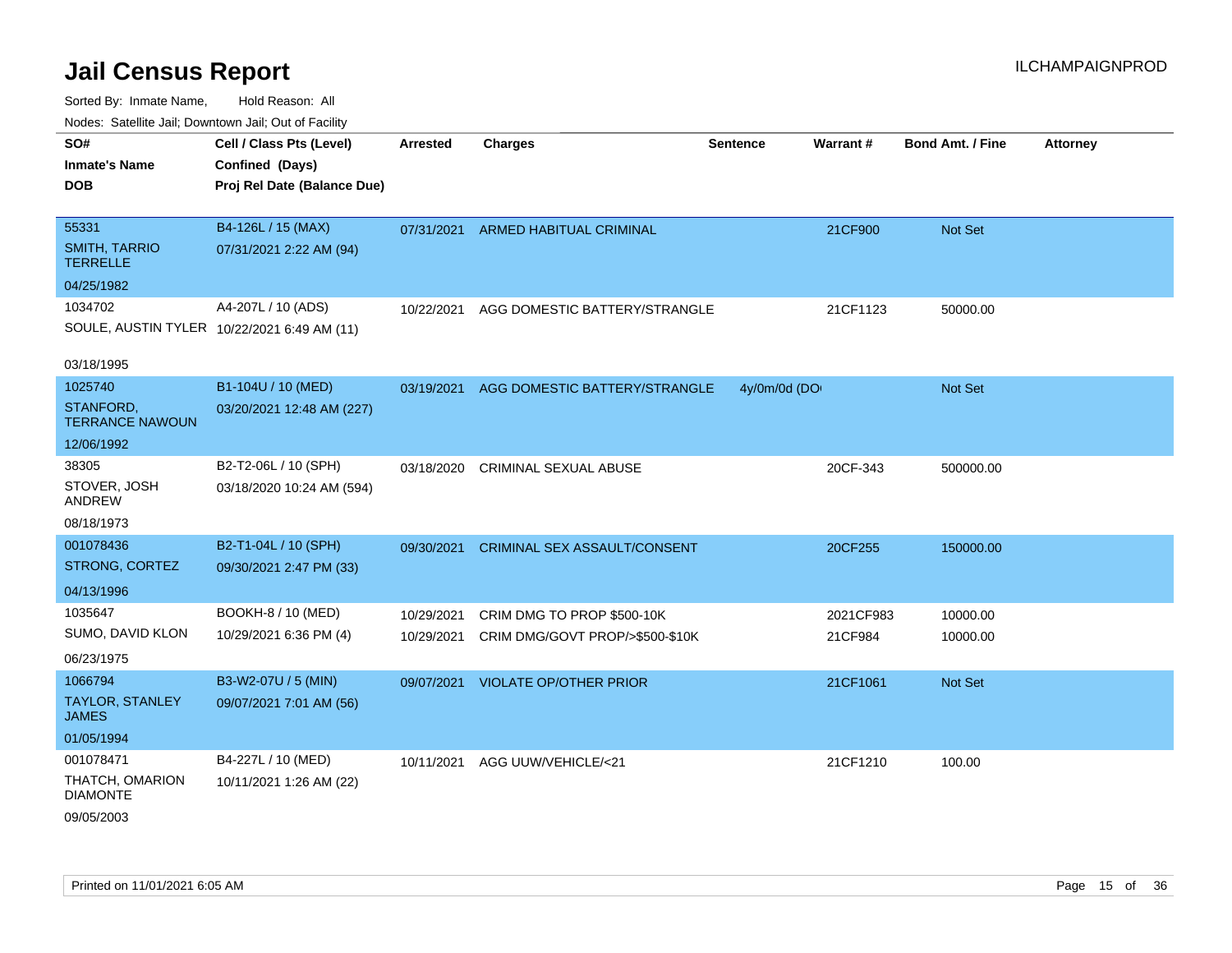| SO#<br><b>Inmate's Name</b><br><b>DOB</b>  | Cell / Class Pts (Level)<br>Confined (Days)<br>Proj Rel Date (Balance Due) | <b>Arrested</b> | <b>Charges</b>                             | <b>Sentence</b> | <b>Warrant#</b> | <b>Bond Amt. / Fine</b> | <b>Attorney</b> |  |
|--------------------------------------------|----------------------------------------------------------------------------|-----------------|--------------------------------------------|-----------------|-----------------|-------------------------|-----------------|--|
| 21252                                      | B4-123L / 15 (MAX)                                                         | 10/18/2021      | MFG/DEL 1<15 GR COCAINE/ANLG               |                 | 2021CF172       | 25000.00                |                 |  |
| THOMAS, ELIJAH                             | 10/18/2021 12:35 AM (15)                                                   | 10/18/2021      | POSS AMT CON SUB EXCEPT(A)/(D)             |                 | 2020CF1306      | 5000.00                 |                 |  |
|                                            |                                                                            |                 | 10/18/2021 THEFT/DISP MERCH/<\$300/PRECONV |                 | 2018CF893       | 5000.00                 |                 |  |
| 07/31/1962                                 |                                                                            |                 |                                            |                 |                 |                         |                 |  |
| 32058                                      | B4-123U / 15 (MAX)                                                         | 06/14/2021      | <b>AGG DISCH FIREARM</b>                   |                 | 21CF690         | Not Set                 |                 |  |
| THOMPSON, STEVEN<br><b>ONEAL</b>           | 06/14/2021 6:44 AM (141)                                                   |                 |                                            |                 |                 |                         |                 |  |
| 03/14/1969                                 |                                                                            |                 |                                            |                 |                 |                         |                 |  |
| 1004142                                    | A4-206L / 15 (ADS)                                                         | 10/22/2021      | <b>PAROLE REVOCATION</b>                   |                 |                 | Not Set                 |                 |  |
| TOY, KAYON LARENZ                          | 10/22/2021 1:01 PM (11)                                                    | 10/27/2021      | POSSESSION OF METH/15<100GRAMS             |                 | 2021CF1298      | 1500000.00              |                 |  |
|                                            |                                                                            |                 |                                            |                 |                 |                         |                 |  |
| 09/12/1991                                 |                                                                            |                 |                                            |                 |                 |                         |                 |  |
| 969709                                     | BOOKH-7                                                                    | 10/29/2021      | CRIM DMG TO PROP \$500-10K                 |                 | 2020CF001457    | Not Set                 |                 |  |
| TUFTE, BRYCE<br><b>MATTHEW</b>             | 10/29/2021 3:14 PM (4)                                                     | 10/29/2021      | DRIVING ON SUSPENDED LICENSE               |                 | 20TR2181        | 5000.00                 |                 |  |
| 05/30/1988                                 |                                                                            |                 |                                            |                 |                 |                         |                 |  |
| 32910                                      | B2-T2-05U / 10 (SPH)                                                       | 10/04/2021      | DOM BTRY/HARM/1-2 PRECONV                  |                 | 21CF1189        | Not Set                 |                 |  |
| <b>TULL, CHRISTOPHER</b><br><b>MICHAEL</b> | 10/04/2021 10:53 PM (29)                                                   |                 |                                            |                 |                 |                         |                 |  |
| 04/02/1971                                 |                                                                            |                 |                                            |                 |                 |                         |                 |  |
| 001078529                                  | A2-122L / 10 (ADS)                                                         | 10/23/2021      | ARMED ROBBERY/NO FIREARM                   |                 | 21CF1286        | Not Set                 |                 |  |
| VANHOOK, ALEXIS<br>ANNE                    | 10/23/2021 5:50 PM (10)                                                    |                 |                                            |                 |                 |                         |                 |  |
| 10/25/1998                                 |                                                                            |                 |                                            |                 |                 |                         |                 |  |
| 1070904                                    | A4-203L / 5 (ADS)                                                          | 10/28/2021      | <b>BURGLARY</b>                            |                 | 2021CF321       | 15000.00                |                 |  |
| WANKEL, JONAH<br><b>JAMES</b>              | 10/28/2021 3:42 AM (5)                                                     |                 |                                            |                 |                 |                         |                 |  |
| 12/15/1993                                 |                                                                            |                 |                                            |                 |                 |                         |                 |  |
| 1070737                                    | A1-227L / 15 (MAX)                                                         | 10/14/2021      | AGG KIDNAPG/<13/INTEL DISABL               |                 | 2020CF418       | 250000.00               |                 |  |
| WASHINGTON,<br><b>JASTINA VIRGINIA</b>     | 10/14/2021 12:02 PM (19)                                                   |                 |                                            |                 |                 |                         |                 |  |
| 04/11/2000                                 |                                                                            |                 |                                            |                 |                 |                         |                 |  |
| Printed on 11/01/2021 6:05 AM              |                                                                            |                 |                                            |                 |                 |                         | Page 16 of 36   |  |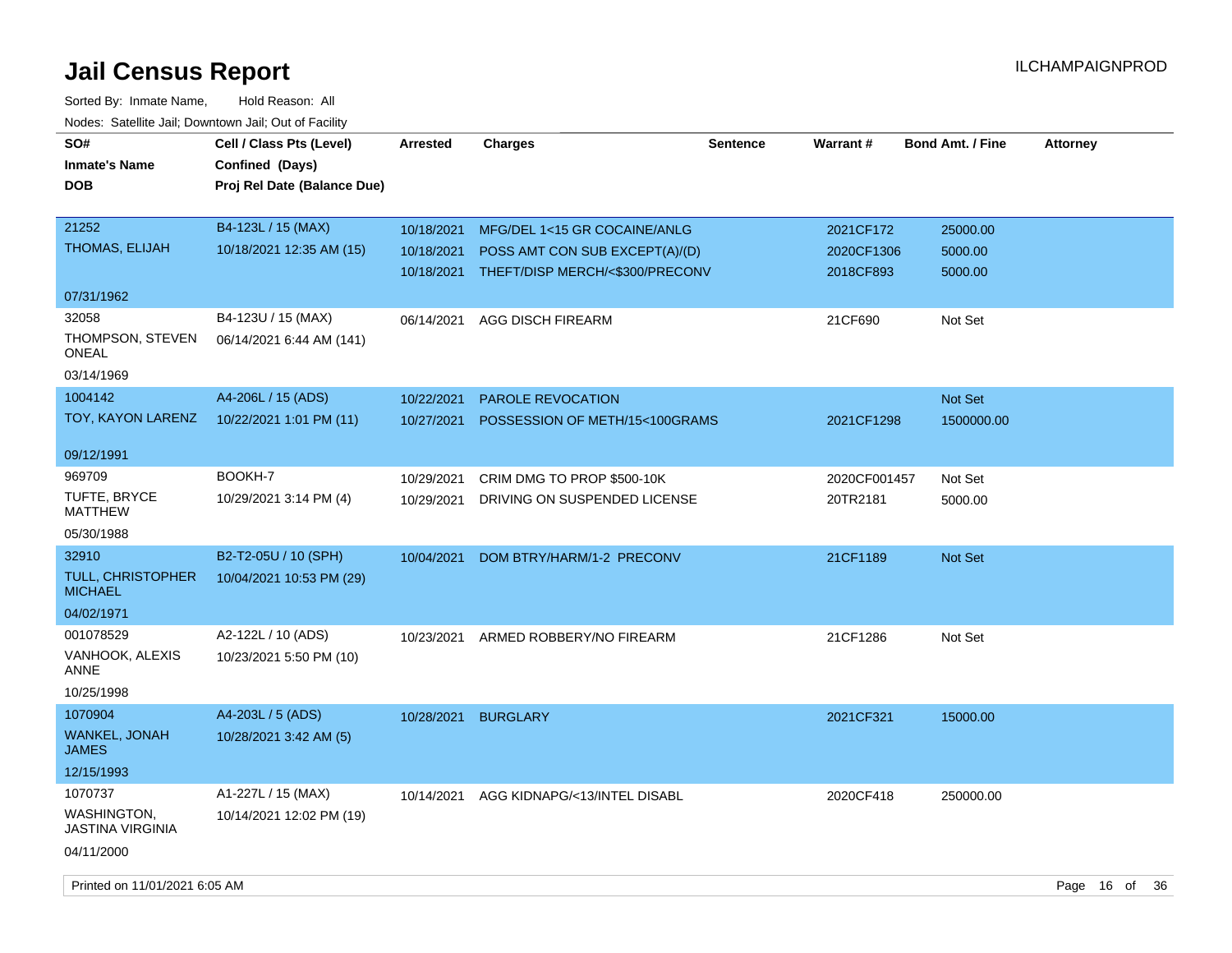| rougs. Calcing Jan, Downtown Jan, Out of Facility |                                            |                 |                                    |                 |                 |                         |                 |
|---------------------------------------------------|--------------------------------------------|-----------------|------------------------------------|-----------------|-----------------|-------------------------|-----------------|
| SO#                                               | Cell / Class Pts (Level)                   | <b>Arrested</b> | <b>Charges</b>                     | <b>Sentence</b> | <b>Warrant#</b> | <b>Bond Amt. / Fine</b> | <b>Attorney</b> |
| <b>Inmate's Name</b>                              | Confined (Days)                            |                 |                                    |                 |                 |                         |                 |
| <b>DOB</b>                                        | Proj Rel Date (Balance Due)                |                 |                                    |                 |                 |                         |                 |
|                                                   |                                            |                 |                                    |                 |                 |                         |                 |
| 977140                                            | A3-112U / 15 (ADS)                         |                 | 10/24/2021 ARMED HABITUAL CRIMINAL |                 | 21CF1289        | Not Set                 |                 |
| <b>WEBSTER, DERRIAL</b><br><b>DEVON</b>           | 10/24/2021 2:46 AM (9)                     |                 |                                    |                 |                 |                         |                 |
| 01/14/1990                                        |                                            |                 |                                    |                 |                 |                         |                 |
| 001078096                                         | BOOKF-2                                    | 10/30/2021      | DOM BTRY/BOD HARM/3 PRECONV        |                 | 2021CM000264    | 1000.00                 |                 |
| <b>WELLS, HAYLEY</b><br><b>CHRISTINE</b>          | 10/30/2021 5:03 AM (3)                     | 10/30/2021      | AGGRAVATED DOMESTIC BATTERY        |                 | 2021CFAWOW      | Not Set                 |                 |
| 08/19/1995                                        |                                            |                 |                                    |                 |                 |                         |                 |
| 1062558                                           | A4-107U / 10 (MED)                         | 10/02/2021      | FELON POSS/USE WEAPON/FIREARM      |                 | 21CF1185        | Not Set                 |                 |
| <b>WELLS, JIAMANTE</b><br><b>AMORE</b>            | 10/02/2021 8:29 PM (31)                    |                 |                                    |                 |                 |                         |                 |
| 09/02/1995                                        |                                            |                 |                                    |                 |                 |                         |                 |
| 001078328                                         | B1-201L / 15 (MAX)                         | 08/30/2021      | FELON POSS/USE WEAPON/FIREARM      |                 | 21CF1045        | Not Set                 |                 |
| WHITE, JUSTIN<br>STEVEN                           | 08/30/2021 10:48 AM (64)                   |                 |                                    |                 |                 |                         |                 |
| 10/25/1995                                        |                                            |                 |                                    |                 |                 |                         |                 |
| 1076808                                           | BOOKH-7                                    | 10/29/2021      | AGG BATTERY/PUBLIC PLACE           |                 | 2020CF818       | 5000.00                 |                 |
| <b>MATTHEW</b>                                    | WHITESIDE, BRENNEN 10/30/2021 12:35 AM (3) |                 |                                    |                 |                 |                         |                 |
| 09/29/1988                                        |                                            |                 |                                    |                 |                 |                         |                 |
| 1022068                                           | A4-101U / 15 (ADS)                         | 10/10/2021      | FELON POSS/USE WEAPON/FIREARM      |                 | 21CF1212        | Not Set                 |                 |
| <b>WILKINS, MICHAEL</b><br>CARL                   | 10/10/2021 5:07 AM (23)                    |                 |                                    |                 |                 |                         |                 |
| 07/10/1992                                        |                                            |                 |                                    |                 |                 |                         |                 |
| 001078511                                         | A3-113L / 5 (MIN)                          | 10/18/2021      | <b>WRIT</b>                        |                 | 20CF1318        | No Bond                 |                 |
| <b>WILLIAMS, KANAAN</b><br><b>AUBREY</b>          | 10/18/2021 2:21 PM (15)                    |                 |                                    |                 |                 |                         |                 |
| 03/17/2000                                        |                                            |                 |                                    |                 |                 |                         |                 |
| 001078545                                         | BOOKH-7                                    | 10/31/2021      | CRIMINAL TRESPASS TO LAND          |                 | 2021CMAWOW      | 100.00                  |                 |
| <b>MICHAEL</b>                                    | WILLIAMS, LAVONTAE 10/31/2021 12:25 PM (2) | 10/31/2021      | RESIST/OBSTRUCTING A PEACE OFFICEF |                 | 2021CMAWOW      | 100.00                  |                 |
| 07/24/2003                                        |                                            |                 |                                    |                 |                 |                         |                 |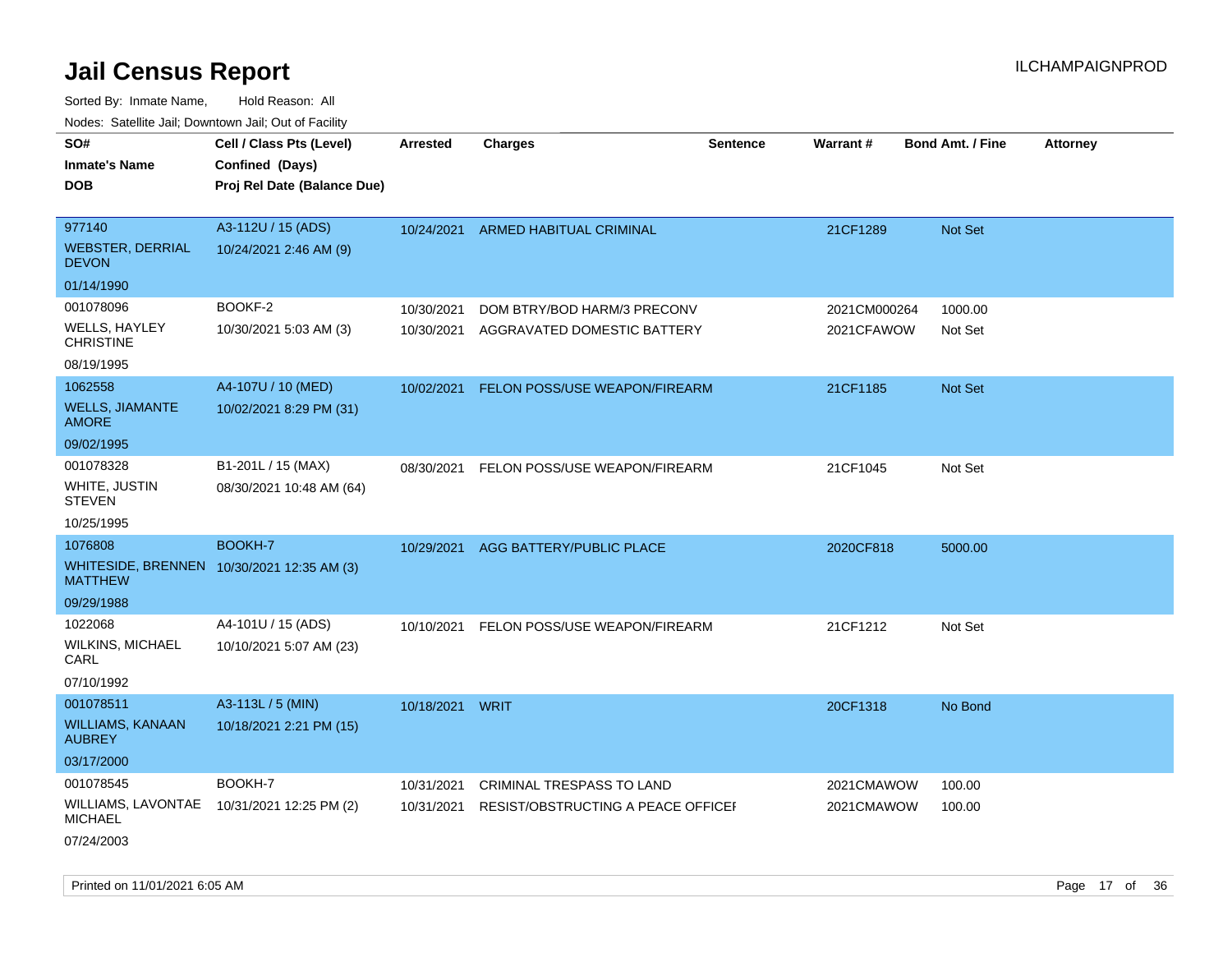| 10000. 001011110 0011, DOMINOMITOOII, OUL OF FOOTING |                             |                   |                                |                 |             |                         |                 |
|------------------------------------------------------|-----------------------------|-------------------|--------------------------------|-----------------|-------------|-------------------------|-----------------|
| SO#                                                  | Cell / Class Pts (Level)    | <b>Arrested</b>   | <b>Charges</b>                 | <b>Sentence</b> | Warrant#    | <b>Bond Amt. / Fine</b> | <b>Attorney</b> |
| <b>Inmate's Name</b>                                 | Confined (Days)             |                   |                                |                 |             |                         |                 |
| <b>DOB</b>                                           | Proj Rel Date (Balance Due) |                   |                                |                 |             |                         |                 |
|                                                      |                             |                   |                                |                 |             |                         |                 |
| 638552                                               | B2-DR / 5 (SPH)             | 10/07/2021        | CHILD PORNOGRAPHY/PHOTOGRAPH   |                 | 2021CF1207  | No Bond                 |                 |
| <b>WILLIAMS, MICHAEL</b><br><b>JAMES</b>             | 10/07/2021 12:20 PM (26)    |                   |                                |                 |             |                         |                 |
| 03/29/1964                                           |                             |                   |                                |                 |             |                         |                 |
| 1066370                                              | B1-101L / 15 (MAX)          | 07/28/2021        | ARMED VIOLENCE/CATEGORY III    |                 | 2021 CF 882 | Not Set                 |                 |
| <b>WILLIAMS, REONTE</b><br><b>REMIR</b>              | 07/28/2021 5:40 AM (97)     |                   |                                |                 |             |                         |                 |
| 05/14/1999                                           |                             |                   |                                |                 |             |                         |                 |
| 001078494                                            | B1-104L / 15 (MAX)          | 10/15/2021        | AGG UNLAWFUL USE OF WEAPON/VEH |                 | 21CF1254    | No Bond                 |                 |
| <b>WILLIAMS, TAVARAZ</b><br><b>LASHAWN</b>           | 10/15/2021 12:17 PM (18)    |                   |                                |                 |             |                         |                 |
| 04/19/1990                                           |                             |                   |                                |                 |             |                         |                 |
| 996311                                               | BOOKH-7                     | 10/29/2021        | CAUSE CHILD TO BE ENDANGERED   |                 | 2021CMAWOW  | Not Set                 |                 |
| WILLIAMS,<br><b>TRAYSHAUN DEVONTA</b>                | 10/29/2021 10:51 PM (4)     | 10/29/2021        | <b>DOMESTIC BATTERY</b>        |                 | 2021CMAWOW  | No Bond                 |                 |
| 02/18/1992                                           |                             |                   |                                |                 |             |                         |                 |
| 001078539                                            | A4-201U / 15 (ADS)          | 10/27/2021        | AGG DISCHARGE FIREARM          |                 | 21CF1296    | 750000.00               |                 |
| <b>WRIGHT, AMARION</b><br><b>MALIK</b>               | 10/27/2021 7:31 AM (6)      |                   |                                |                 |             |                         |                 |
| 10/31/2002                                           |                             |                   |                                |                 |             |                         |                 |
| <b>Total Satellite Jail: 135</b>                     |                             | <b>Males: 116</b> | Females: 19<br>Unknown: 0      |                 |             |                         |                 |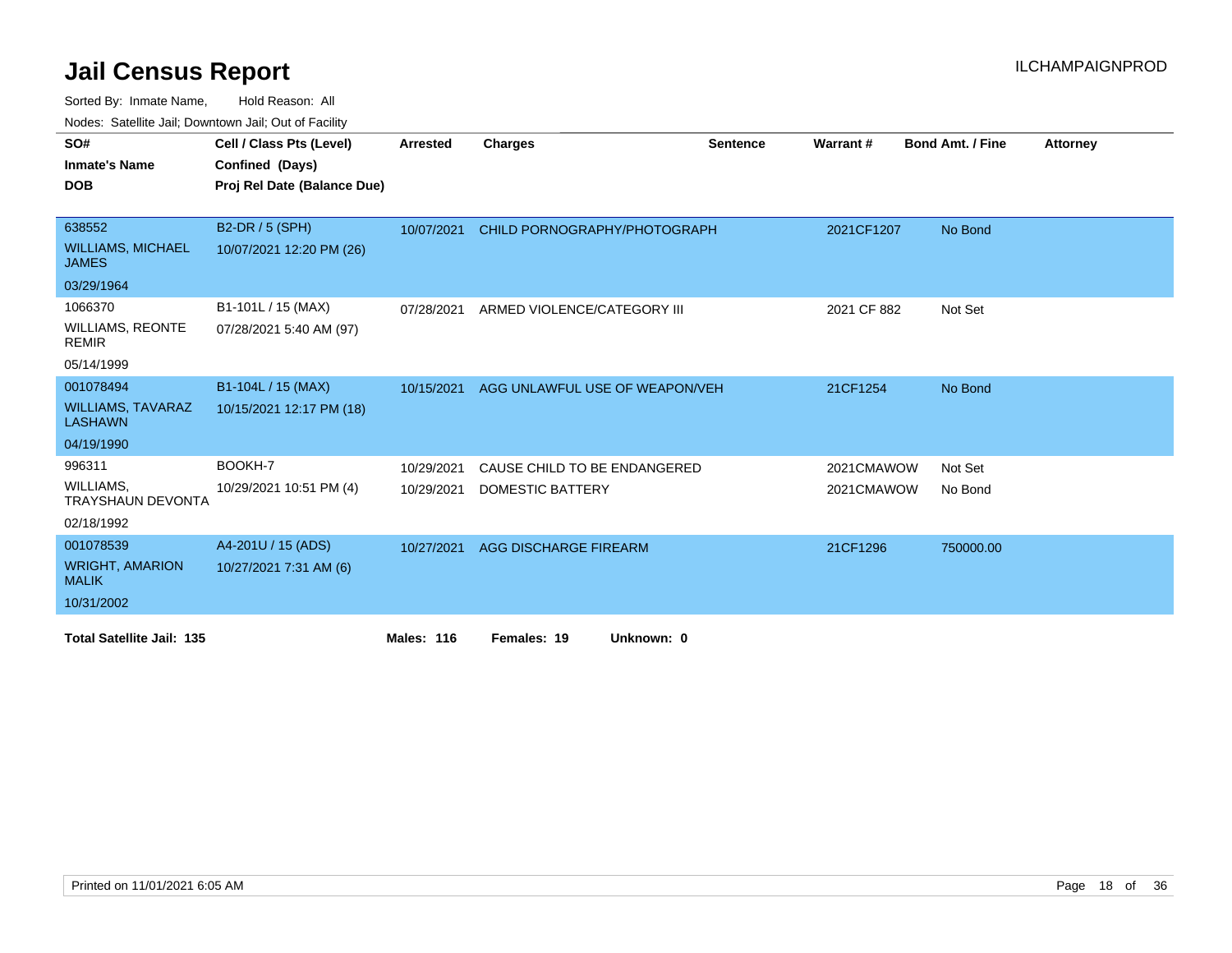Sorted By: Inmate Name, Hold Reason: All Nodes: Satellite Jail; Downtown Jail; Out of Facility

| <b>Downtown Jail</b>                      |                             |                          |                                                   |                 |                    |                            |                 |
|-------------------------------------------|-----------------------------|--------------------------|---------------------------------------------------|-----------------|--------------------|----------------------------|-----------------|
| SO#                                       | Cell / Class Pts (Level)    | <b>Arrested</b>          | <b>Charges</b>                                    | <b>Sentence</b> | <b>Warrant#</b>    | <b>Bond Amt. / Fine</b>    | <b>Attorney</b> |
| <b>Inmate's Name</b>                      | Confined (Days)             |                          |                                                   |                 |                    |                            |                 |
| <b>DOB</b>                                | Proj Rel Date (Balance Due) |                          |                                                   |                 |                    |                            |                 |
|                                           |                             |                          |                                                   |                 |                    |                            |                 |
| 1073165                                   | G4L / 5 (MIN)               | 04/30/2021               | UNLWFL POSS/DRIVER/VEH/STOLEN                     |                 | 21CF486            | <b>Not Set</b>             |                 |
| <b>ACKERMAN, CODY</b><br><b>JAMES</b>     | 04/30/2021 4:48 PM (186)    | 04/30/2021<br>04/30/2021 | FORGERY/ISSUE/DELIVER DOCUMENT<br><b>BURGLARY</b> |                 | 19CF143<br>21CF516 | 75000.00<br><b>Not Set</b> |                 |
| 02/01/1989                                |                             | 05/03/2021               | FORGERY/ISSUE/DELIVER DOCUMENT                    |                 | 2018CF689          | 2500.00 / 75.00            |                 |
| 1058975                                   | J5U / 10 (MED)              | 09/20/2021               | <b>DOMESTIC BATTERY</b>                           | 2y (DOC)        | 21CF1136           | Not Set                    |                 |
| ANDERSON, LAROME<br><b>ROMEO</b>          | 09/20/2021 11:18 PM (43)    |                          |                                                   |                 |                    |                            |                 |
| 11/19/1996                                |                             |                          |                                                   |                 |                    |                            |                 |
| 517915                                    | G8U / 5 (MIN)               | 08/03/2021               | <b>BURGLARY</b>                                   |                 | 21CF289            | 20000.00                   |                 |
| <b>BOXLEY, CHARLES</b><br><b>OMAR</b>     | 08/03/2021 2:18 PM (91)     | 08/03/2021               | <b>BURGLARY</b>                                   |                 | 21CF679            | 20000.00<br>No Bond        |                 |
| 01/10/1985                                |                             | 08/03/2021               | FORGERY/ISSUE/DELIVER DOCUMENT                    |                 |                    |                            |                 |
| 1075941                                   | G2L / 5 (MIN)               | 10/08/2021               | <b>HARASS WITNESS/FAMILY MBR/REP</b>              |                 | 2021CF1188         | 500000.00                  |                 |
| <b>BROWN, LIONEL</b><br><b>TERRELL</b>    | 10/08/2021 5:16 PM (25)     |                          |                                                   |                 |                    |                            |                 |
| 10/19/1981                                |                             |                          |                                                   |                 |                    |                            |                 |
| 524872                                    | C7L / 10 (MED)              | 09/29/2021               | <b>DOMESTIC BATTERY</b>                           | 4y (DOC)        | 2021CF440          | No Bond                    |                 |
| <b>BROWN, ROBERT</b><br><b>ANTHONY</b>    | 09/29/2021 6:06 PM (34)     |                          |                                                   |                 |                    |                            |                 |
| 03/13/1987                                |                             |                          |                                                   |                 |                    |                            |                 |
| 1075361                                   | J6L / 5 (ADS)               | 04/16/2021               | <b>BURGLARY</b>                                   |                 | 21CF414            | Not Set                    |                 |
| <b>COWART, TORREY</b><br>BENJAMEN, Junior | 04/16/2021 9:17 PM (200)    |                          |                                                   |                 |                    |                            |                 |
| 11/22/1987                                |                             |                          |                                                   |                 |                    |                            |                 |
| 001078067                                 | 14 / 10 (ADS)               | 06/25/2021               | <b>AGG BATTERY/PUBLIC PLACE</b>                   |                 | 21CF749            | <b>Not Set</b>             |                 |
| <b>CRAYTON, MARSALIS</b><br><b>DBOAH</b>  | 06/25/2021 1:11 PM (130)    | 06/25/2021               | AGG BATTERY/PUBLIC PLACE                          |                 | 21CF748            | Not Set                    |                 |

03/27/1991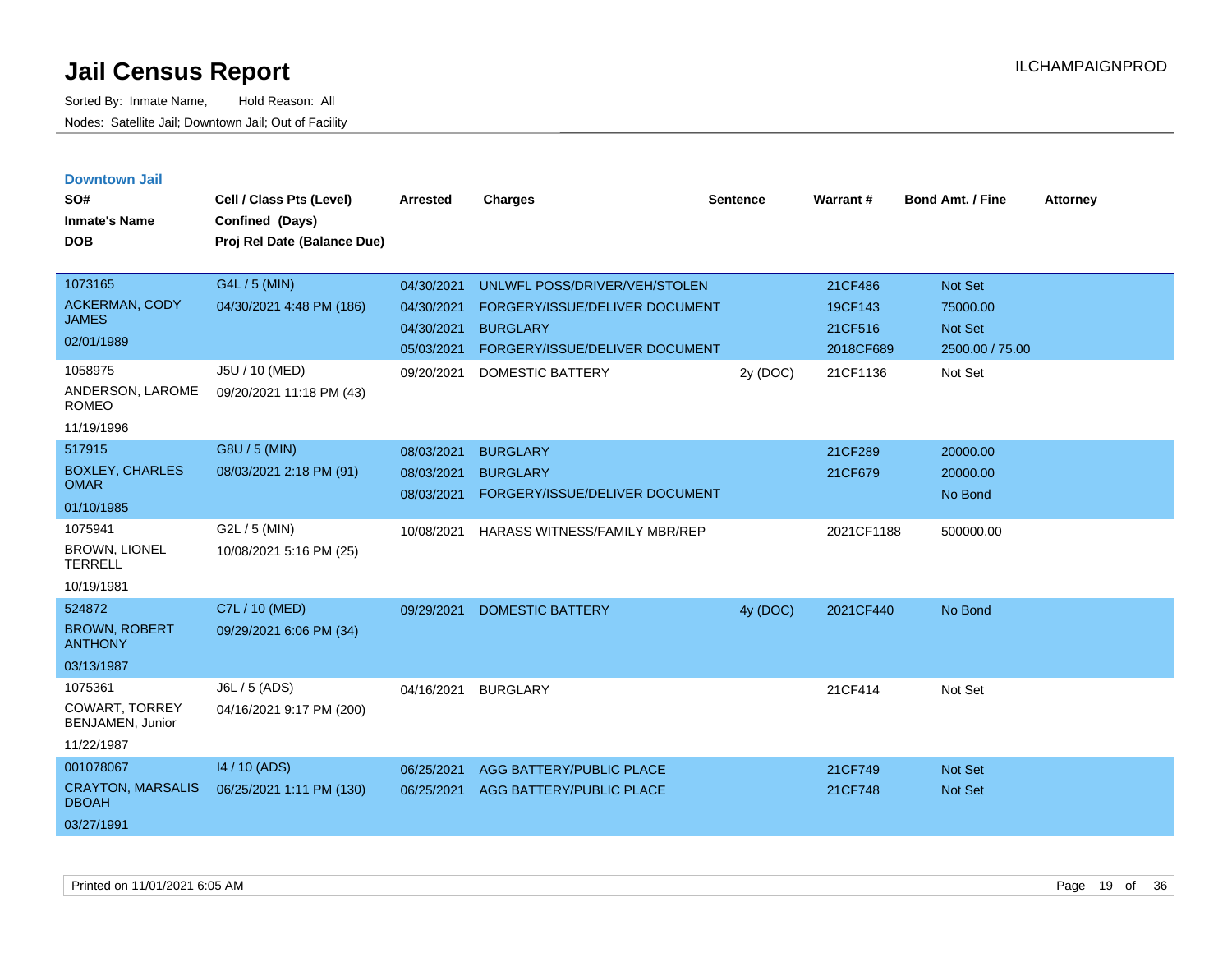Sorted By: Inmate Name, Hold Reason: All Nodes: Satellite Jail; Downtown Jail; Out of Facility

| roaco. Calcinio dan, Downtown dan, Out or Fability |                                              |            |                                          |          |                 |                         |                 |
|----------------------------------------------------|----------------------------------------------|------------|------------------------------------------|----------|-----------------|-------------------------|-----------------|
| SO#                                                | Cell / Class Pts (Level)                     | Arrested   | <b>Charges</b>                           | Sentence | <b>Warrant#</b> | <b>Bond Amt. / Fine</b> | <b>Attorney</b> |
| <b>Inmate's Name</b>                               | Confined (Days)                              |            |                                          |          |                 |                         |                 |
| <b>DOB</b>                                         | Proj Rel Date (Balance Due)                  |            |                                          |          |                 |                         |                 |
|                                                    |                                              |            |                                          |          |                 |                         |                 |
| 56063                                              | H4L / 10 (ADS)                               | 09/18/2021 | <b>AGGRAVATED BATTERY</b>                |          | 21CF1127        | Not Set                 |                 |
| DAVIS, DAMIEN<br><b>DOMINIQUE</b>                  | 09/18/2021 4:25 AM (45)                      | 09/19/2021 | AGGRAVATED BATTERY                       |          | 21CF1132        | Not Set                 |                 |
| 02/28/1977                                         |                                              |            |                                          |          |                 |                         |                 |
| 1066719                                            | C3L / 10 (MED)                               | 06/09/2021 | AGG DOMESTIC BATTERY/STRANGLE            |          | 21CF310         | 100000.00               |                 |
| DAVIS, TAVEON                                      | 06/09/2021 10:50 PM (146)                    | 06/09/2021 | RET THEFT/DISP MERCH/>\$300              |          | 19CF959         | 5000.00                 |                 |
| <b>CORNELIUS</b>                                   |                                              | 06/09/2021 | RETAIL THEFT/DISP MERCH/<\$300           |          | 19CM897         | 3000.00                 |                 |
| 12/21/1997                                         |                                              |            |                                          |          |                 |                         |                 |
| 571307                                             | J3L / 15 (ADS)                               | 09/14/2020 | <b>CRIM SEXUAL ABUSE/CONSENT</b>         |          | 2020CF1026      | <b>Not Set</b>          |                 |
| DOMINGO-<br>CASTANEDA,                             | 09/14/2020 11:19 PM (414)                    | 09/14/2020 | <b>PRED CRIM SEX ASLT/VICTIM &lt;13</b>  |          | 2020CF1025      | Not Set                 |                 |
| 09/29/1989                                         |                                              |            |                                          |          |                 |                         |                 |
| 959292                                             | K1 / 15 (ADS)                                |            | 04/01/2021 ATTEMPT (FIRST DEGREE MURDER) |          | 2020CF565       | 2000000.00              |                 |
| DUNCAN, COREYON<br><b>ANTHONY</b>                  | 04/01/2021 8:46 PM (215)                     |            |                                          |          |                 |                         |                 |
| 01/17/1989                                         |                                              |            |                                          |          |                 |                         |                 |
| 1053207                                            | K <sub>2</sub> / 15 (SPH)                    | 06/06/2019 | MURDER/INTENT TO KILL/INJURE             |          | 2019-CF849      | 2000000.00              |                 |
| FAUST, JAQUAVEON<br><b>LAVELL</b>                  | 06/06/2019 2:24 PM (880)                     |            |                                          |          |                 |                         |                 |
| 07/25/1996                                         |                                              |            |                                          |          |                 |                         |                 |
| 962759                                             | E6L / 5 (ADS)                                | 07/16/2021 | <b>METH DELIVERY&lt;5 GRAMS</b>          |          | 21CF833         | Not Set                 |                 |
|                                                    | FINLEY, KEVIN DANTE 07/16/2021 9:44 PM (109) | 07/29/2021 | AGG CRIM SEX ASSAULT/FELONY              |          | 21CF891         | No Bond                 |                 |
|                                                    |                                              |            |                                          |          |                 |                         |                 |
| 12/28/1988                                         |                                              |            |                                          |          |                 |                         |                 |
| 1068917                                            | $H1L / 5$ (MIN)                              | 08/11/2021 | VIO ORDER/PRIOR VIO OF ORDER             |          | 21CF965         | Not Set                 |                 |
| <b>GARCIA, JUAN</b><br><b>CARLOS</b>               | 08/11/2021 9:24 PM (83)                      |            |                                          |          |                 |                         |                 |
| 10/21/1997                                         |                                              |            |                                          |          |                 |                         |                 |
| 001077490                                          | J7L / 5 (ADS)                                | 07/12/2021 | BATTERY/MAKES PHYSICAL CONTACT           |          | 20CM761         | 7500.00                 |                 |
| <b>GOURDINE, XAVIER</b><br><b>CHRISTOPHER</b>      | 07/12/2021 12:31 AM (113)                    |            |                                          |          |                 |                         |                 |
| 09/28/1997                                         |                                              |            |                                          |          |                 |                         |                 |

Printed on 11/01/2021 6:05 AM **Page 20 of 36**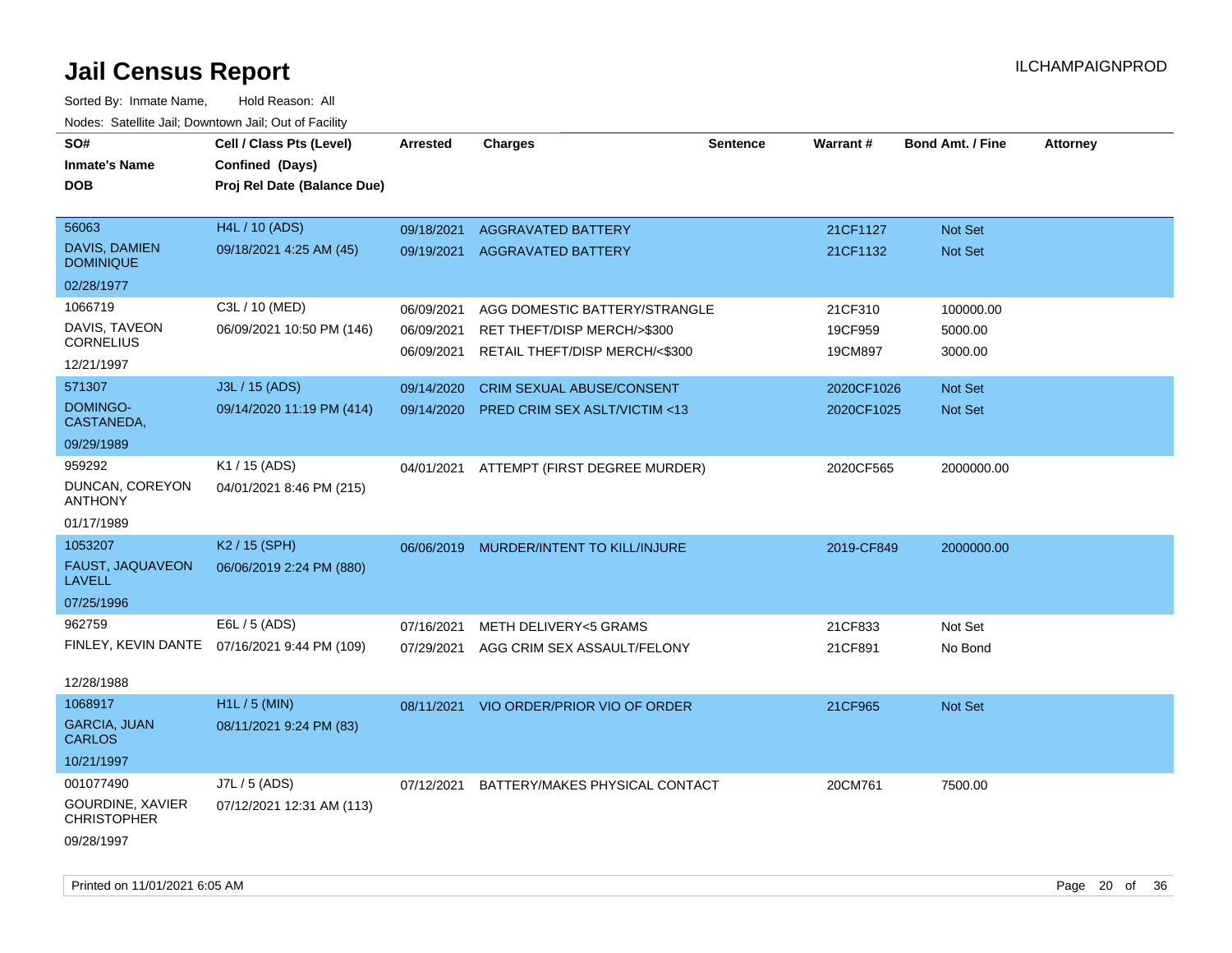| rouce. Calcinic Jan, Downtown Jan, Out or Facility |                             |                 |                                           |                 |             |                         |                 |
|----------------------------------------------------|-----------------------------|-----------------|-------------------------------------------|-----------------|-------------|-------------------------|-----------------|
| SO#                                                | Cell / Class Pts (Level)    | <b>Arrested</b> | <b>Charges</b>                            | <b>Sentence</b> | Warrant#    | <b>Bond Amt. / Fine</b> | <b>Attorney</b> |
| <b>Inmate's Name</b>                               | Confined (Days)             |                 |                                           |                 |             |                         |                 |
| <b>DOB</b>                                         | Proj Rel Date (Balance Due) |                 |                                           |                 |             |                         |                 |
|                                                    |                             |                 |                                           |                 |             |                         |                 |
| 001078510                                          | G1U / 5 (MIN)               | 10/18/2021 WRIT |                                           |                 |             | No Bond                 |                 |
| <b>HARRIS, WHITFIELD</b><br><b>AJANI</b>           | 10/18/2021 10:59 AM (15)    |                 |                                           |                 |             |                         |                 |
| 10/04/2001                                         |                             |                 |                                           |                 |             |                         |                 |
| 1073611                                            | G5L / 5 (MIN)               | 02/09/2021      | MFG 15>100 GR ECSTASY/ANALOG              |                 | 21CF121     | 500000.00               |                 |
| HAYES, CAMERON<br><b>TAYLOR MALEEK</b>             | 02/09/2021 3:10 PM (266)    | 02/09/2021      | DELIVERY OF OR POSSESSION OF W/INT        |                 | 21CF160     | Not Set                 |                 |
| 08/10/1998                                         |                             |                 |                                           |                 |             |                         |                 |
| 1015002                                            | J1L / 10 (ADS)              | 07/22/2021      | <b>AGGRAVATED BATTERY</b>                 |                 | 2021CF861   | Not Set                 |                 |
| HERRERA, ANDREW<br><b>WESLEY</b>                   | 07/22/2021 9:17 PM (103)    |                 |                                           |                 |             |                         |                 |
| 12/17/1993                                         |                             |                 |                                           |                 |             |                         |                 |
| 1024228                                            | K3 / 15 (SPH)               |                 | 04/24/2018 *MURDER/INTENT TO KILL/INJURE  |                 | 2018-CF1170 | 5000000.00              |                 |
| HILL, JAMONTE<br>RASHAD                            | 04/24/2018 4:07 PM (1,288)  |                 |                                           |                 |             |                         |                 |
| 05/23/1994                                         |                             |                 |                                           |                 |             |                         |                 |
| 953555                                             | C4L / 15 (MAX)              | 03/10/2021      | <b>CRIM TRESPASS TO RESIDENCE</b>         |                 | 21CF272     | Not Set                 |                 |
| HUNT, TAVARIS EARL                                 | 03/10/2021 4:58 AM (237)    |                 | 04/14/2021 AGG FLEEING POLICE/21 MPH OVER | 3y (DOC)        | 2020CF94    | 10000.00                |                 |
| 12/29/1987                                         |                             |                 |                                           |                 |             |                         |                 |
| 1073894                                            | E2L / 10 (ADS)              | 09/09/2021      | VIOLATE SEX OFFENDER REGIS/2+             |                 | 2021CF920   | 10000.00                |                 |
| JOKICH, ANTON VEGO                                 | 09/09/2021 2:14 PM (54)     |                 |                                           |                 |             |                         |                 |
| 05/30/1969                                         |                             |                 |                                           |                 |             |                         |                 |
| 23138                                              | D1 / 15 (MAX)               | 06/17/2021      | <b>STALKING/TRANSMITS THREAT</b>          |                 | 18CF1332    | <b>Not Set</b>          |                 |
| <b>JONES, GLENN</b><br><b>CLAYTON</b>              | 06/17/2021 12:51 PM (138)   | 06/17/2021      | AGG CRIM SEXUAL ABUSE/FELONY              |                 | 18-CF-1333  | Not Set                 |                 |
| 08/17/1958                                         |                             |                 |                                           |                 |             |                         |                 |
| 24308                                              | D2 / 15 (MAX)               | 06/03/2021      | <b>ROBBERY</b>                            |                 | 21CF625     | No Bond                 |                 |
| KWIATKOWSKI,<br>ROBERT JOHN                        | 06/03/2021 10:40 PM (152)   |                 |                                           |                 |             |                         |                 |
| 08/08/1963                                         |                             |                 |                                           |                 |             |                         |                 |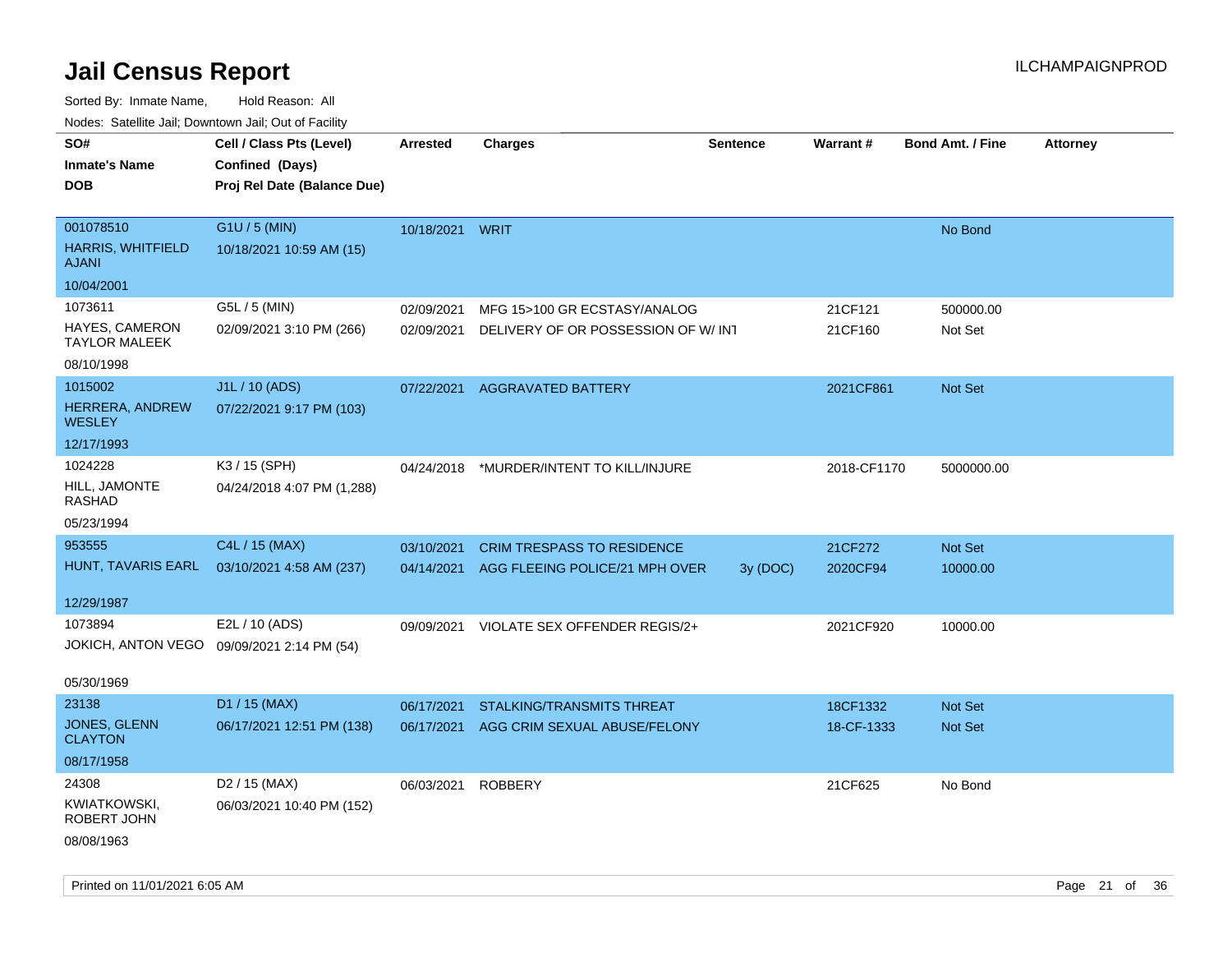Sorted By: Inmate Name, Hold Reason: All Nodes: Satellite Jail; Downtown Jail; Out of Facility

| ivous. Saleling Jali, Downtown Jali, Out of Facility |                                             |                 |                                         |                 |             |                         |                 |
|------------------------------------------------------|---------------------------------------------|-----------------|-----------------------------------------|-----------------|-------------|-------------------------|-----------------|
| SO#                                                  | Cell / Class Pts (Level)                    | <b>Arrested</b> | <b>Charges</b>                          | <b>Sentence</b> | Warrant#    | <b>Bond Amt. / Fine</b> | <b>Attorney</b> |
| <b>Inmate's Name</b>                                 | Confined (Days)                             |                 |                                         |                 |             |                         |                 |
| <b>DOB</b>                                           | Proj Rel Date (Balance Due)                 |                 |                                         |                 |             |                         |                 |
|                                                      |                                             |                 |                                         |                 |             |                         |                 |
| 37260                                                | C <sub>2</sub> U / 10 (ADS)                 | 09/09/2021      | FORGERY/ISSUE DOCUMENT/1 UPC            |                 | 2019 CF 559 | 200000.00               |                 |
| LENARD, DEMETRIUS<br><b>MARQUIS</b>                  | 09/09/2021 1:44 AM (54)                     |                 |                                         |                 |             |                         |                 |
| 07/03/1973                                           |                                             |                 |                                         |                 |             |                         |                 |
| 29681                                                | J2L / 15 (ADS)                              | 07/14/2020      | PREDATORY CRIMINAL SEX ASSLT/CHILD      |                 | 20CF-781    | 250000.00               |                 |
| LENOIR, JOHN<br><b>CHRISTOPHER</b>                   | 07/14/2020 12:51 PM (476)                   |                 |                                         |                 |             |                         |                 |
| 04/20/1966                                           |                                             |                 |                                         |                 |             |                         |                 |
| 1000869                                              | C8L / 15 (MAX)                              | 09/11/2021      | FELON POSS/USE WEAPON/FIREARM           |                 | 21CF1102    | Not Set                 |                 |
| <b>MARTIN, MANNIX</b><br><b>TILMOND</b>              | 09/12/2021 12:40 AM (51)                    |                 |                                         |                 |             |                         |                 |
| 07/19/1991                                           |                                             |                 |                                         |                 |             |                         |                 |
| 001078249                                            | B3 / 10 (MED)                               | 08/07/2021      | FELON POSS/USE WEAPON/FIREARM           |                 | 21CF947     | Not Set                 |                 |
| MCCLENDON, CALVIN<br>м                               | 08/07/2021 8:56 AM (87)                     |                 |                                         |                 |             |                         |                 |
| 04/29/1990                                           |                                             |                 |                                         |                 |             |                         |                 |
| 35598                                                | D6 / 10 (ADS)                               | 09/24/2021      | <b>CRIM SEXUAL ABUSE/CONSENT/2+</b>     |                 | 21CF1147    | Not Set                 |                 |
| <b>CORTEZ</b>                                        | MERRIFIELD, THEJUAN 09/24/2021 4:36 AM (39) |                 |                                         |                 |             |                         |                 |
| 09/12/1970                                           |                                             |                 |                                         |                 |             |                         |                 |
| 40235                                                | G9U / 5 (MIN)                               | 10/04/2021      | AGG DUI/4                               |                 | 2021CF1145  | 35000.00                |                 |
| MERRIWEATHER,<br><b>MARCUS TODD</b>                  | 10/04/2021 4:41 PM (29)                     |                 |                                         |                 |             |                         |                 |
| 11/28/1967                                           |                                             |                 |                                         |                 |             |                         |                 |
| 1040273                                              | E4L / 15 (ADS)                              | 09/30/2021      | <b>PRED CRIM SEX ASLT/VICTIM &lt;13</b> |                 | 21CF329     | 500000.00               |                 |
| METCALFE, LANELL<br><b>JARON</b>                     | 09/30/2021 11:32 PM (33)                    |                 |                                         |                 |             |                         |                 |
| 09/22/1988                                           |                                             |                 |                                         |                 |             |                         |                 |
| 1075635                                              | B2 / 10 (ADS)                               | 05/11/2021      | AGG DISCHARGE FIREARM/OCC VEH           |                 | 21CF538     | Not Set                 |                 |
| MILES, DEVLON VON,<br>Junior                         | 05/11/2021 10:39 PM (175)                   | 05/11/2021      | MFG/DEL CANNABIS/30-500 GRAMS           |                 | 20CF1402    | 100000.00               |                 |
| 11/04/2000                                           |                                             |                 |                                         |                 |             |                         |                 |

Printed on 11/01/2021 6:05 AM Page 22 of 36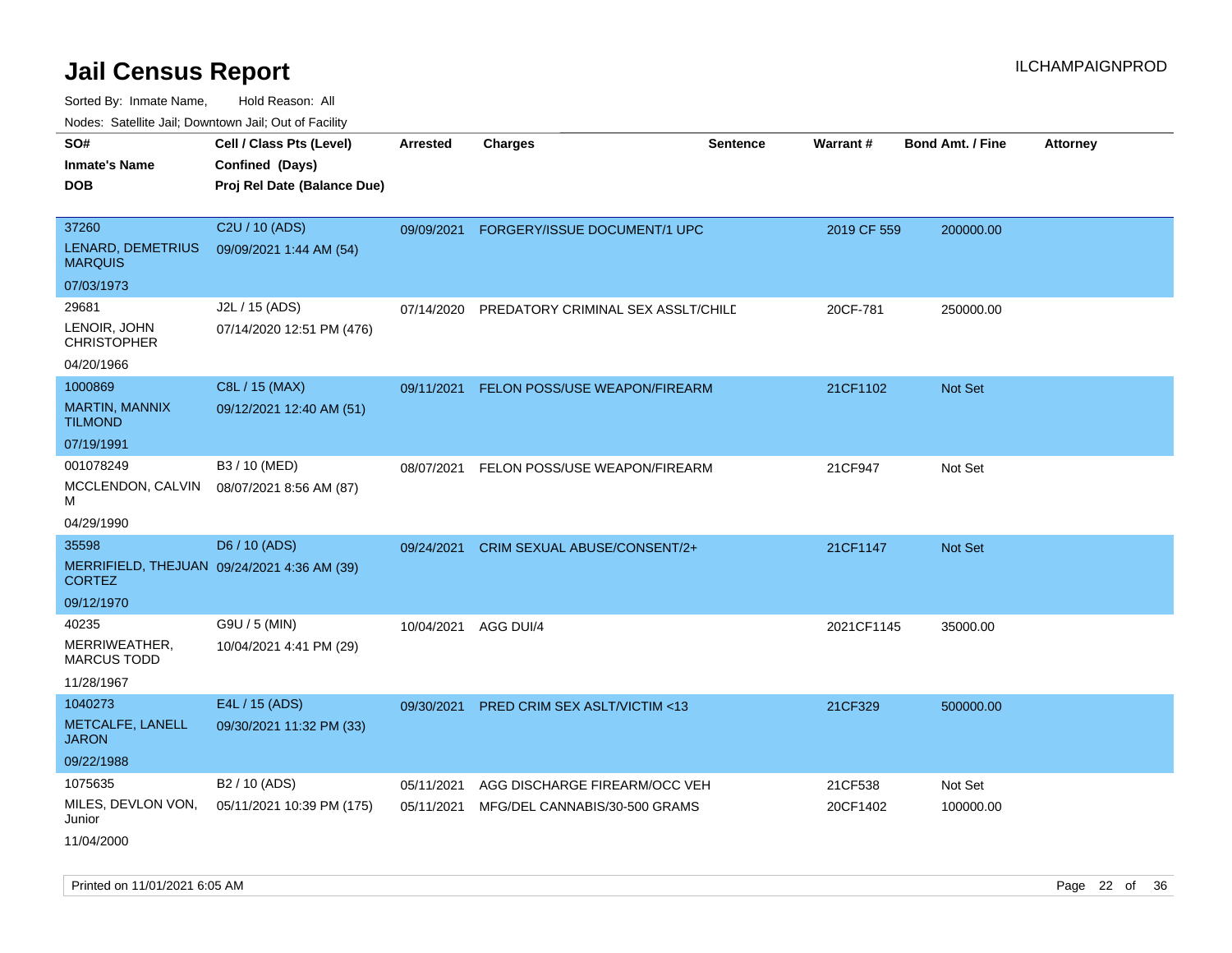| SO#<br><b>Inmate's Name</b><br><b>DOB</b>                                                                               | Cell / Class Pts (Level)<br>Confined (Days)<br>Proj Rel Date (Balance Due)            | Arrested                                                           | <b>Charges</b>                                                                                                                                         | <b>Sentence</b> | Warrant#                                               | <b>Bond Amt. / Fine</b>                             | <b>Attorney</b> |
|-------------------------------------------------------------------------------------------------------------------------|---------------------------------------------------------------------------------------|--------------------------------------------------------------------|--------------------------------------------------------------------------------------------------------------------------------------------------------|-----------------|--------------------------------------------------------|-----------------------------------------------------|-----------------|
| 1069209<br>MOORE, DEVONTE<br><b>JAMAL</b><br>09/24/1995                                                                 | H2L / 10 (ADS)<br>04/07/2021 6:25 PM (209)                                            | 04/07/2021                                                         | AGG BATTERY/GREAT BODILY HARM                                                                                                                          |                 | 21CF376                                                | Not Set                                             |                 |
| 001078357<br>PETTIGREW, CAREY<br><b>CORNITRIAS DEOBLO</b><br>08/31/1986<br>1070610<br>PHILLIS, AARON<br><b>MONTRELL</b> | H6L / 15 (ADS)<br>09/17/2021 9:56 AM (46)<br>D4 / 10 (ADS)<br>08/04/2021 9:02 PM (90) | 09/17/2021<br>09/17/2021<br>09/17/2021<br>08/04/2021<br>08/04/2021 | ARMED ROBBERY/ARMED W/FIREARM<br>ARMED ROBBERY/ARMED W/FIREARM<br>ARMED ROBBERY/ARMED W/FIREARM<br>AGG BATTERY/GREAT BODILY HARM<br><b>AGG BATTERY</b> |                 | 21CF1230<br>21CF1128<br>21CF1129<br>21CF482<br>21CF930 | Not Set<br>Not Set<br>Not Set<br>5000.00<br>Not Set |                 |
| 03/26/1999<br>1072114<br>ROBINSON, DONNELL<br><b>LEVON</b><br>10/23/2000                                                | A1U / 15 (SPH)<br>01/17/2021 2:40 PM (289)                                            | 01/17/2021<br>01/17/2021<br>02/17/2021                             | ATTEMPT (FIRST DEGREE MURDER)<br>ARMED ROBBERY/NO FIREARM<br>AGGRAVATED BATTERY                                                                        |                 | 2021CF65<br>2020CF824<br>2021CF183                     | Not Set<br>75000.00<br>250000.00                    |                 |
| 980761<br><b>ROBINSON, LEON</b><br><b>SOLOMON</b><br>10/22/1983                                                         | B1 / 10 (MED)<br>06/07/2021 1:53 AM (148)                                             | 06/07/2021                                                         | DOMESTIC BATTERY/OTHER PRIOR                                                                                                                           |                 | 21CF639                                                | Not Set                                             |                 |
| 001077772<br>RUSH, MARION EARL,<br>Junior<br>10/21/1967                                                                 | E5L / 5 (ADS)<br>03/16/2021 7:40 PM (231)                                             |                                                                    | 03/16/2021 PUBLIC INDECENCY/SEX CONDUCT                                                                                                                |                 | 21CM102                                                | Not Set                                             |                 |
| 1046238<br>SAMPLE, RYAN<br><b>CURTIS</b><br>07/30/1987                                                                  | G1L / 5 (MIN)<br>08/30/2021 8:56 PM (64)                                              | 08/30/2021                                                         | MFG/DEL CANNABIS/2000<5000 GR                                                                                                                          |                 | 2013CF2083                                             | Not Set                                             |                 |
| 1069960<br>SHELTON, JOSIAH<br><b>TIMOTHY</b><br>02/23/1980                                                              | G7L / 5 (MIN)<br>09/28/2021 2:04 AM (35)                                              | 09/28/2021                                                         | IDENTITY THEFT/\$2K-\$10K                                                                                                                              |                 | 21CF952                                                | 10000.00                                            |                 |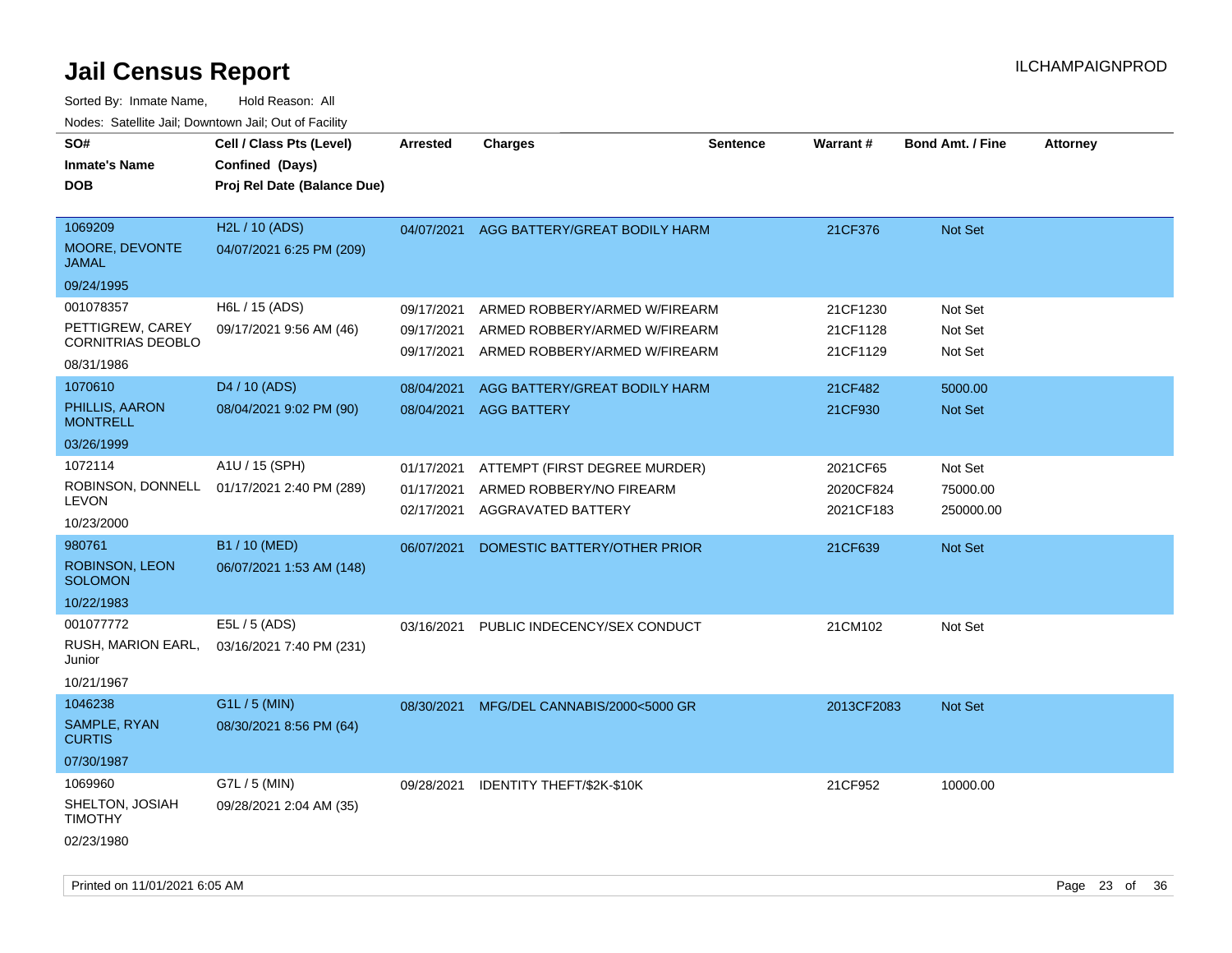| ivouss. Satellite Jali, Downtown Jali, Out of Facility |                                              |            |                                         |                 |                 |                         |                 |
|--------------------------------------------------------|----------------------------------------------|------------|-----------------------------------------|-----------------|-----------------|-------------------------|-----------------|
| SO#                                                    | Cell / Class Pts (Level)                     | Arrested   | <b>Charges</b>                          | <b>Sentence</b> | <b>Warrant#</b> | <b>Bond Amt. / Fine</b> | <b>Attorney</b> |
| Inmate's Name                                          | Confined (Days)                              |            |                                         |                 |                 |                         |                 |
| <b>DOB</b>                                             | Proj Rel Date (Balance Due)                  |            |                                         |                 |                 |                         |                 |
|                                                        |                                              |            |                                         |                 |                 |                         |                 |
| 001077269                                              | G3L / 5 (MIN)                                |            | 10/13/2021 RECEIVE/POSS/SELL STOLEN VEH |                 | 2020CF1122      | 15000.00                |                 |
|                                                        | SPURLIN, DAVID ELLIS 10/13/2021 7:36 AM (20) |            |                                         |                 |                 |                         |                 |
|                                                        |                                              |            |                                         |                 |                 |                         |                 |
| 03/25/1987                                             |                                              |            |                                         |                 |                 |                         |                 |
| 1051104                                                | G6L / 5 (MIN)                                | 05/26/2021 | DRIVING ON REVOKED LICENSE              |                 | 21TR4000        | Not Set                 |                 |
| STOVER, ANDREW<br>WADE                                 | 05/27/2021 12:59 AM (159)                    | 05/26/2021 | <b>BURGLARY</b>                         |                 | 21CF667         | Not Set                 |                 |
|                                                        |                                              | 05/26/2021 | METH DELIVERY/5<15 GRAMS                |                 | 21CF598         | Not Set                 |                 |
| 07/20/1994                                             |                                              |            |                                         |                 |                 |                         |                 |
| 1024184                                                | <b>H5L / 10 (ADS)</b>                        | 09/08/2021 | AGG ASLT PEACE OFF/FIRE/ER WRK          |                 | 20CF1051        | No Bond                 |                 |
| <b>SULLIVAN, CODY</b><br><b>MICHAEL</b>                | 09/08/2021 3:28 PM (55)                      |            |                                         |                 |                 |                         |                 |
| 08/15/1994                                             |                                              |            |                                         |                 |                 |                         |                 |
| 1068839                                                | F8L / 15 (MAX)                               | 08/07/2020 | <b>HOMICIDE</b>                         |                 | 2020-CF851      | 1000000.00              |                 |
| TAYLOR, LONDON                                         | 08/07/2020 10:30 AM (452)                    |            |                                         |                 |                 |                         |                 |
| JAVON                                                  |                                              |            |                                         |                 |                 |                         |                 |
| 08/16/1999                                             |                                              |            |                                         |                 |                 |                         |                 |
| 54881                                                  | E1L / 10 (ADS)                               | 05/18/2021 | AGGRAVATED ASSAULT/PUBLIC PROP          |                 | 21CM185         | 100.00                  |                 |
| THOMAS, BRYANT                                         | 05/18/2021 9:03 PM (168)                     |            |                                         |                 |                 |                         |                 |
| 11/12/1973                                             |                                              |            |                                         |                 |                 |                         |                 |
| 1056971                                                | I3 / 10 (ADS)                                | 08/07/2021 | FELON POSS/USE WEAPON/FIREARM           |                 | 21CF948         | No Bond                 |                 |
| TRAVIS, DENZEL                                         | 08/07/2021 7:36 AM (87)                      | 08/08/2021 | AGG BATTERY/PUBLIC PLACE                |                 | 2020CF647       | 25000.00                |                 |
| DANTRELL                                               |                                              |            |                                         |                 |                 |                         |                 |
| 03/21/1993                                             |                                              |            |                                         |                 |                 |                         |                 |
| 001078250                                              | F8U / 10 (MED)                               | 08/07/2021 | FELON POSS WEAPON/BODY ARMOR            |                 | 21CF950         | <b>Not Set</b>          |                 |
| <b>TRAVIS, JORDAN</b><br>TESHAUN                       | 08/07/2021 10:27 AM (87)                     |            |                                         |                 |                 |                         |                 |
| 03/03/1996                                             |                                              |            |                                         |                 |                 |                         |                 |
| 30108                                                  | J4L / 15 (ADS)                               | 07/30/2021 | MURDER                                  |                 | 21CF902         | 2000000.00              |                 |
| VANDYKE, DARYL                                         | 07/30/2021 8:29 PM (95)                      |            |                                         |                 |                 |                         |                 |
| <b>ANTHONY</b>                                         |                                              |            |                                         |                 |                 |                         |                 |
| 10/04/1965                                             |                                              |            |                                         |                 |                 |                         |                 |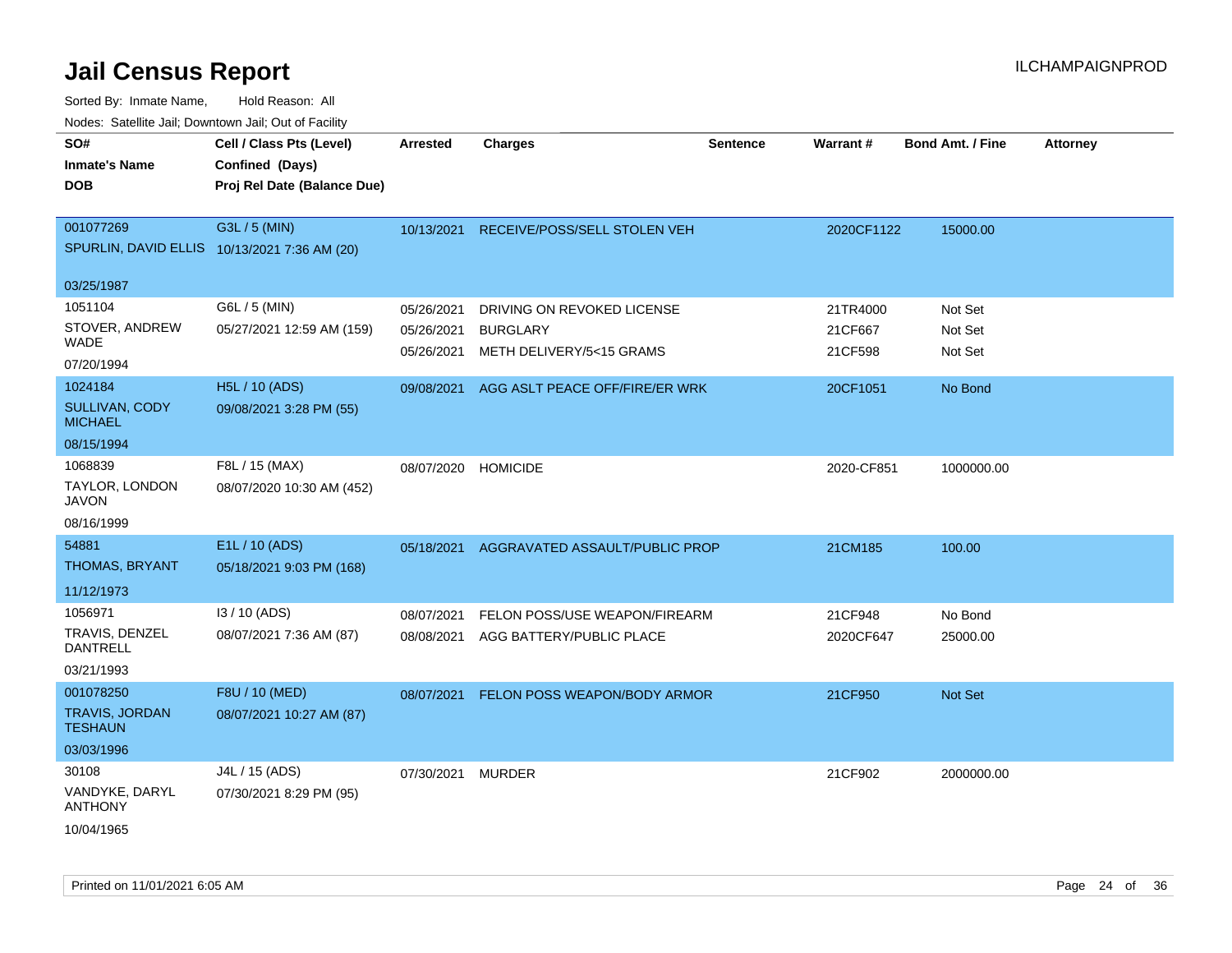| SO#                                        | Cell / Class Pts (Level)    | <b>Arrested</b> | <b>Charges</b>                    | <b>Sentence</b> | <b>Warrant#</b> | <b>Bond Amt. / Fine</b> | <b>Attorney</b> |
|--------------------------------------------|-----------------------------|-----------------|-----------------------------------|-----------------|-----------------|-------------------------|-----------------|
| <b>Inmate's Name</b>                       | Confined (Days)             |                 |                                   |                 |                 |                         |                 |
| <b>DOB</b>                                 | Proj Rel Date (Balance Due) |                 |                                   |                 |                 |                         |                 |
|                                            |                             |                 |                                   |                 |                 |                         |                 |
| 968681                                     | D5 / 15 (ADS)               | 08/27/2021      | AGG CRIM SX AB/VIC 13<18/TRUST    |                 | 2020CF499       | 250000.00               |                 |
| <b>WADE, DEMETRIUS</b><br><b>DARYL</b>     | 08/27/2021 2:25 AM (67)     | 08/27/2021      | <b>INDIRECT CRIMINAL CONTEMPT</b> | 5y (DOC)        | 2021CC16        | No Bond                 |                 |
| 01/07/1987                                 |                             |                 |                                   |                 |                 |                         |                 |
| 1071205                                    | E3L / 10 (MED)              | 02/23/2021      | AGG BATTERY/PEACE OFFICER         |                 | 2020-CF-801     | No Bond                 |                 |
| <b>WATERS, WESLEY</b><br><b>DRUMMONE</b>   | 02/23/2021 4:18 PM (252)    |                 |                                   |                 |                 |                         |                 |
| 03/07/2000                                 |                             |                 |                                   |                 |                 |                         |                 |
| 001077508                                  | A1L / 15 (ADS)              | 12/10/2020      | MURDER/STRONG PROB KILL/INJURE    |                 | 2020CF1293      | No Bond                 |                 |
| <b>WILLIAMS, CALVIN</b><br><b>TIMOTHY</b>  | 12/10/2020 8:55 PM (327)    |                 |                                   |                 |                 |                         |                 |
| 10/23/2002                                 |                             |                 |                                   |                 |                 |                         |                 |
| 1058072                                    | A2U / 15 (SPH)              | 02/25/2021      | ARMED HABITUAL CRIMINAL           |                 |                 | Not Set                 |                 |
| <b>WILLIAMS, KENNETH</b><br><b>BERNARD</b> | 02/25/2021 3:24 PM (250)    |                 |                                   |                 |                 |                         |                 |
| 10/04/1985                                 |                             |                 |                                   |                 |                 |                         |                 |
| 53518                                      | H3L / 15 (ADS)              | 08/19/2021      | <b>AGGRAVATED BATTERY</b>         |                 | 21CF1014        | Not Set                 |                 |
| <b>WILLIAMS, TORREY</b><br><b>TOSHIBA</b>  | 08/19/2021 10:10 AM (75)    | 09/01/2021      | PROBATION VIOLATION               |                 | 20CF381         | Not Set                 |                 |
| 03/30/1975                                 |                             |                 |                                   |                 |                 |                         |                 |
| 9326                                       | $12/5$ (ADS)                | 06/14/2021      | <b>BURGLARY</b>                   |                 | 2020-CF-625     | Not Set                 |                 |
| YOUNG, ANTHONY<br>PAUL                     | 06/14/2021 12:07 PM (141)   |                 |                                   |                 |                 |                         |                 |
| 03/13/1954                                 |                             |                 |                                   |                 |                 |                         |                 |
| <b>Total Downtown Jail: 53</b>             |                             | Males: 53       | Females: 0<br>Unknown: 0          |                 |                 |                         |                 |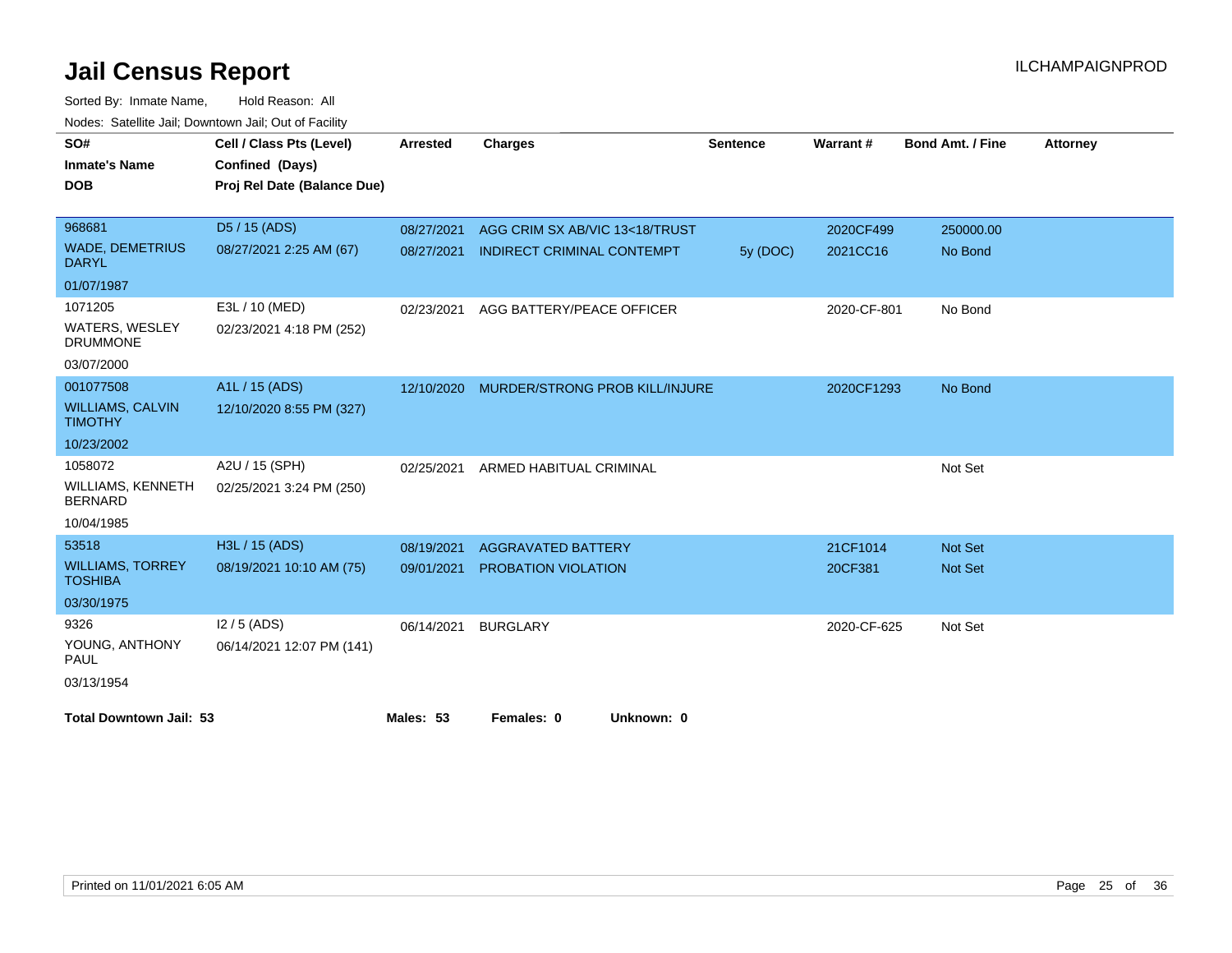|  | <b>Out of Facility</b> |  |
|--|------------------------|--|

| SO#<br><b>Inmate's Name</b><br><b>DOB</b>                         | Cell / Class Pts (Level)<br>Confined (Days)<br>Proj Rel Date (Balance Due)     | <b>Arrested</b>                        | <b>Charges</b>                                                                              | <b>Sentence</b> | Warrant#                        | <b>Bond Amt. / Fine</b>       | <b>Attorney</b> |
|-------------------------------------------------------------------|--------------------------------------------------------------------------------|----------------------------------------|---------------------------------------------------------------------------------------------|-----------------|---------------------------------|-------------------------------|-----------------|
| 61095<br>AMOS, DERRICK<br><b>JAMES</b><br>06/12/1985              | <b>DEW / 10 (ADS)</b><br>05/02/2021 9:02 PM (184)                              | 05/02/2021                             | <b>HOME INVASION/CAUSE INJURY</b>                                                           |                 | 2021CF323                       | 100000.00                     |                 |
| 516062<br>BENNETT, JOHN<br><b>MICHAEL</b><br>04/30/1986           | DEW / 15 (MAX)<br>02/22/2021 10:47 AM (253)                                    | 02/22/2021<br>02/22/2021               | PHONE HARASSMENT/2+<br>AGG DISCH FIR/VEH/PC OFF/FRMAN                                       |                 | 20CF194<br>21CF210              | 5000.00<br>No Bond            |                 |
| 508342<br><b>BLAKELY, HARVEY</b><br>06/25/1985                    | <b>EHD</b><br>09/28/2021 11:29 AM (35)<br>11/11/2021 (0.00)                    | 09/28/2021                             | DRIVING ON REVOKED LICENSE                                                                  |                 | 2020TR1282                      | Not Set                       |                 |
| 976538<br>09/05/1989                                              | <b>EHD</b><br>BLISSIT, WYATT TYRES 10/12/2021 10:05 AM (21)<br>1/6/2022 (0.00) | 10/12/2021                             | DOMESTIC BATTERY/OTHER PRIOR                                                                |                 | 2020CF1095                      | Not Set                       |                 |
| 33993<br><b>BOOKER, STEPHON</b><br><b>MONTELL</b><br>06/11/1971   | <b>DEW / 10 (MED)</b><br>06/14/2021 7:42 PM (141)                              | 06/14/2021<br>06/14/2021<br>06/14/2021 | <b>AGGRAVATED DOMESTIC BATTERY</b><br>POSSESSING A CONTROLLED SUBSTANC<br>PAROLE REVOCATION |                 | 21CF688<br>21CF657<br>CH2103612 | Not Set<br>Not Set<br>No Bond |                 |
| 1074315<br><b>BRIGGS, PATRICK</b><br><b>MONTAY</b><br>08/05/2001  | DEW / 15 (MAX)<br>08/03/2021 4:56 PM (91)                                      | 07/27/2021                             | AGG DISCHARGE FIREARM/VEH/SCH                                                               |                 | 21CF927                         | Not Set                       |                 |
| 001078065<br><b>BROWN, CHARMAN</b><br><b>LAKEEF</b><br>11/30/2002 | <b>KAN / 10 (ADS)</b><br>06/17/2021 12:32 PM (138)                             | 06/17/2021                             | AGG BATTERY/DISCHARGE FIREARM                                                               |                 | 21CF704                         | 1000000.00                    |                 |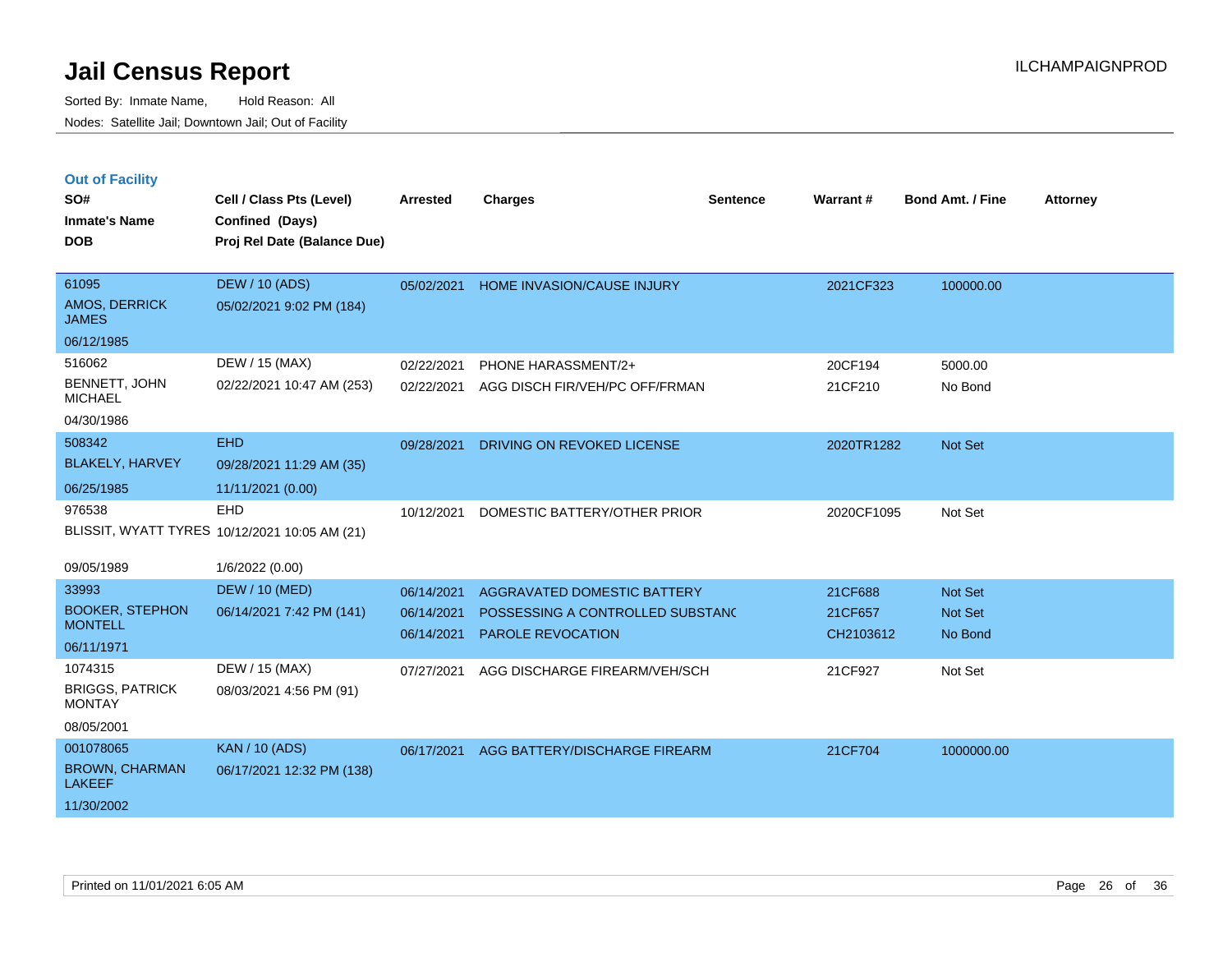| roaco. Catolino cali, Downtown cali, Out of Fability |                             |                 |                                          |                 |            |                         |                 |
|------------------------------------------------------|-----------------------------|-----------------|------------------------------------------|-----------------|------------|-------------------------|-----------------|
| SO#                                                  | Cell / Class Pts (Level)    | <b>Arrested</b> | <b>Charges</b>                           | <b>Sentence</b> | Warrant#   | <b>Bond Amt. / Fine</b> | <b>Attorney</b> |
| <b>Inmate's Name</b>                                 | Confined (Days)             |                 |                                          |                 |            |                         |                 |
| DOB                                                  | Proj Rel Date (Balance Due) |                 |                                          |                 |            |                         |                 |
|                                                      |                             |                 |                                          |                 |            |                         |                 |
| 1038554                                              | <b>KAN / 15 (MAX)</b>       | 08/18/2021      | DELIVERY OF OR POSSESSION OF W/INT       |                 | 21CF1009   | No Bond                 |                 |
| <b>BROWN, CORRION</b><br><b>DEVONTAE</b>             | 08/18/2021 5:40 PM (76)     | 08/18/2021      | <b>ARMED HABITUAL CRIMINAL</b>           |                 | 21CF1162   | Not Set                 |                 |
| 04/19/1995                                           |                             |                 |                                          |                 |            |                         |                 |
| 1060066                                              | EHD                         | 09/28/2021      | DRIVING ON SUSPENDED LICENSE             |                 | 2020TR5855 | Not Set                 |                 |
| <b>BROWN, JAMES</b><br>EDWARD, Junior                | 09/28/2021 10:52 AM (35)    |                 |                                          |                 |            |                         |                 |
| 11/21/1994                                           |                             |                 |                                          |                 |            |                         |                 |
| 1071662                                              | <b>KAN / 15 (MAX)</b>       | 12/07/2020      | FELON POSS/USE FIREARM PRIOR             |                 | 20CF1418   | 250000.00               |                 |
| <b>BROWN, JAWON</b><br><b>EDWARD</b>                 | 12/14/2020 6:02 PM (323)    |                 |                                          |                 |            |                         |                 |
| 04/21/2000                                           |                             |                 |                                          |                 |            |                         |                 |
| 1038579                                              | KAN / 15 (MAX)              | 08/18/2021      | FELON POSS/USE WEAPON/FIREARM            |                 | 21CF1010   | Not Set                 |                 |
| <b>BROWN, MARKEL</b><br>rikki                        | 08/18/2021 2:05 PM (76)     |                 |                                          |                 |            |                         |                 |
| 01/06/1995                                           |                             |                 |                                          |                 |            |                         |                 |
| 1003006                                              | <b>KAN / 15 (MAX)</b>       | 08/19/2021      | FELON POSS/USE MACHINE GUN               |                 | 21CF1011   | No Bond                 |                 |
| <b>BROWN, ROCKEITH</b><br><b>JAVONTE</b>             | 08/19/2021 12:55 AM (75)    |                 |                                          |                 |            |                         |                 |
| 07/23/1991                                           |                             |                 |                                          |                 |            |                         |                 |
| 001078361                                            | KAN / 10 (MED)              | 09/08/2021      | AGG UUW/LOADED/NO FCCA/FOID              |                 | 21CF1084   | Not Set                 |                 |
| BUFORD, DESHAWN<br><b>MICHAEL</b>                    | 09/08/2021 10:11 PM (55)    |                 |                                          |                 |            |                         |                 |
| 02/23/1997                                           |                             |                 |                                          |                 |            |                         |                 |
| 987334                                               | <b>DEW / 15 (MAX)</b>       |                 | 03/10/2021 ATTEMPT (FIRST DEGREE MURDER) |                 | 19CF689    | Not Set                 |                 |
| CAIN, ISAIAH<br><b>DEPRIEST</b>                      | 03/10/2021 2:22 PM (237)    |                 |                                          |                 |            |                         |                 |
| 12/23/1990                                           |                             |                 |                                          |                 |            |                         |                 |
| 992962                                               | DEW / 15 (ADS)              | 05/25/2021      | MURDER/INTENT TO KILL/INJURE             |                 | 2018CF1045 | 1000000.00              |                 |
| CAMPBELL, KEITH<br>KNAQEEB                           | 05/25/2021 1:19 PM (161)    |                 |                                          |                 |            |                         |                 |
| 07/22/1991                                           |                             |                 |                                          |                 |            |                         |                 |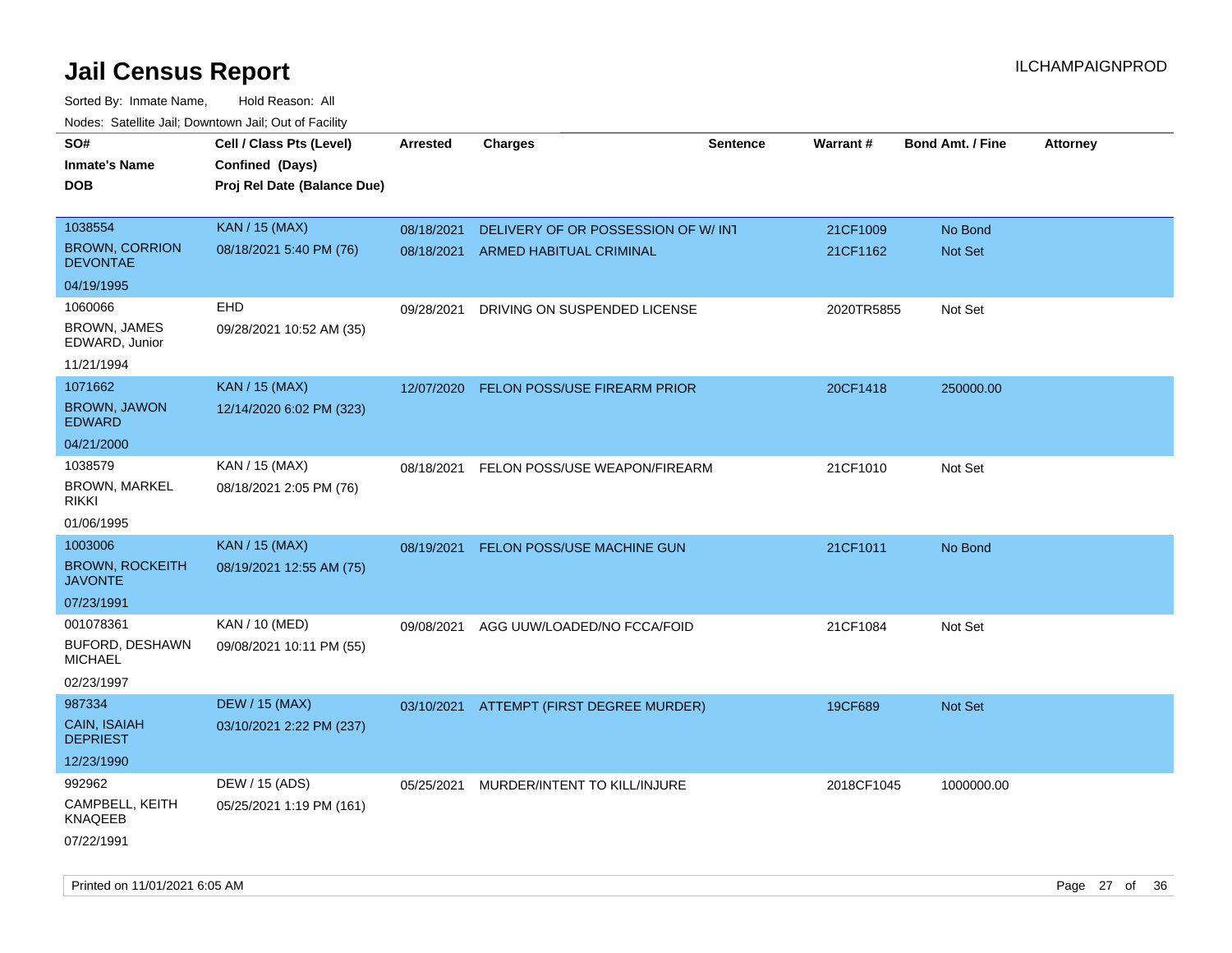Sorted By: Inmate Name, Hold Reason: All Nodes: Satellite Jail; Downtown Jail; Out of Facility

| SO#<br><b>Inmate's Name</b><br>DOB        | Cell / Class Pts (Level)<br>Confined (Days)<br>Proj Rel Date (Balance Due) | <b>Arrested</b> | <b>Charges</b>                 | <b>Sentence</b> | Warrant#   | <b>Bond Amt. / Fine</b> | <b>Attorney</b> |
|-------------------------------------------|----------------------------------------------------------------------------|-----------------|--------------------------------|-----------------|------------|-------------------------|-----------------|
|                                           |                                                                            |                 |                                |                 |            |                         |                 |
| 1064992                                   | <b>KAN / 15 (MAX)</b>                                                      | 09/20/2021      | ARMED VIOLENCE/CATEGORY I      |                 | 21CF1137   | Not Set                 |                 |
| <b>CARTER, KEJUAN</b><br><b>JAVONTE</b>   | 09/20/2021 11:42 PM (43)                                                   |                 |                                |                 |            |                         |                 |
| 06/27/1998                                |                                                                            |                 |                                |                 |            |                         |                 |
| 1068848                                   | KAN / 15 (MAX)                                                             | 02/06/2020      | MURDER/INTENT TO KILL/INJURE   |                 | 20CF-156   | No Bond                 |                 |
| CHATMAN, MICHAEL<br><b>DAISEAN</b>        | 02/06/2020 5:22 PM (635)                                                   |                 |                                |                 |            |                         |                 |
| 11/12/1999                                |                                                                            |                 |                                |                 |            |                         |                 |
| 778242                                    | <b>EHD</b>                                                                 | 10/19/2021      | DRIVING RVK/SUSP DUI/SSS 2ND   |                 | 2021CF33   | <b>Not Set</b>          |                 |
| CHILLIS, CENTRAIL<br><b>DERCO</b>         | 10/19/2021 9:26 AM (14)                                                    |                 |                                |                 |            |                         |                 |
| 06/07/1985                                | 11/17/2021 (0.00)                                                          |                 |                                |                 |            |                         |                 |
| 001078461                                 | <b>KAN / 10 (MED)</b>                                                      | 10/07/2021      | AGG UNLAWFUL USE WEAPON/PERSON |                 | 2021CF1209 | No Bond                 |                 |
| COLE, ERIC JOSE                           | 10/08/2021 12:25 AM (25)                                                   | 10/07/2021      | AGG DOMESTIC BATTERY/STRANGLE  |                 | 2021CF1208 | Not Set                 |                 |
| 01/24/2002                                |                                                                            | 10/08/2021      | HARASS WITNESS/FAMILY MBR/REP  |                 | 21CF1218   | Not Set                 |                 |
| 1066300                                   | <b>EHD</b>                                                                 | 10/12/2021      | AGG DUI/LIC SUSP OR REVOKED    |                 | 2021CF397  | Not Set                 |                 |
| <b>CONTRERAS-</b><br>RODRIGUEZ, DANIEL    | 10/12/2021 10:45 AM (21)                                                   |                 |                                |                 |            |                         |                 |
| 04/24/1999                                | 11/9/2021 (0.00)                                                           |                 |                                |                 |            |                         |                 |
| 57733                                     | KAN / 15 (SPH)                                                             | 02/25/2020      | <b>HOMICIDE</b>                |                 | 2020-CF250 | 2000000.00              |                 |
| <b>CRAIG, ANTOINE</b><br>DARRELL          | 02/25/2020 4:08 PM (616)                                                   | 02/25/2020      | FELON POSS/USE WEAPON/FIREARM  |                 | 19CF-1827  | 80000.00                |                 |
| 10/09/1982                                |                                                                            |                 |                                |                 |            |                         |                 |
| 001077939                                 | <b>DEW / 10 (MED)</b>                                                      | 05/10/2021      | FIREARM/FOID INVALID/NOT ELIG  |                 | 21CF526    | No Bond                 |                 |
| <b>CROSS, PATRICK</b><br><b>DONTRELLE</b> | 05/10/2021 7:31 PM (176)                                                   | 06/02/2021      | POSS STOLEN VEHICLE > \$25,000 |                 | 21CF612    | Not Set                 |                 |
| 11/07/2001                                |                                                                            |                 |                                |                 |            |                         |                 |
| 1076663                                   | DEW / 15 (MAX)                                                             | 07/15/2020      | *ARMED HABITUAL CRIMINAL       |                 | 2020-CF783 | 500000.00               |                 |
| DYE, KENNE YAKIEM                         | 07/15/2020 11:49 AM (475)                                                  |                 |                                |                 |            |                         |                 |

05/30/1988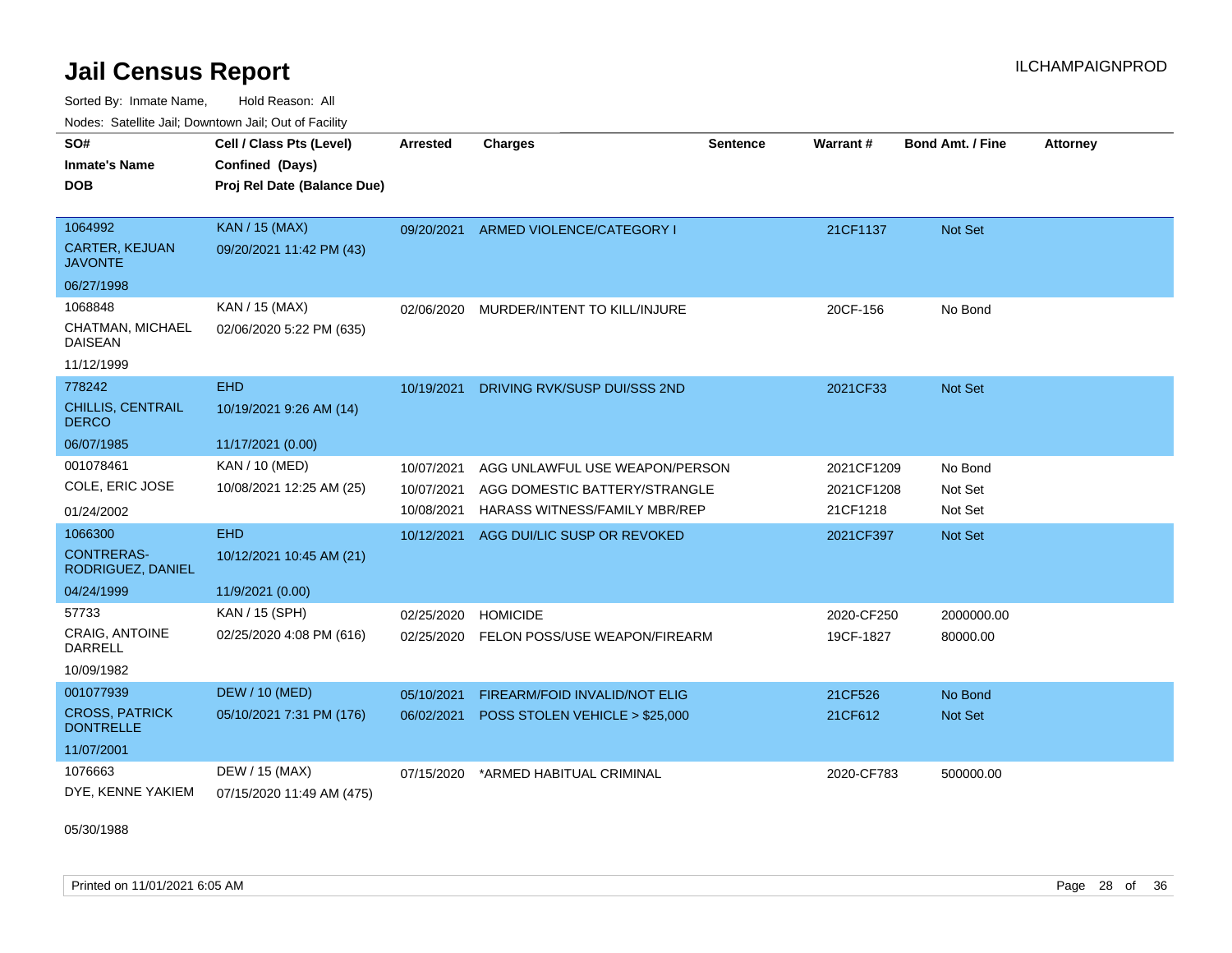Sorted By: Inmate Name, Hold Reason: All Nodes: Satellite Jail; Downtown Jail; Out of Facility

| SO#<br><b>Inmate's Name</b>            | Cell / Class Pts (Level)<br>Confined (Days) | Arrested   | <b>Charges</b>                     | <b>Sentence</b> | Warrant#   | <b>Bond Amt. / Fine</b> | <b>Attorney</b> |
|----------------------------------------|---------------------------------------------|------------|------------------------------------|-----------------|------------|-------------------------|-----------------|
| <b>DOB</b>                             | Proj Rel Date (Balance Due)                 |            |                                    |                 |            |                         |                 |
|                                        |                                             |            |                                    |                 |            |                         |                 |
| 27428                                  | <b>EHD</b>                                  | 09/21/2021 | DRIVING RVK/SUSP DUI/SSS 3RD       |                 | 2020CF1368 | <b>Not Set</b>          |                 |
| <b>FRANKLIN, TYRONE</b><br>Senior      | 09/21/2021 9:27 AM (42)                     | 09/21/2021 | DRIVING RVK/SUSP DUI/SSS 3RD       |                 | 2021CF435  | <b>Not Set</b>          |                 |
| 09/12/1966                             | 12/19/2021 (0.00)                           |            |                                    |                 |            |                         |                 |
| 60154                                  | <b>EHD</b>                                  | 10/20/2021 | AGG DUI/LIC SUSP OR REVOKED        |                 | 2021cf261  | Not Set                 |                 |
| GARCIA-MEZA,<br>CARLOS                 | 10/20/2021 9:23 AM (13)                     |            |                                    |                 |            |                         |                 |
| 03/06/1983                             | 1/16/2022 (0.00)                            |            |                                    |                 |            |                         |                 |
| 001077363                              | <b>KAN / 25 (SPH)</b>                       | 10/30/2020 | <b>HOME INVASION/FIREARM</b>       |                 | 20CF1202   | 500000.00               |                 |
| GARY, DAKOTA<br><b>TREVON</b>          | 10/30/2020 10:41 AM (368)                   |            |                                    |                 |            |                         |                 |
| 12/31/2001                             |                                             |            |                                    |                 |            |                         |                 |
| 1065946                                | KAN / 10 (MED)                              | 09/04/2021 | AGG BATTERY/DISCHARGE FIREARM      |                 | 21CF1057   | 750000.00               |                 |
| GODBOLT, DESMOND<br><b>DEVONTAE</b>    | 09/04/2021 1:17 AM (59)                     | 09/04/2021 | RESIST/OBSTRUCTING A PEACE OFFICEF |                 | 21CM407    | Not Set                 |                 |
| 11/15/1997                             |                                             |            |                                    |                 |            |                         |                 |
| 1070256                                | <b>KAN / 10 (MED)</b>                       | 06/09/2021 | <b>BURGLARY W/O CAUSING DAMAGE</b> | 3y/6m (DOC)     | 18CF1193   | 5000.00                 |                 |
| <b>GORDON, TYRONE</b>                  | 06/09/2021 7:11 AM (146)                    | 06/09/2021 | RETAIL THEFT/DISP MERCH/<\$300     |                 | 19CM336    | 5000.00                 |                 |
| 03/16/2000                             |                                             |            |                                    |                 |            |                         |                 |
| 1070118                                | KAN / 15 (MAX)                              | 08/31/2021 | AGGRAVATED DOMESTIC BATTERY        |                 | 21CF1049   | No Bond                 |                 |
| GRAHAM, CORTEZ<br><b>LAMON</b>         | 08/31/2021 9:32 PM (63)                     | 09/02/2021 | PROBATION VIOLATION                |                 | 21CF55     | Not Set                 |                 |
| 03/31/1976                             |                                             |            |                                    |                 |            |                         |                 |
| 1000641                                | <b>KAN / 10 (MED)</b>                       | 09/14/2021 | ARMED HABITUAL CRIMINAL            |                 | 21CF1116   | No Bond                 |                 |
| <b>GRANT, CEDRIC</b><br><b>DYSHAWN</b> | 09/14/2021 6:32 PM (49)                     |            |                                    |                 |            |                         |                 |
| 01/03/1991                             |                                             |            |                                    |                 |            |                         |                 |
| 1076506                                | KAN / 15 (MAX)                              | 09/17/2021 | AGG UUW/PERSON/CM THREAT VIOL      |                 | 21CF1131   | Not Set                 |                 |
|                                        | GRAY, JAMARH EMERE 09/17/2021 10:41 AM (46) | 09/20/2021 | <b>DOMESTIC BATTERY</b>            |                 | 21CM430    | Not Set                 |                 |

06/21/2003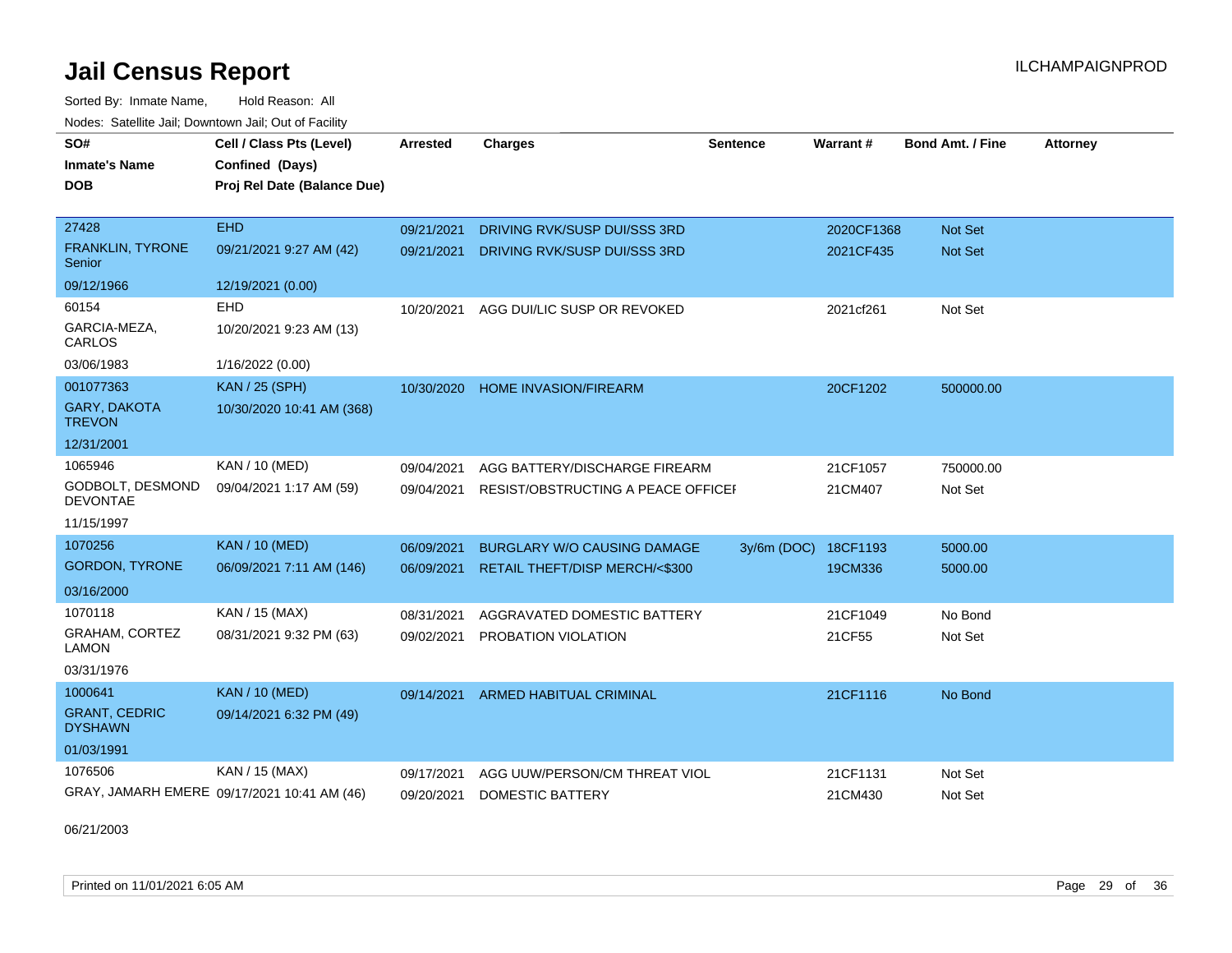| SO#                                       | Cell / Class Pts (Level)    | Arrested   | <b>Charges</b>                | <b>Sentence</b> | Warrant#   | <b>Bond Amt. / Fine</b> | <b>Attorney</b> |
|-------------------------------------------|-----------------------------|------------|-------------------------------|-----------------|------------|-------------------------|-----------------|
| <b>Inmate's Name</b>                      | Confined (Days)             |            |                               |                 |            |                         |                 |
| <b>DOB</b>                                | Proj Rel Date (Balance Due) |            |                               |                 |            |                         |                 |
|                                           |                             |            |                               |                 |            |                         |                 |
| 001078364                                 | <b>KAN / 15 (MAX)</b>       | 09/09/2021 | <b>HOME INVASION</b>          |                 | 21CF1081   | Not Set                 |                 |
| <b>HAWKINS, ELIJA</b><br><b>TALON</b>     | 09/09/2021 2:03 AM (54)     |            |                               |                 |            |                         |                 |
| 10/20/2001                                |                             |            |                               |                 |            |                         |                 |
| 55580                                     | EHD                         | 09/28/2021 | DRIVING RVK/SUSP DUI/SSS 3RD  |                 | 2021CF133  | Not Set                 |                 |
| HORTON, RANDY<br>LAMAR                    | 09/28/2021 9:28 AM (35)     |            |                               |                 |            |                         |                 |
| 12/18/1978                                | 11/11/2021 (0.00)           |            |                               |                 |            |                         |                 |
| 61859                                     | <b>EHD</b>                  | 09/28/2021 | DRIVING ON REVOKED LICENSE    |                 | 2021TR2391 | Not Set                 |                 |
| HORTON-MILLER,<br><b>MAURICE DWAYNE</b>   | 09/28/2021 10:08 AM (35)    |            |                               |                 |            |                         |                 |
| 06/08/1981                                | 11/20/2021 (0.00)           |            |                               |                 |            |                         |                 |
| 1043704                                   | DEW / 15 (ADS)              | 07/13/2021 | PROBATION VIOLATION           |                 | 18CF1697   | 25000.00                |                 |
| HOUSTON, STEVEN                           | 07/13/2021 5:56 AM (112)    | 07/13/2021 | PROBATION VIOLATION           |                 | 19CF1295   | 25000.00                |                 |
| CORDELL                                   |                             | 07/13/2021 | ARMED ROBBERY/ARMED W/FIREARM |                 | 21CF815    | Not Set                 |                 |
| 01/24/1989                                |                             |            |                               |                 |            |                         |                 |
| 001078383                                 | <b>KAN / 15 (MAX)</b>       | 09/14/2021 | UNLAWFUL USE OF A WEAPON      | 4y (DOC)        | 21CF1110   | Not Set                 |                 |
| <b>HUGHES, TYDERRIUS</b><br><b>DEQUON</b> | 09/14/2021 3:22 PM (49)     |            |                               |                 |            |                         |                 |
| 12/16/1996                                |                             |            |                               |                 |            |                         |                 |
| 001078146                                 | DEW / 15 (MAX)              | 07/09/2021 | AGG BATTERY/DISCHARGE FIREARM |                 | 21CF795    | 1000000.00              |                 |
| HUNT, TEIGAN<br><b>JAZAIREO</b>           | 07/09/2021 12:41 PM (116)   | 07/09/2021 | ARMED ROBBERY/ARMED W/FIREARM |                 | 21CF806    | Not Set                 |                 |
| 05/14/2003                                |                             |            |                               |                 |            |                         |                 |
| 67077                                     | <b>EHD</b>                  | 10/12/2021 | DRIVING RVK/SUSP DUI/SSS 2ND  |                 | 2020CF1464 | <b>Not Set</b>          |                 |
| <b>INGRAM, ANTOINE</b>                    | 10/12/2021 9:19 AM (21)     |            |                               |                 |            |                         |                 |
| 05/12/1983                                | 11/10/2021 (0.00)           |            |                               |                 |            |                         |                 |
| 989743                                    | DEW / 15 (ADS)              | 04/13/2021 | AGG DISCHARGE FIREARM/VEH/SCH |                 | 21CF400    | Not Set                 |                 |
| JACKSON, STEVE<br>ALLEN                   | 04/13/2021 2:45 AM (203)    | 04/13/2021 | AGGRAVATED DOMESTIC BATTERY   |                 | 21CF399    | Not Set                 |                 |
| 06/04/1991                                |                             |            |                               |                 |            |                         |                 |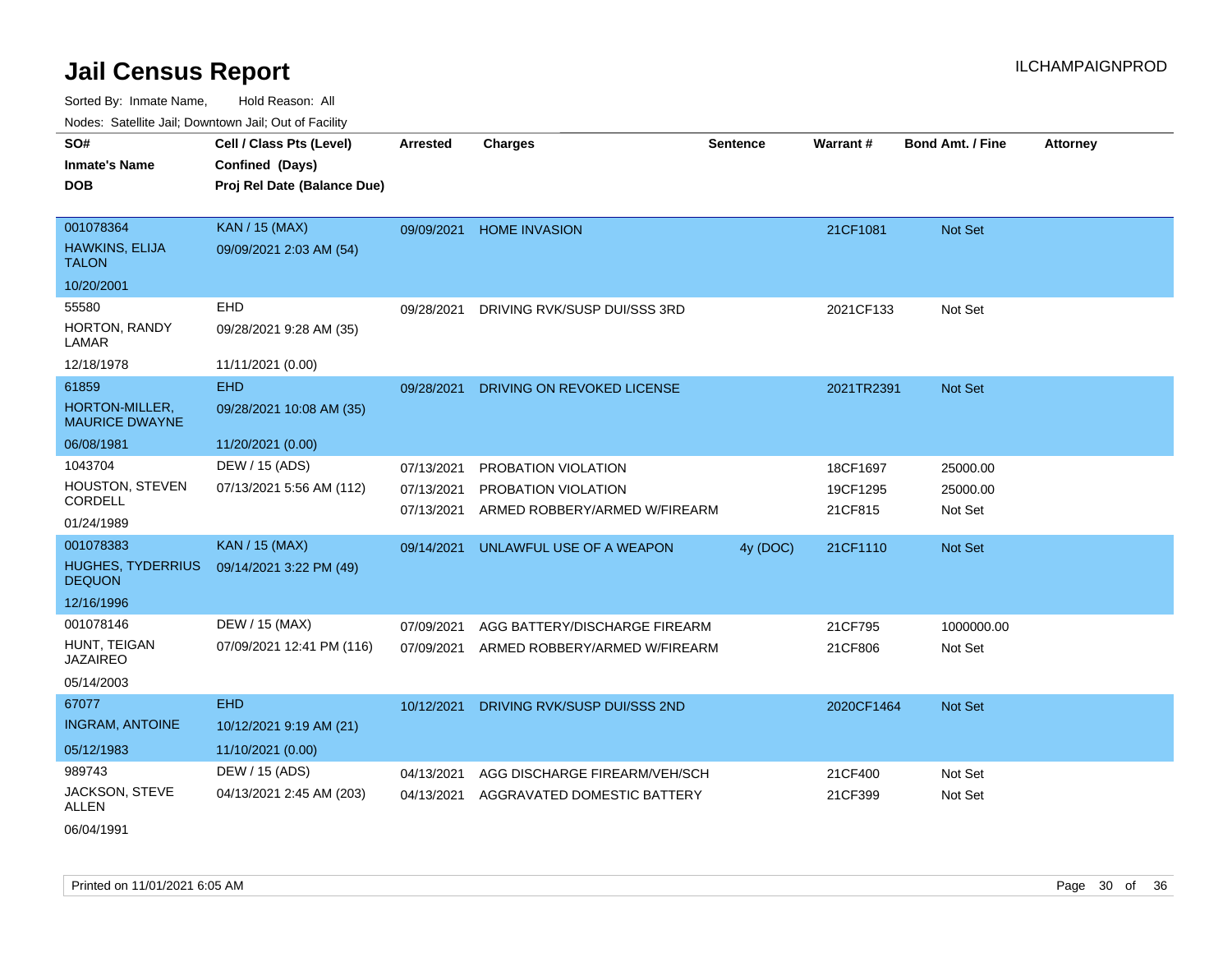| SO#                                     | Cell / Class Pts (Level)    | Arrested                 | <b>Charges</b>                                                | <b>Sentence</b> | Warrant#              | <b>Bond Amt. / Fine</b> | <b>Attorney</b> |
|-----------------------------------------|-----------------------------|--------------------------|---------------------------------------------------------------|-----------------|-----------------------|-------------------------|-----------------|
| <b>Inmate's Name</b>                    | Confined (Days)             |                          |                                                               |                 |                       |                         |                 |
| <b>DOB</b>                              | Proj Rel Date (Balance Due) |                          |                                                               |                 |                       |                         |                 |
|                                         |                             |                          |                                                               |                 |                       |                         |                 |
| 50495                                   | <b>EHD</b>                  | 08/10/2021               | DRIVING RVK/SUSP DUI/SSS 10-14                                |                 | 2020CF997             | Not Set                 |                 |
| <b>JENKINS, ARNOLD</b><br><b>FARRIS</b> | 08/10/2021 9:08 AM (84)     | 08/10/2021               | DRIVING RVK/SUSP DUI/SSS 10-14                                |                 | 2019CF1363            | Not Set                 |                 |
| 04/19/1962                              | 2/4/2022 (0.00)             |                          |                                                               |                 |                       |                         |                 |
| 001077709                               | EHD                         | 07/06/2021               | DRIVING RVK/SUSP DUI/SSS 4-9                                  |                 | 2021CF167             | Not Set                 |                 |
| JINKINS, DEWAYNE<br><b>ALLEN</b>        | 07/06/2021 9:00 AM (119)    |                          |                                                               |                 |                       |                         |                 |
| 01/02/1967                              | 1/1/2022 (0.00)             |                          |                                                               |                 |                       |                         |                 |
| 1076450                                 | <b>DEW / 15 (MAX)</b>       | 06/25/2020               | MURDER/INTENT TO KILL/INJURE                                  |                 | 2020-CF703            | 750000.00               |                 |
| JONES, CARLOS<br><b>ANTONIO</b>         | 06/25/2020 2:13 PM (495)    | 11/02/2020               | <b>HOME INVASION/FIREARM</b>                                  |                 | 20CF1204              | 500000.00               |                 |
| 11/18/2001                              |                             |                          |                                                               |                 |                       |                         |                 |
| 001077877                               | DEW / 10 (MED)              | 04/24/2021               | AGG DISCHARGE FIREARM/OCC BLDG                                |                 | 21CF459               | Not Set                 |                 |
| <b>JORDAN, PATRICK</b><br><b>RODEL</b>  | 04/24/2021 3:53 PM (192)    |                          |                                                               |                 |                       |                         |                 |
| 10/22/2002                              |                             |                          |                                                               |                 |                       |                         |                 |
| 998873                                  | <b>EHD</b>                  | 10/12/2021               | DRIVING RVK/SUSP DUI/SSS 3RD                                  |                 | 2021CF235             | Not Set                 |                 |
| KINCAID, AMANDA<br><b>MICHELLE</b>      | 10/12/2021 11:31 AM (21)    |                          |                                                               |                 |                       |                         |                 |
| 01/07/1990                              | 1/9/2022 (0.00)             |                          |                                                               |                 |                       |                         |                 |
| 1017194                                 | KAN / 15 (MAX)              | 09/08/2021               | STALKING/CAUSE FEAR FOR SAFETY                                |                 | 20CF1392              | No Bond                 |                 |
| KNOX, LENELL                            | 09/08/2021 12:53 PM (55)    |                          |                                                               |                 |                       |                         |                 |
| 07/21/1993                              |                             |                          |                                                               |                 |                       |                         |                 |
| 1064445                                 | <b>DEW / 15 (MAX)</b>       | 04/23/2021               | FELON POSS/USE FIREARM/PAROLE                                 |                 | 21CF899               | Not Set                 |                 |
| LARUE, TERENCE<br><b>TRAMEL</b>         | 04/23/2021 11:18 AM (193)   | 04/23/2021<br>04/23/2021 | AGG DISCHARGE FIREARM/OCC VEH<br>POSSESS 15<100 GRAMS COCAINE |                 | 2021CF295<br>19CF1052 | 500000.00               |                 |
| 12/23/1998                              |                             |                          |                                                               |                 |                       | 10000.00                |                 |
| 001078237                               | KAN / 15 (ADS)              | 08/03/2021               | AGG DISCHARGE FIREARM/OCC VEH                                 |                 | 21CF928               | No Bond                 |                 |
| LAWS, TERON<br>RAMONTE                  | 08/03/2021 6:29 PM (91)     |                          |                                                               |                 |                       |                         |                 |
| 04/03/2001                              |                             |                          |                                                               |                 |                       |                         |                 |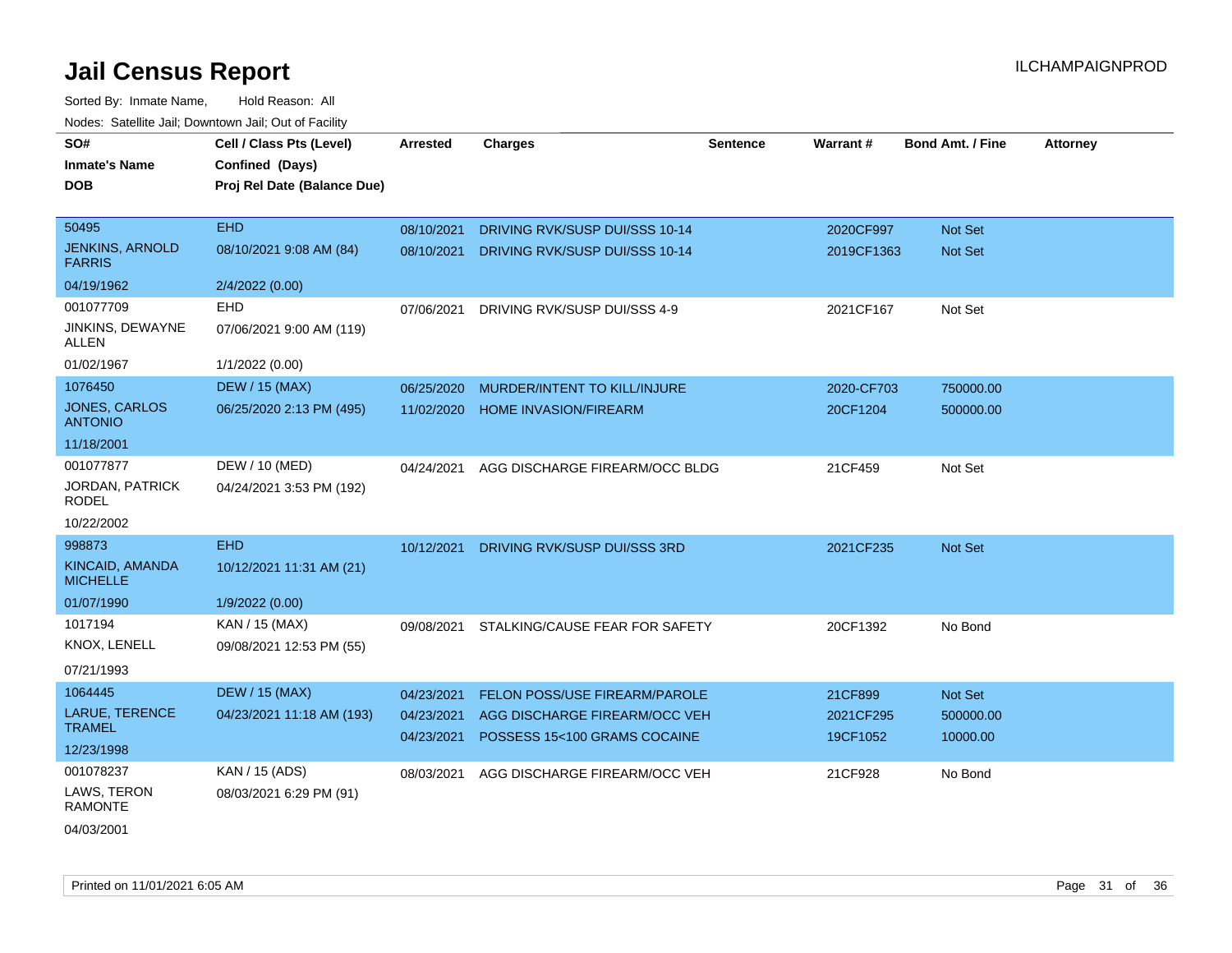| SO#                                      | Cell / Class Pts (Level)    | <b>Arrested</b> | <b>Charges</b>                           | <b>Sentence</b> | <b>Warrant#</b> | <b>Bond Amt. / Fine</b> | <b>Attorney</b> |
|------------------------------------------|-----------------------------|-----------------|------------------------------------------|-----------------|-----------------|-------------------------|-----------------|
| <b>Inmate's Name</b>                     | Confined (Days)             |                 |                                          |                 |                 |                         |                 |
| <b>DOB</b>                               | Proj Rel Date (Balance Due) |                 |                                          |                 |                 |                         |                 |
|                                          |                             |                 |                                          |                 |                 |                         |                 |
| 001078170                                | <b>KAN / 10 (MED)</b>       | 09/07/2021      | AGG UNLAWFUL USE OF WEAPON/VEH           |                 | 21CF1060        | Not Set                 |                 |
| LEMONS, DEANGELO<br><b>DEVELLE</b>       | 09/07/2021 12:49 AM (56)    |                 |                                          |                 |                 |                         |                 |
| 05/29/2003                               |                             |                 |                                          |                 |                 |                         |                 |
| 56792                                    | DEW / 10 (MED)              | 02/02/2021      | ARMED HABITUAL CRIMINAL                  |                 | 2021CF141       | 500000.00               |                 |
| LILLARD, LAWRENCE<br><b>TYRONE</b>       | 02/02/2021 2:11 PM (273)    | 02/22/2021      | DRIVING ON REVOKED LICENSE               |                 | 21TR426         | 5000.00                 |                 |
| 10/20/1982                               |                             |                 |                                          |                 |                 |                         |                 |
| 001078407                                | <b>EHD</b>                  | 09/21/2021      | DRIVING ON SUSPENDED LICENSE             |                 | 2019TR16777     | <b>Not Set</b>          |                 |
| LOVE, BRANDON<br><b>TERRELL</b>          | 09/21/2021 11:26 AM (42)    |                 |                                          |                 |                 |                         |                 |
| 06/13/1994                               | 12/19/2021 (0.00)           |                 |                                          |                 |                 |                         |                 |
| 46837                                    | KAN / 15 (MAX)              | 09/07/2021      | <b>RESIDENTIAL BURGLARY</b>              |                 | 2019-CF-1207    | 25000.00                |                 |
| MARCRUM, JEFFERY<br><b>LEE</b>           | 09/07/2021 11:43 AM (56)    |                 |                                          |                 |                 |                         |                 |
| 11/17/1968                               |                             |                 |                                          |                 |                 |                         |                 |
| 1029510                                  | <b>DEW / 15 (MAX)</b>       | 06/26/2021      | ATTEMPT DISARM PC OFF/CORR EMP           | 5y (DOC)        | 21CF751         | <b>Not Set</b>          |                 |
| MESSER, CODY<br><b>JAMES</b>             | 06/22/2021 1:47 AM (133)    |                 |                                          |                 |                 |                         |                 |
| 05/24/1991                               |                             |                 |                                          |                 |                 |                         |                 |
| 1011046                                  | KAN / 15 (ADS)              |                 | 04/10/2021 ATTEMPT (FIRST DEGREE MURDER) |                 | 21CF392         | Not Set                 |                 |
| MILES, DARRION<br><b>ANTONIO KEVONTA</b> | 04/11/2021 12:46 AM (205)   |                 |                                          |                 |                 |                         |                 |
| 03/18/1990                               |                             |                 |                                          |                 |                 |                         |                 |
| 001077278                                | <b>DEW / 15 (MAX)</b>       | 10/06/2020      | MURDER/INTENT TO KILL/INJURE             |                 | 2020CF146       | 2000000.00              |                 |
| MILLER, D'ANDRE                          | 10/06/2020 12:49 PM (392)   | 10/06/2020      | AGG FLEEING POLICE/21 MPH OVER           |                 | 2019CF1171      | 50000.00                |                 |
| 09/08/1986                               |                             |                 |                                          |                 |                 |                         |                 |
| 963426                                   | <b>EHD</b>                  | 09/14/2021      | ACCIDENT INJURY/DEATH/11-403             |                 | 2020CF1367      | Not Set                 |                 |
| MITCHELL, MARCELL<br><b>MARTELL</b>      | 09/14/2021 9:03 AM (49)     |                 |                                          |                 |                 |                         |                 |
| 12/19/1987                               | 12/10/2021 (0.00)           |                 |                                          |                 |                 |                         |                 |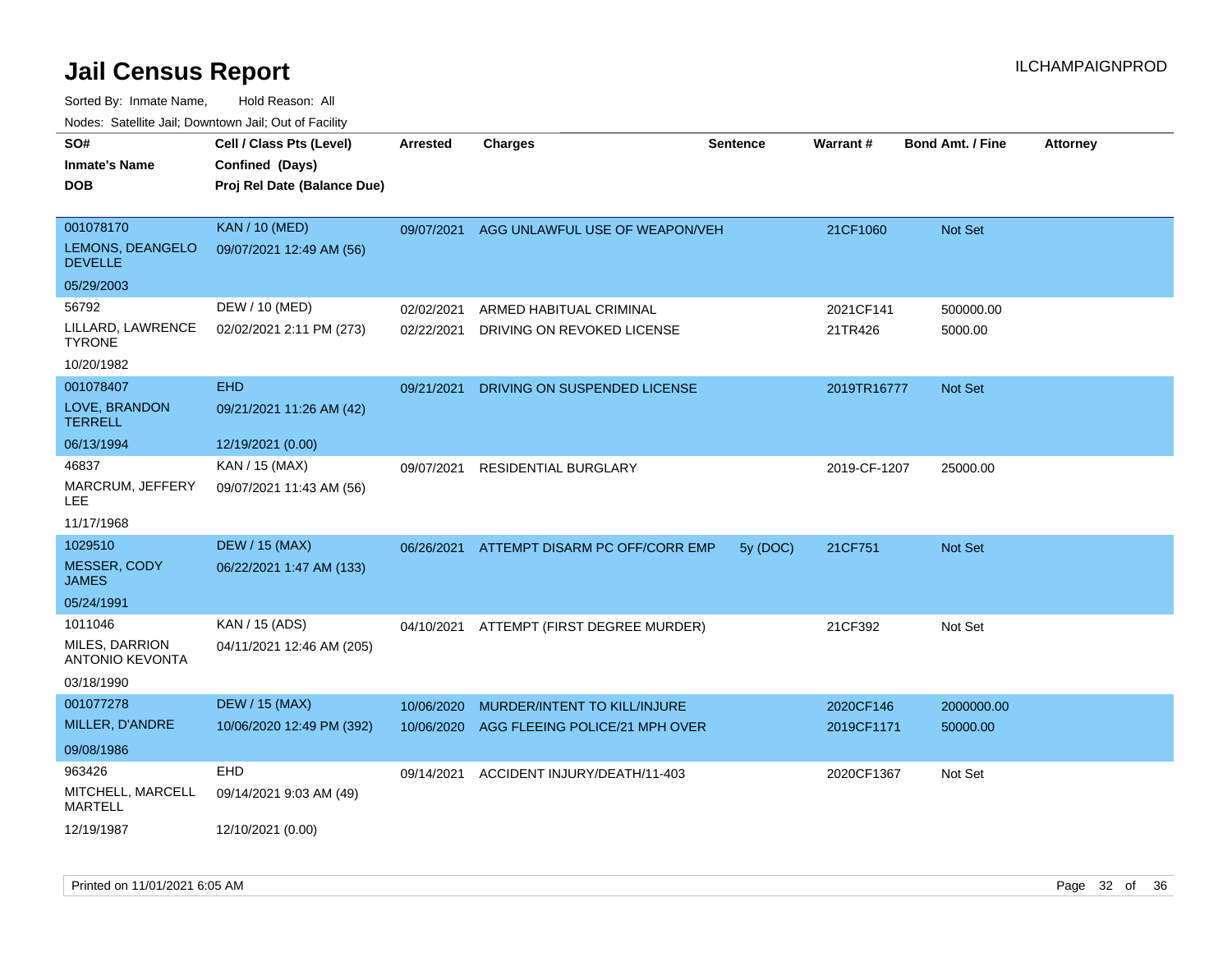| SO#<br><b>Inmate's Name</b><br><b>DOB</b> | Cell / Class Pts (Level)<br>Confined (Days)<br>Proj Rel Date (Balance Due) | <b>Arrested</b> | <b>Charges</b>                 | <b>Sentence</b> | Warrant#    | <b>Bond Amt. / Fine</b> | <b>Attorney</b> |
|-------------------------------------------|----------------------------------------------------------------------------|-----------------|--------------------------------|-----------------|-------------|-------------------------|-----------------|
|                                           |                                                                            |                 |                                |                 |             |                         |                 |
| 1026477                                   | <b>KAN / 15 (ADS)</b>                                                      | 09/21/2021      | AGG DISCHARGE FIREARM/OCC VEH  |                 | 21CF1138    | Not Set                 |                 |
| NEWBILL, DEVONTRE<br><b>LAMONT</b>        | 09/21/2021 2:27 AM (42)                                                    | 09/22/2021      | <b>PROBATION VIOLATION</b>     |                 | 20CF577     | Not Set                 |                 |
| 11/22/1993                                |                                                                            |                 |                                |                 |             |                         |                 |
| 1072907                                   | <b>KAN</b>                                                                 | 07/14/2021      | ATTEMPT (FIRST DEGREE MURDER)  |                 | 2021-CF-832 | 2000000.00              |                 |
| NIKOLAEV, YEVGENIY                        | 07/14/2021 10:10 PM (111)                                                  |                 |                                |                 |             |                         |                 |
| 10/06/1983                                |                                                                            |                 |                                |                 |             |                         |                 |
| 001077928                                 | <b>EHD</b>                                                                 | 09/01/2021      | AGG DOMESTIC BATTERY/STRANGLE  |                 | 2021CF515   | Not Set                 |                 |
| PATTON, MICHAEL<br><b>RYAN</b>            | 09/01/2021 9:43 AM (62)                                                    |                 |                                |                 |             |                         |                 |
| 08/15/1994                                | 12/31/2021 (0.00)                                                          |                 |                                |                 |             |                         |                 |
| 001078063                                 | DEW / 15 (MAX)                                                             | 06/15/2021      | AGG CRIM SEX ASSAULT/WEAPON    |                 | 2021CF678   | 1000000.00              |                 |
|                                           | PERRY, ROBERT Junior 06/15/2021 4:37 PM (140)                              | 06/15/2021      | <b>ROBBERY</b>                 |                 | 2021CF159   | 25000.00                |                 |
| 12/21/1990                                |                                                                            |                 |                                |                 |             |                         |                 |
| 001077614                                 | <b>KAN / 15 (MAX)</b>                                                      | 01/17/2021      | ATTEMPT (FIRST DEGREE MURDER)  |                 | 21CF66      | Not Set                 |                 |
| <b>DEVON</b>                              | ROBINSON, DONTRELL 01/17/2021 3:08 PM (289)                                |                 |                                |                 |             |                         |                 |
| 09/22/2002                                |                                                                            |                 |                                |                 |             |                         |                 |
| 1061216                                   | KAN / 10 (MED)                                                             | 06/22/2021      | HOME INVASION/FIREARM          |                 | 21CF727     | Not Set                 |                 |
| RUNGE, ANDRE<br><b>MARSEAN</b>            | 06/22/2021 4:42 PM (133)                                                   |                 |                                |                 |             |                         |                 |
| 12/05/1997                                |                                                                            |                 |                                |                 |             |                         |                 |
| 650295                                    | <b>PIA / 50 (MAX)</b>                                                      | 04/22/2020      | <b>CRIMINAL SEXUAL ASSAULT</b> |                 | 2020-CF407  | 750000.00               |                 |
| SANDAGE, JERALD                           | 04/22/2020 6:30 AM (559)                                                   | 04/22/2020      | <b>CRIMINAL SEXUAL ASSAULT</b> |                 | 2020-CF408  | 750000.00               |                 |
| <b>EUGENE</b>                             |                                                                            | 04/22/2020      | <b>CRIMINAL SEXUAL ABUSE</b>   |                 | 2020-CF409  | 750000.00               |                 |
| 06/07/1971                                |                                                                            | 04/22/2020      | <b>CRIMINAL SEXUAL ASSAULT</b> |                 | 2020-CF410  | 750000.00               |                 |
|                                           |                                                                            | 04/22/2020      | OFFICIAL MISCONDUCT            |                 | 2019-CF1811 | 25000.00                |                 |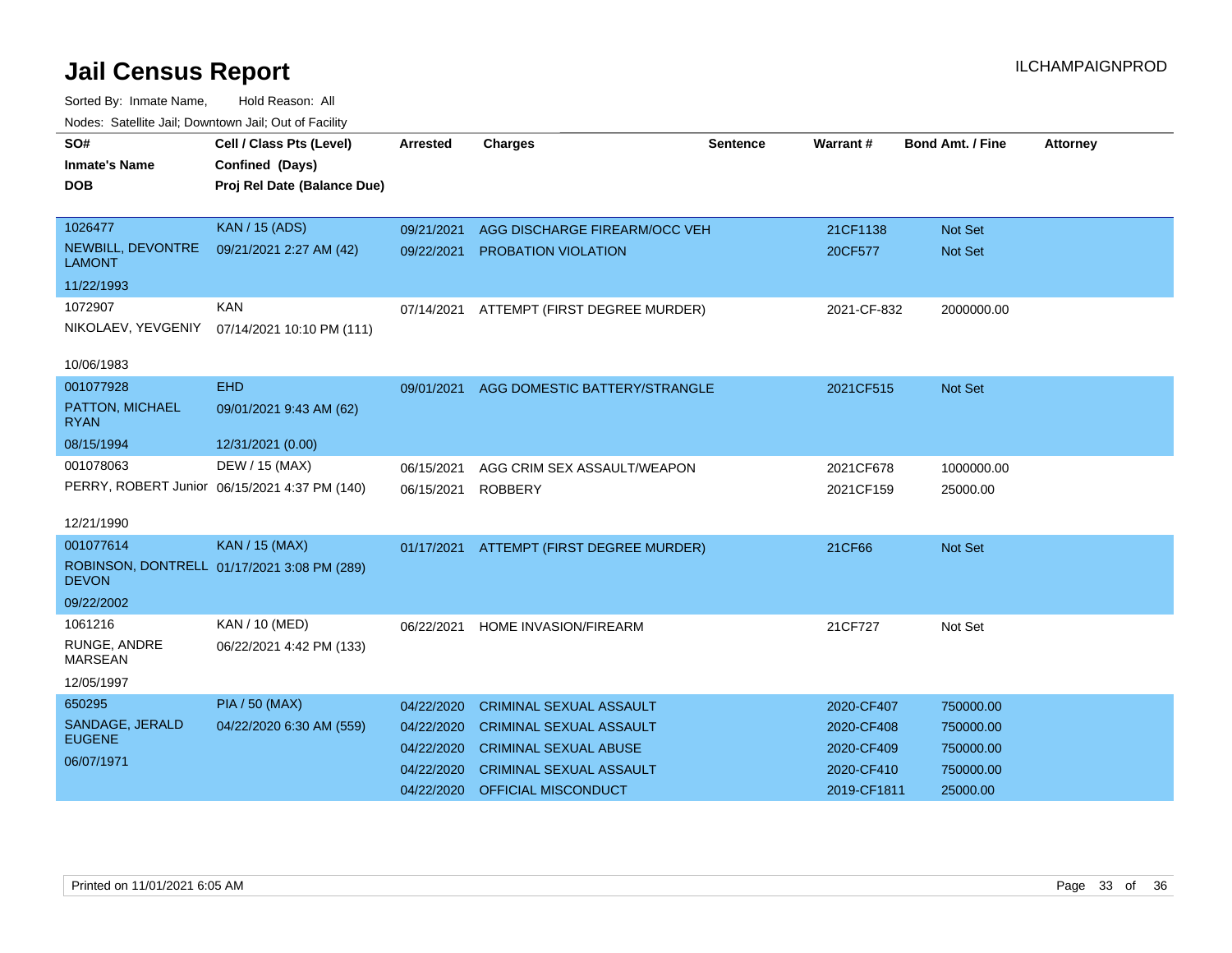| SO#                                     | Cell / Class Pts (Level)                     | Arrested   | <b>Charges</b>                           | <b>Sentence</b> | Warrant#   | <b>Bond Amt. / Fine</b> | <b>Attorney</b> |
|-----------------------------------------|----------------------------------------------|------------|------------------------------------------|-----------------|------------|-------------------------|-----------------|
| <b>Inmate's Name</b>                    | Confined (Days)                              |            |                                          |                 |            |                         |                 |
| DOB                                     |                                              |            |                                          |                 |            |                         |                 |
|                                         | Proj Rel Date (Balance Due)                  |            |                                          |                 |            |                         |                 |
| 1062194                                 | <b>DEW / 15 (MAX)</b>                        | 02/27/2020 | MURDER/OTHER FORCIBLE FELONY             |                 | 20CF-247   | 1000000.00              |                 |
| SIMMONS, MICHAEL                        | 02/27/2020 1:11 PM (614)                     | 09/23/2020 | AGG BATTERY/DISCHARGE FIREARM            |                 | 20CF1061   | Not Set                 |                 |
| <b>JAMAL</b>                            |                                              |            |                                          |                 |            |                         |                 |
| 11/03/1997                              |                                              |            |                                          |                 |            |                         |                 |
| 001077868                               | DEW / 15 (MAX)                               | 04/21/2021 | ARMED ROBBERY/ARMED W/FIREARM            |                 | 21CF445    | Not Set                 |                 |
| SPEARMENT,<br><b>KENTRELL</b>           | 04/21/2021 9:48 PM (195)                     |            | 08/19/2021 FLEEING/ATTEMPT ELUDE OFFICER |                 | 2021TR1053 | 1000.00                 |                 |
| 01/21/2002                              |                                              |            |                                          |                 |            |                         |                 |
| 001077854                               | <b>EHD</b>                                   | 09/15/2021 | DRIVING RVK/SUSP DUI/SSS 4-9             |                 | 2021CF306  | Not Set                 |                 |
| STUKINS, DANNY RAY                      | 09/15/2021 10:17 AM (48)                     |            |                                          |                 |            |                         |                 |
|                                         |                                              |            |                                          |                 |            |                         |                 |
| 07/05/1985                              | 3/13/2022 (0.00)                             |            |                                          |                 |            |                         |                 |
| 1046632                                 | KAN / 15 (MAX)                               | 09/14/2021 | ARMED VIOLENCE/CATEGORY II               |                 | 21CF912    | 750000.00               |                 |
|                                         | TATE, JAVON MARQUIS 09/14/2021 12:10 PM (49) |            |                                          |                 |            |                         |                 |
| 08/10/1996                              |                                              |            |                                          |                 |            |                         |                 |
| 949990                                  | <b>DEW / 15 (MAX)</b>                        | 07/27/2021 | AGG DISCHARGE FIREARM/OCC VEH            |                 | 2021CF829  | 750000.00               |                 |
| <b>THATCH, CALVIN</b><br><b>ANTHONY</b> | 07/27/2021 5:12 PM (98)                      | 07/27/2021 | <b>WARRANT OUT OF COUNTY</b>             |                 | 21TR49     | 1500.00                 |                 |
| 07/09/1986                              |                                              |            |                                          |                 |            |                         |                 |
| 001077662                               | DEW / 15 (MAX)                               | 02/03/2021 | ARMED ROBBERY/ARMED W/FIREARM            |                 | 21CF123    | 250000.00               |                 |
| TIPSORD, NOAH LEE                       | 02/03/2021 4:33 PM (272)                     |            |                                          |                 |            |                         |                 |
|                                         |                                              |            |                                          |                 |            |                         |                 |
| 08/14/1998                              |                                              |            |                                          |                 |            |                         |                 |
| 1033031                                 | <b>KAN / 15 (MAX)</b>                        | 08/19/2020 | *AGG BATTERY W/FIREARM/PERSON            |                 | 2020-CF923 | 500000.00               |                 |
| TOMS, ANDREW<br><b>CHUCKY</b>           | 08/19/2020 5:59 PM (440)                     |            |                                          |                 |            |                         |                 |
| 09/28/1978                              |                                              |            |                                          |                 |            |                         |                 |
| 27007                                   | KAN / 15 (MAX)                               | 09/19/2021 | DOMESTIC BATTERY/OTHER PRIOR             |                 | 21CF1133   | No Bond                 |                 |
| <b>TUELL, ROBERT</b><br><b>STEPHEN</b>  | 09/19/2021 9:51 AM (44)                      |            |                                          |                 |            |                         |                 |
| 09/25/1967                              |                                              |            |                                          |                 |            |                         |                 |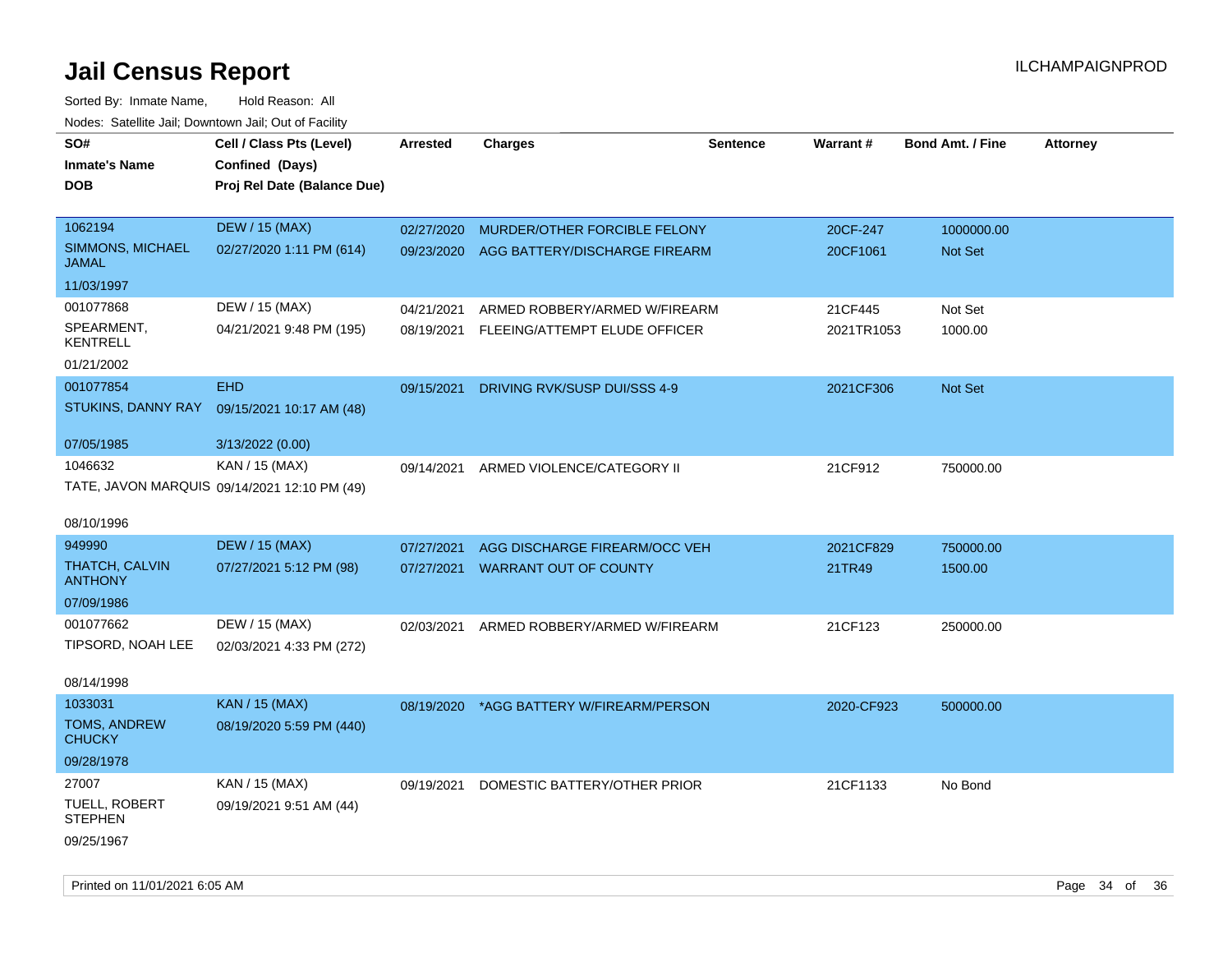| SO#<br><b>Inmate's Name</b><br><b>DOB</b>      | Cell / Class Pts (Level)<br>Confined (Days)<br>Proj Rel Date (Balance Due) | <b>Arrested</b> | <b>Charges</b>                 | <b>Sentence</b> | Warrant#      | <b>Bond Amt. / Fine</b> | <b>Attorney</b> |
|------------------------------------------------|----------------------------------------------------------------------------|-----------------|--------------------------------|-----------------|---------------|-------------------------|-----------------|
| 001078263                                      | <b>KAN / 10 (ADS)</b>                                                      | 08/11/2021      | AGG BATTERY/PUBLIC PLACE       |                 | 2020CF420     | 7500.00                 |                 |
| <b>TURK, BRANDON</b><br><b>LARSHAWN</b>        | 08/11/2021 6:23 PM (83)                                                    | 08/11/2021      | RECEIVE/POSS/SELL STOLEN VEH   |                 | 2020CF928     | 200000.00               |                 |
| 10/18/1995                                     |                                                                            |                 |                                |                 |               |                         |                 |
| 64700                                          | KAN / 10 (MED)                                                             | 09/07/2021      | UNLAWFUL USE OF A WEAPON       |                 | 21CF1074      | Not Set                 |                 |
| TURNER, ADAM<br><b>ANTONIO</b>                 | 09/08/2021 12:49 AM (55)                                                   |                 |                                |                 |               |                         |                 |
| 08/29/1985                                     |                                                                            |                 |                                |                 |               |                         |                 |
| 001078386                                      | <b>KAN / 10 (MED)</b>                                                      | 09/14/2021      | POSSESSION OF STOLEN FIREARM   |                 | 2021CF1099    | 250000.00               |                 |
| <b>TURNER, AMARIO</b>                          | 09/14/2021 11:42 PM (49)                                                   |                 |                                |                 |               |                         |                 |
| 09/23/2002                                     |                                                                            |                 |                                |                 |               |                         |                 |
| 1050636                                        | KAN / 15 (MAX)                                                             | 09/24/2021      | FELON POSS/USE WEAPON/FIREARM  |                 | 21CF1154      | Not Set                 |                 |
| <b>TURNER, TIMOTHY</b><br><b>SEANTEZ</b>       | 09/24/2021 9:18 PM (39)                                                    |                 |                                |                 |               |                         |                 |
| 09/27/1994                                     |                                                                            |                 |                                |                 |               |                         |                 |
| 1040925                                        | <b>KAN / 10 (MED)</b>                                                      | 10/05/2021      | AGG BATTERY/DISCHARGE FIREARM  |                 | 2021CF1105    | 1000000.00              |                 |
| <b>WEATHERALL,</b><br><b>JOHNNY EARL JAMES</b> | 10/05/2021 4:17 PM (28)                                                    |                 |                                |                 |               |                         |                 |
| 04/29/1994                                     |                                                                            |                 |                                |                 |               |                         |                 |
| 1002033                                        | KAN / 15 (MAX)                                                             | 09/08/2021      | DRIVING ON SUSPENDED LICENSE   |                 | 2019-TR-11944 | 5000.00                 |                 |
| <b>WEST, ANTONIO</b>                           | 09/08/2021 11:01 PM (55)                                                   | 09/08/2021      | ARMED ROBBERY/ARMED W/FIREARM  |                 | 2020-CF-1406  | 500000.00               |                 |
| <b>DEONTA</b>                                  |                                                                            | 09/08/2021      | AGG UNLAWFUL USE OF WEAPON/VEH |                 | 2021-CF-AWOW  | Not Set                 |                 |
| 04/15/1992                                     |                                                                            | 09/08/2021      | OBSTRCT JUSTICE/LEAVE STATE    |                 | 2021-CF-AWOW  | Not Set                 |                 |
|                                                |                                                                            | 09/08/2021      | ARMED VIOLENCE/CATEGORY I      |                 | 2021-CF-AWOW  | Not Set                 |                 |
| 539662                                         | <b>KAN / 10 (MED)</b>                                                      | 08/14/2021      | AGGRAVATED BATTERY             |                 | 21CF979       | No Bond                 |                 |
| WILLIAMS, JAVONTAE                             | 08/14/2021 1:28 AM (80)                                                    | 08/14/2021      | AGGRAVATED DOMESTIC BATTERY    |                 | 2020CF1098    | 25000.00                |                 |
| <b>DEMAR</b>                                   |                                                                            | 08/14/2021      | DOM BTRY/CONTACT/1-2 PRECONV   |                 | 2021CF770     | 250000.00               |                 |
| 07/28/1991                                     |                                                                            | 08/14/2021      | <b>CITY OV ARREST</b>          |                 | 2017OV893     | 1000.00                 |                 |